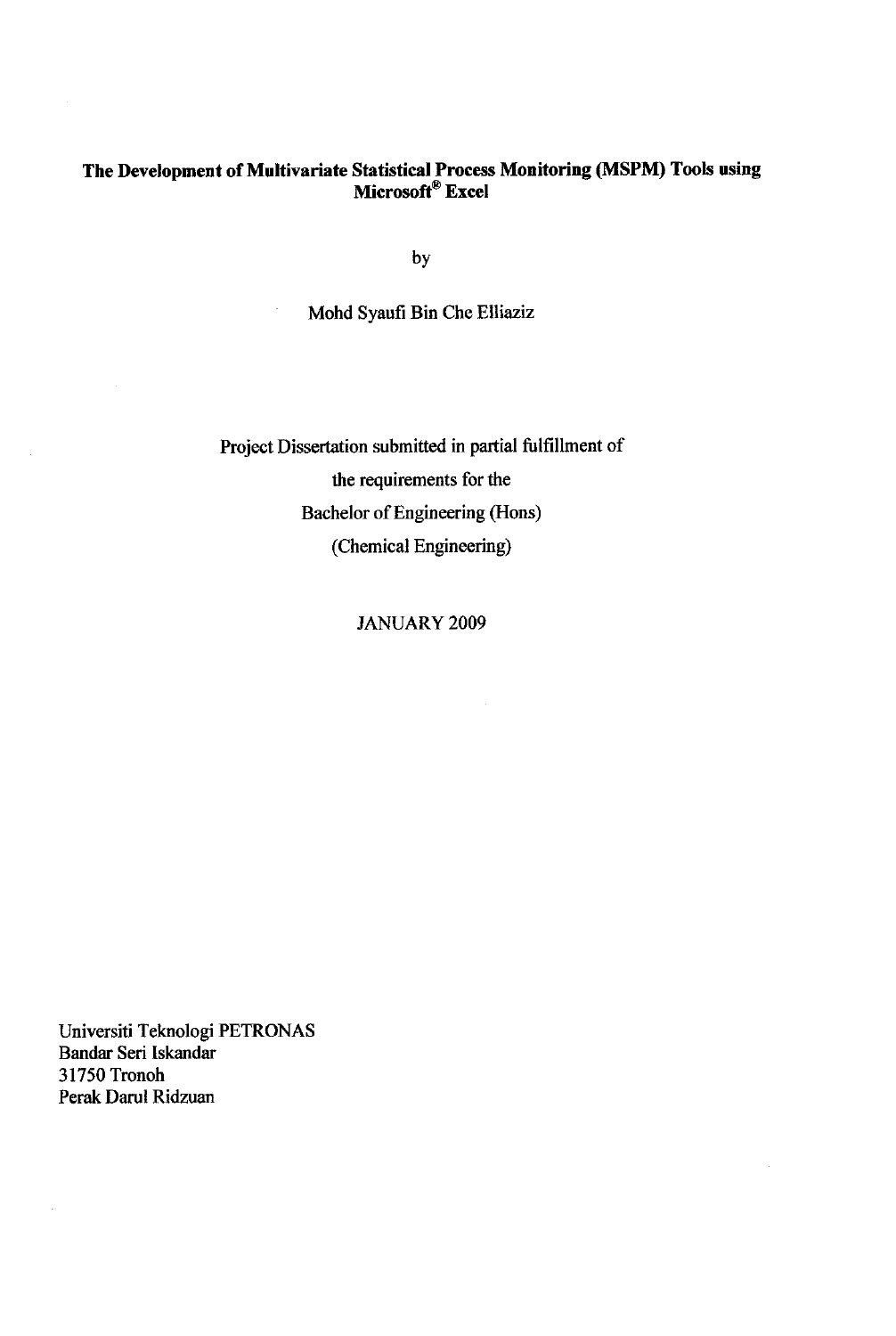# *The Development of Multivariate Statistical Process Monitoring (MSPM) Tools Using Microsoft Excel*

by Mohd Syaufi Bin Che Elliaziz

A project dissertation submitted to the Chemical Engineering Programme Universiti Teknologi PETRONAS in partial fulfilment of the requirement for the BACHELOR OF ENGINEERING (Hons) (CHEMICAL ENGINEERING)

Approved by,

(Ir Dr. Ab4bi Halim Shah Bin Maulud)

UNIVERSITI TEKNOLOGI PETRONAS

#### TRONOH, PERAK

January 2009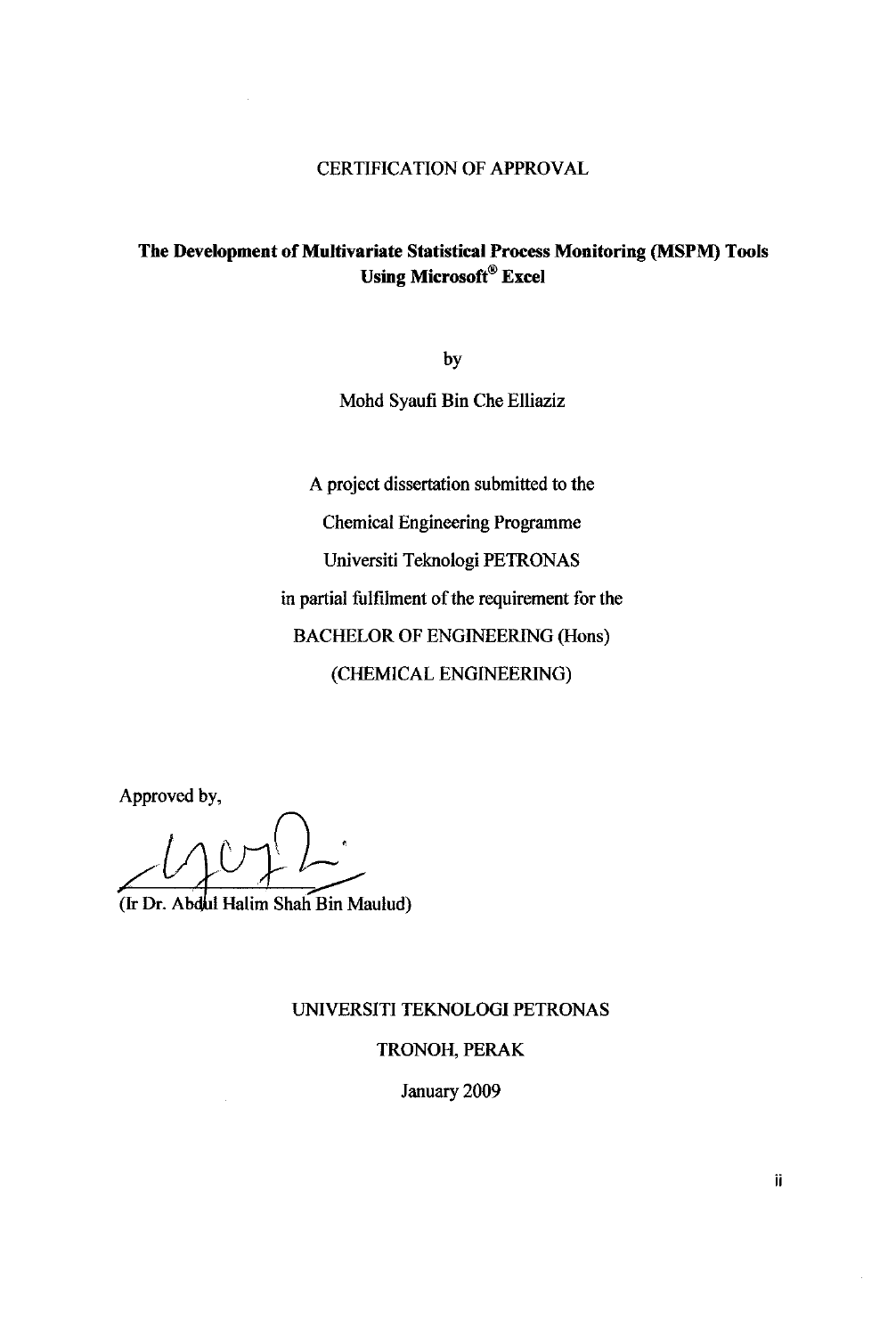## CERTIFICATION OF ORIGINALITY

This is to certify that I am responsible for the work submitted in this project, that the original work is my own except as specified in the references and acknowledgements, and that the original work contained herein have not been undertaken or done by unspecified sources or persons.

(MOHD SYAUFI BIN CHE ELLIAZIZ)

 $\mathcal{L}_{\mathcal{A}}$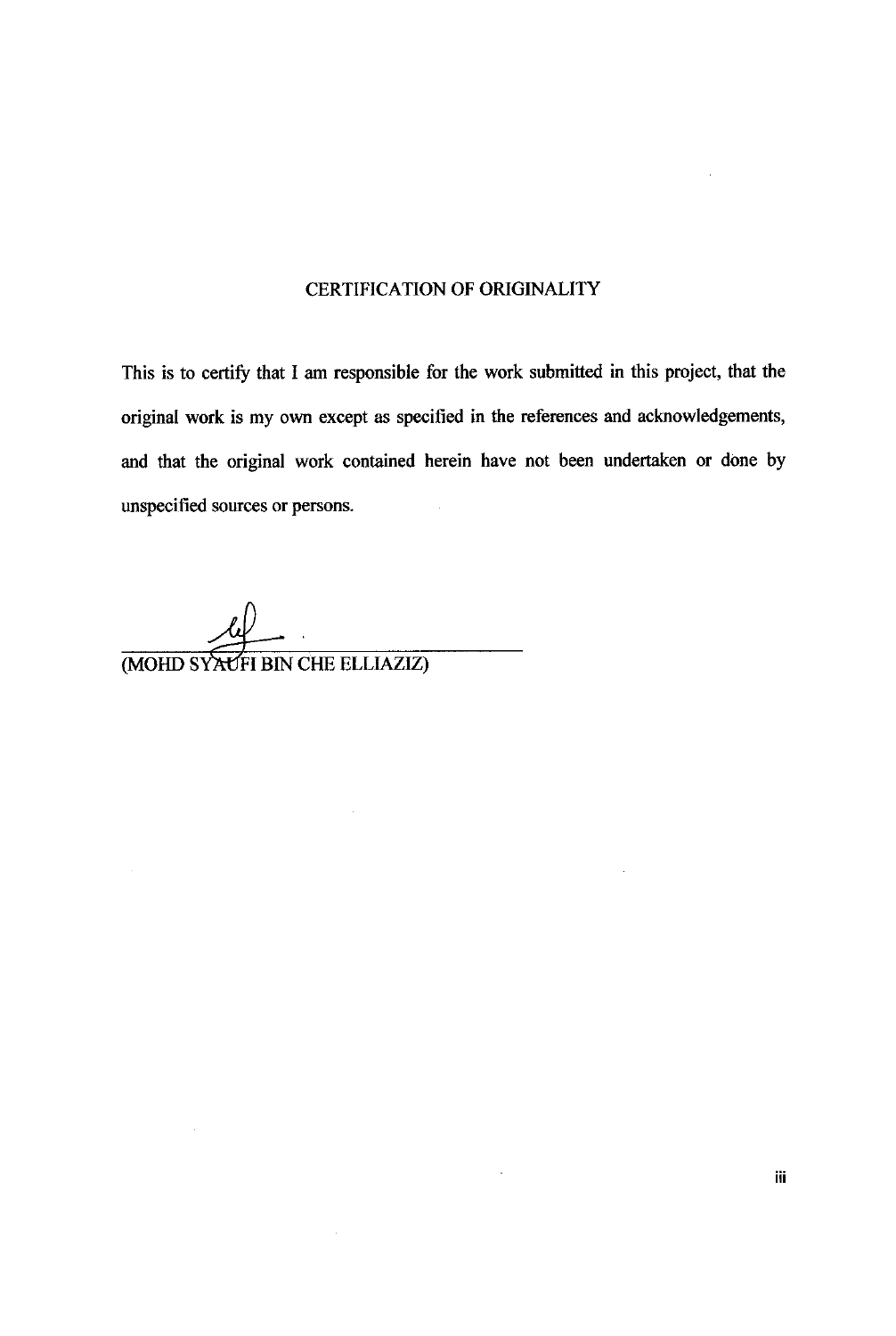#### ABSTRACT

Multivariate statistical process control methods have been proven in the process industries to be an effective tool for process monitoring, modelling and fault detection.This paper describes the approach used by the writer in the development of a Multivariate Statistical Process Monitoring (MSPM) tools using Microsoft Excel. This developed MSPM tools will act as a process monitoring tools in order to monitor the performance of any equipment or process. In addition, this project will be testing on actual plant data to see the performance of the project. The tool will be developed in Microsoft Excel and Matlab. Microsoft Excel is chosen because of it is easy to use and user-friendly. Furthermore, it has macro function and easier to use when the user wants to develop many tools to the Microsoft Excel. In multivariate statistical process monitoring, a process monitoring model must be developed firstly. The model must be free from any abnormality, fault or outliers. Then the model will be tested on the future data to detect any abnormality in the process by applying the appropriate limits. As a conclusion, the MSPM method can be develop in Microsoft Excel. This tool can help to detect the problem or abnormality of the process and help in diagnoss assignable cause for the process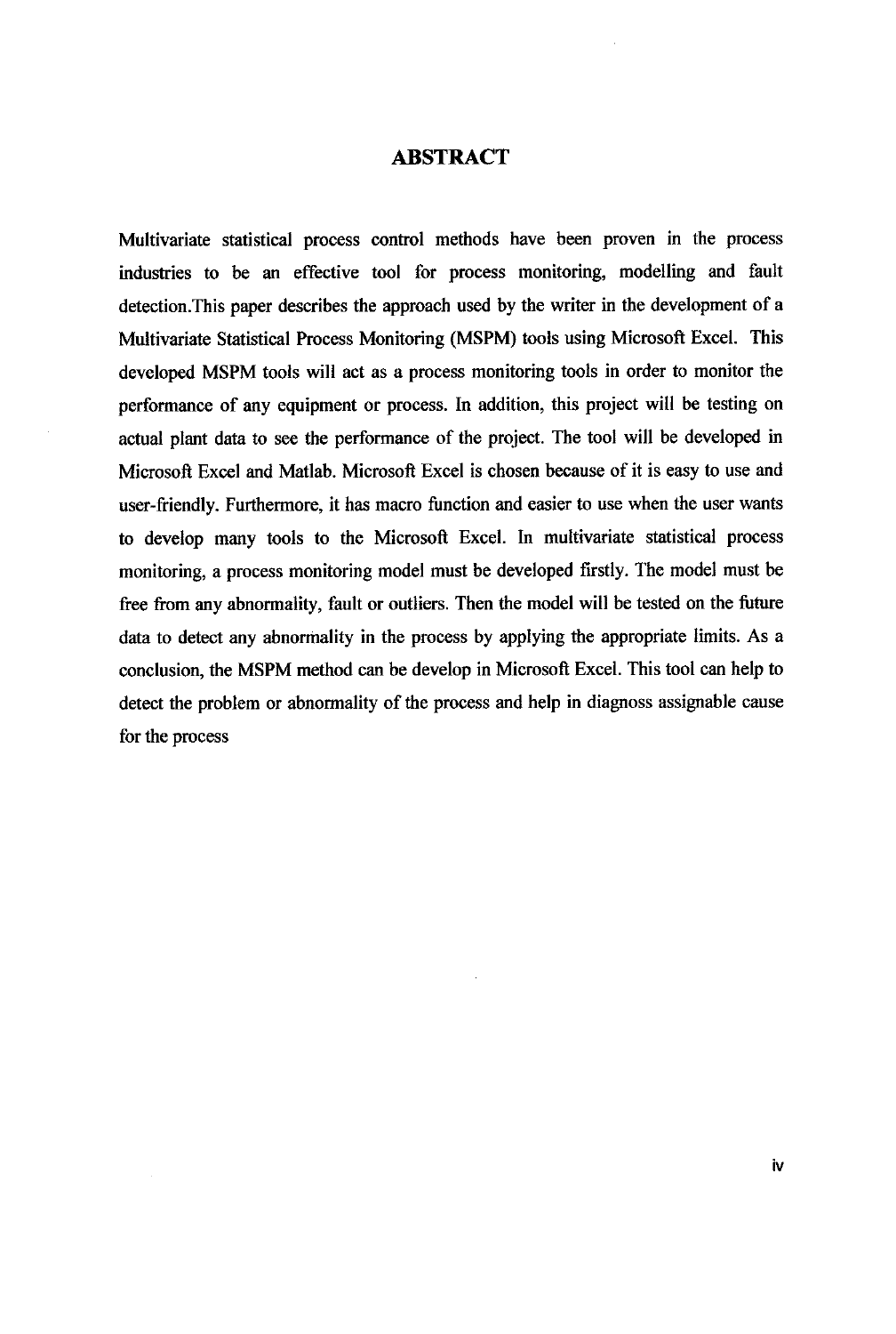# *TABLE OF CONTENTS*

| <b>CHAPTER 2:</b> |                                                                |
|-------------------|----------------------------------------------------------------|
|                   |                                                                |
|                   |                                                                |
|                   | 2.1.2 Multivariate methods for monitoring product quality 4    |
|                   | 2.1.3 Multivariate methods for process monitoring 4            |
|                   |                                                                |
|                   |                                                                |
|                   |                                                                |
|                   | 8<br>2.4 Limit.                                                |
|                   |                                                                |
| <b>CHAPTER 3:</b> |                                                                |
|                   | 3.1 Step in Multivarriate Statistical Process Control (MSPC)11 |
|                   |                                                                |
|                   |                                                                |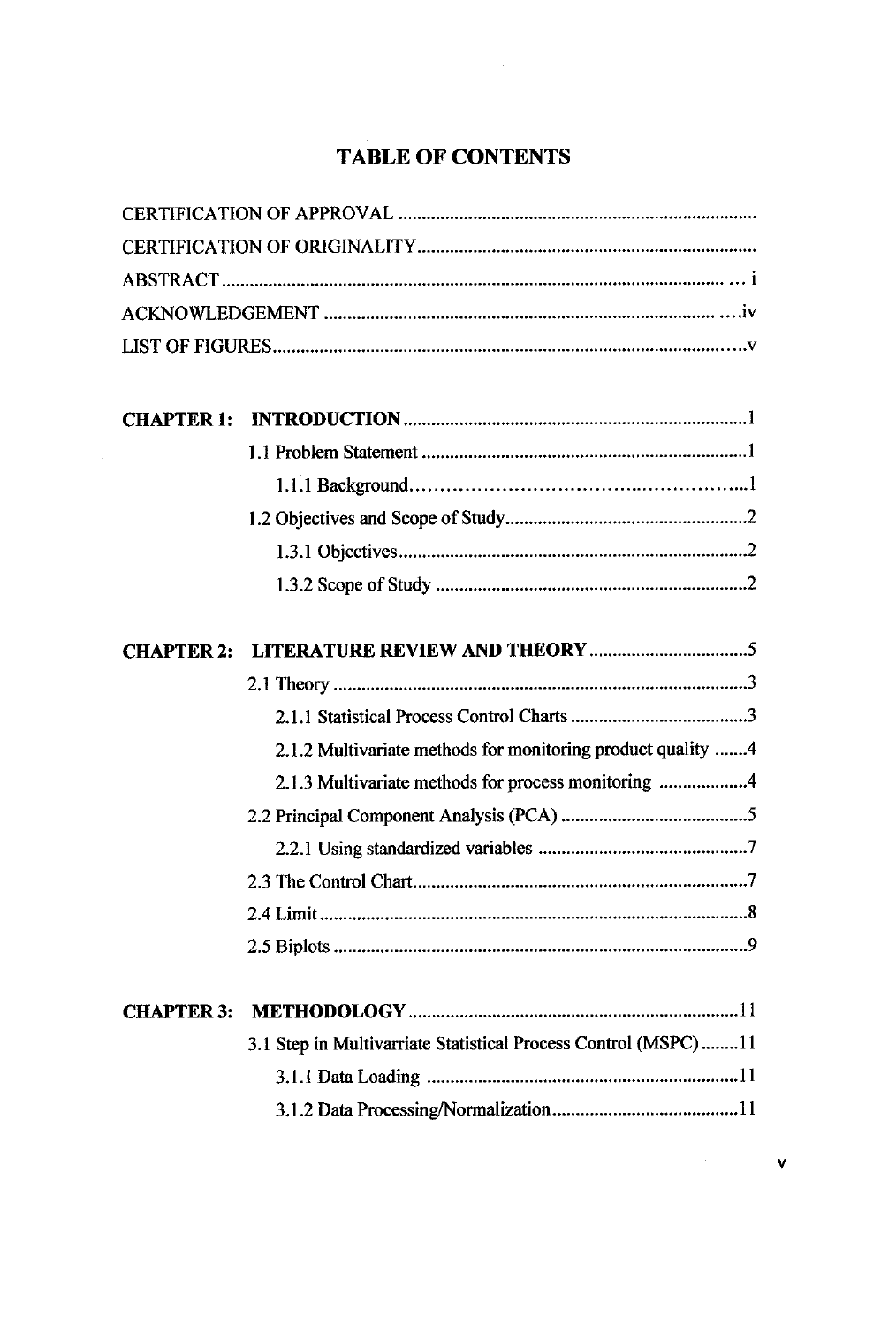| 3.1.4 Principal Component Analysis (PCA) 12 |  |
|---------------------------------------------|--|
|                                             |  |
|                                             |  |
|                                             |  |
|                                             |  |
|                                             |  |
|                                             |  |
|                                             |  |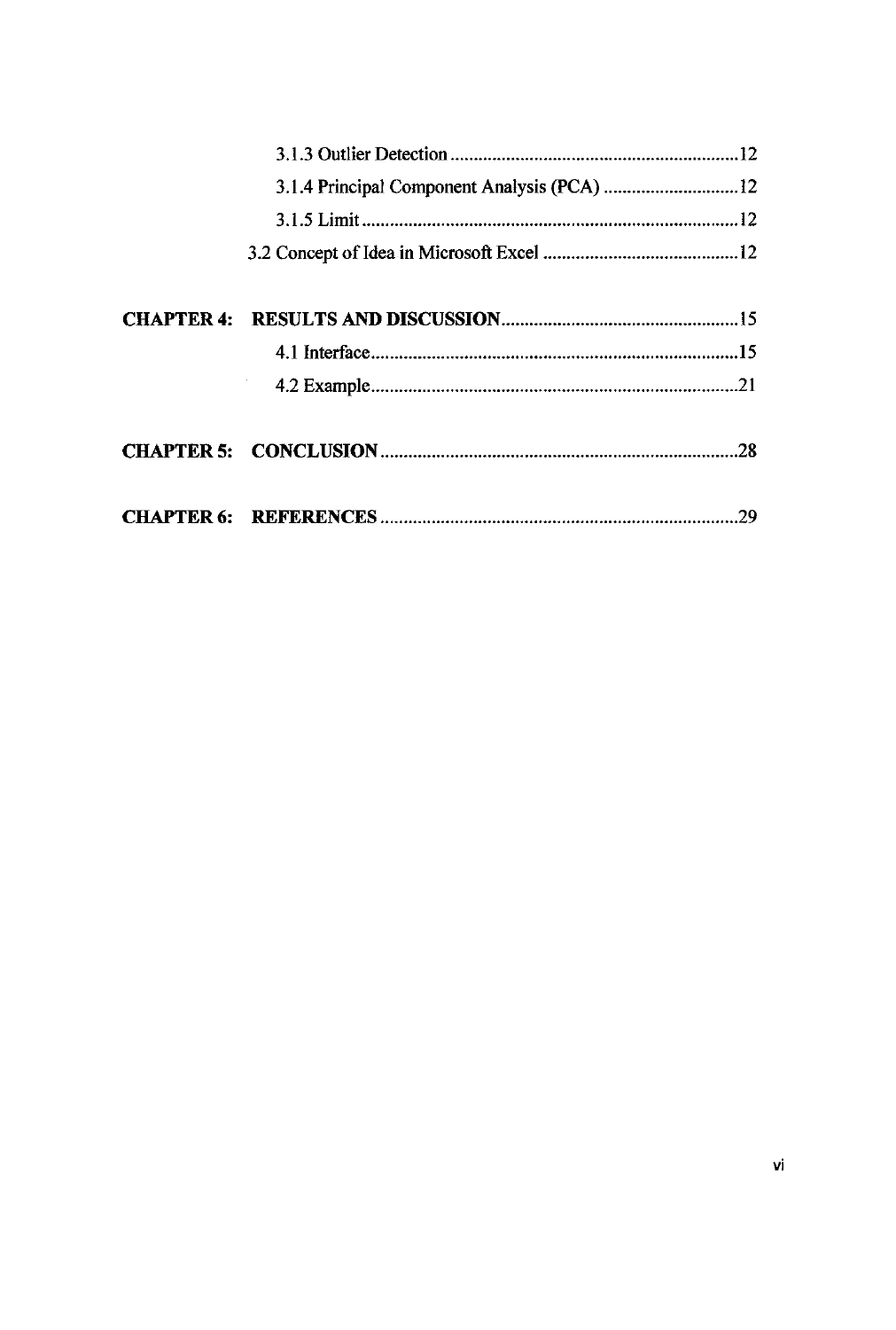# *LIST OF FIGURES*

| Figure 1  |                                                            |  |
|-----------|------------------------------------------------------------|--|
| Figure 2  |                                                            |  |
| Figure 3  |                                                            |  |
| Figure 4  |                                                            |  |
| Figure 5  |                                                            |  |
| Figure 6  |                                                            |  |
| Figure 7  |                                                            |  |
| Figure 8  |                                                            |  |
| Figure 9  |                                                            |  |
| Figure 10 |                                                            |  |
| Figure 11 |                                                            |  |
| Figure 12 |                                                            |  |
| Figure 13 |                                                            |  |
| Figure 14 | Normalization of Future Data Interface with Sample Data 26 |  |
| Figure 15 |                                                            |  |

 $\sim 200$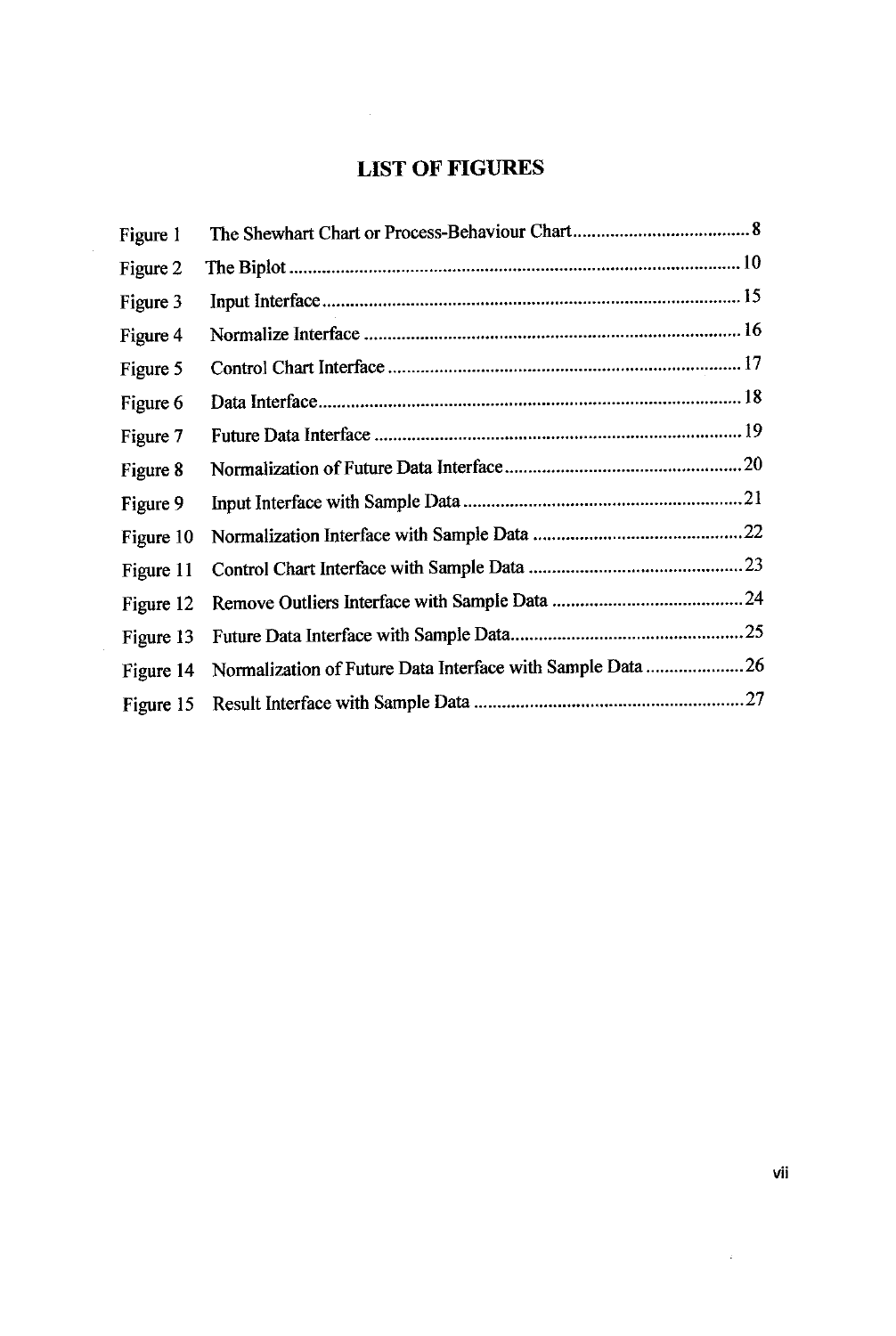#### *ACKNOWLEDGEMENTS*

First and foremost, the group would like to thank God for constantly strengthen and enlighten the author every step through the project and make all things possible in the end.

 $\mathcal{L}_{\mathcal{A}}$ 

Throughout the progress of Final Year Project, the author would like to acknowledge his family for always being there to provide moral support to him.

Next, the author's utmost gratitude goes to the author's supervisor, Ir. Dr. Abdul Halim Shah Maulud. Without his guidance and patience, the author would not be succeeded to complete the project. To the Final Year Project Coordinator, Mr Tazli Azizan for provide her with all the initial information required to begin the project.

To the entire technician in Chemical Engineering, thank you for assisting the author in completing her project.

To all individuals that has helped the author in any way, but whose name is not mentioned here, the author thank you all.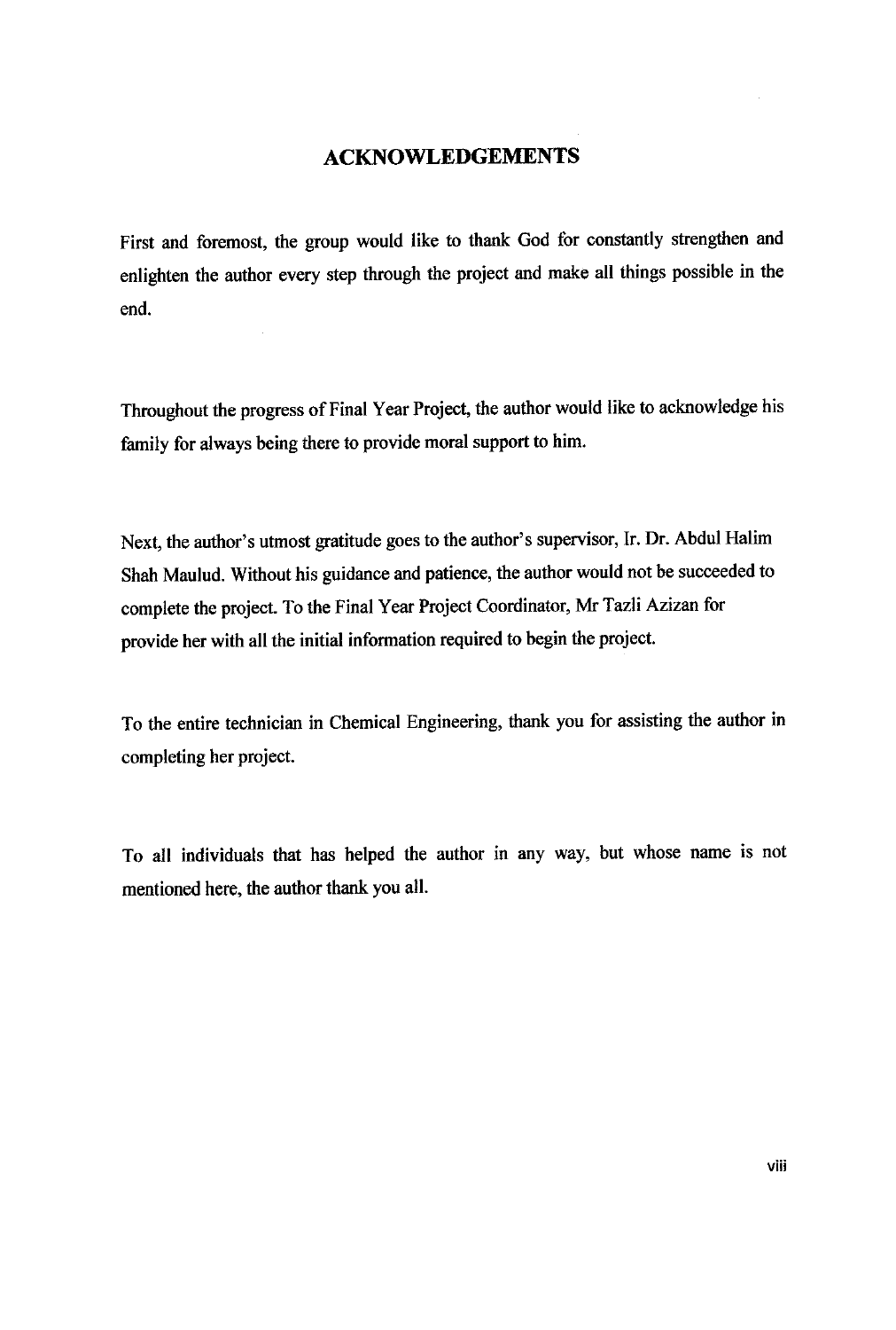# CHAPTER 1 INTRODUCTION

#### *1.1 Problem Statement*

#### *1.1.1 Background*

In today's competitive oil and gas industry, the pressure to improve the performance of processing facilities is intense. The advent of modern process measurement, automation, and information systems has resulted in a significant in amount of process data available. Unfortunately, it is often very difficult to monitor such a large amount of data. Multivariate Statistical Process Control (MSPC) methods, and Principal Component Analysis (PCA), have been demonstrated to provide a powerful approach for detection and isolation of abnormal conditions.

Multivariate Statistical Process Control (MSPC) concept and method has become significant in manufacturing and process industrial to control the process. Of these techniques, MSPC methods have been demonstrated to provide a powerful approach for detection and isolation of abnormal conditions. To perform this method, it's required an expensive commercial software or research computing software (e.g Matlab) to process the data. In this project, MSPC will be develop in Microsoft Excel in such the software can be widely used and shared with Microsoft Excel platform.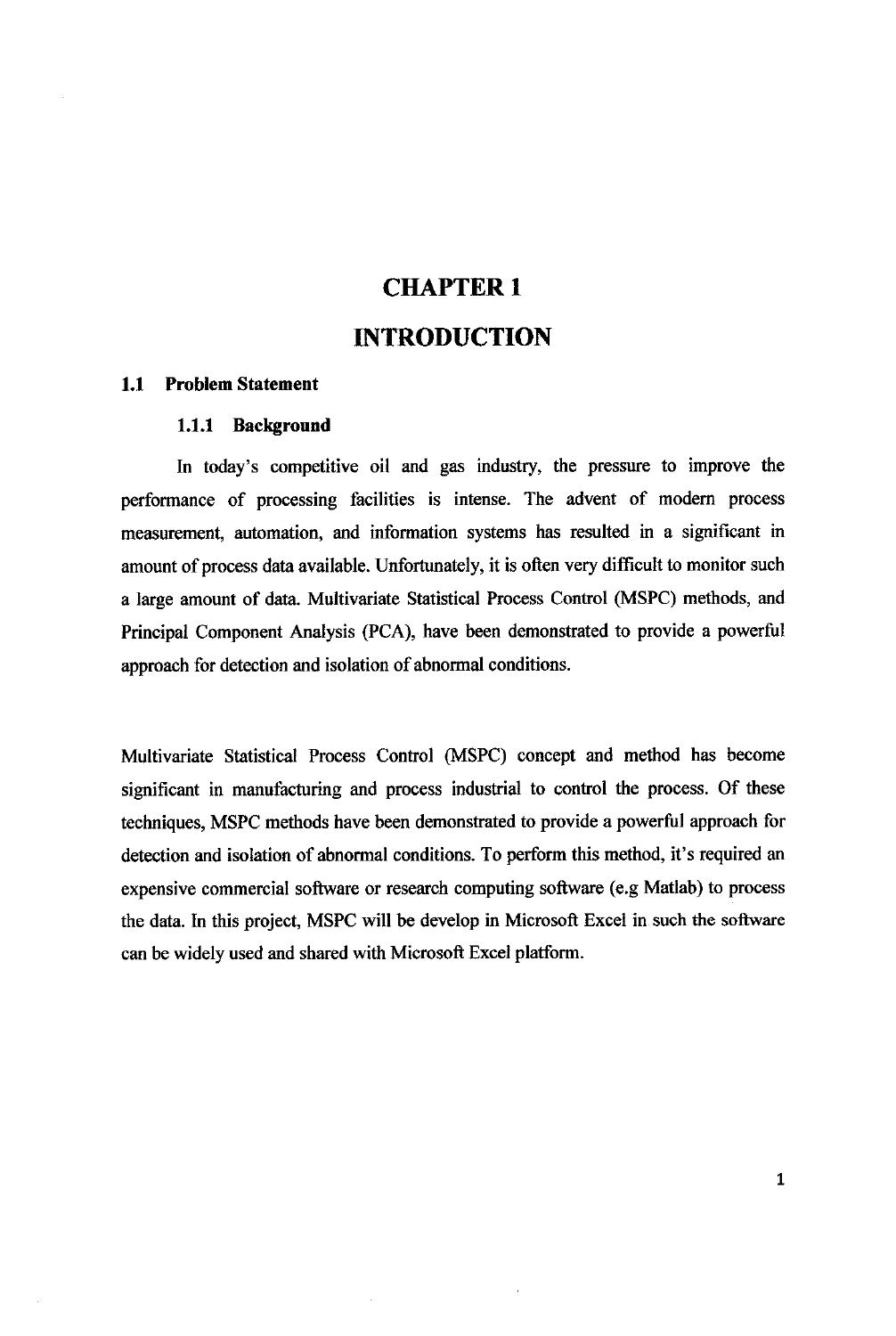#### *1.2 Objective and Scope of Study*

#### *1.2.1* Objective

The objectives of this study are stated below:-

- 1. To develop the multivariate statistical process monitoring tool by using Microsoft Excel.
- 2. To monitor and analysis the performance using the developed Multivariate Statistical Process Control method.
- 3. To test the developed software using actual plant data

#### *1.2.2* Scope of Study

The project would concentrate on development of monitoring tools based on multivariate statistical method.

- 1. To study about the fundamental concept of Multivariate Statistical Process Monitoring.
- 2. To learn more about the software uses in develop the monitoring tools.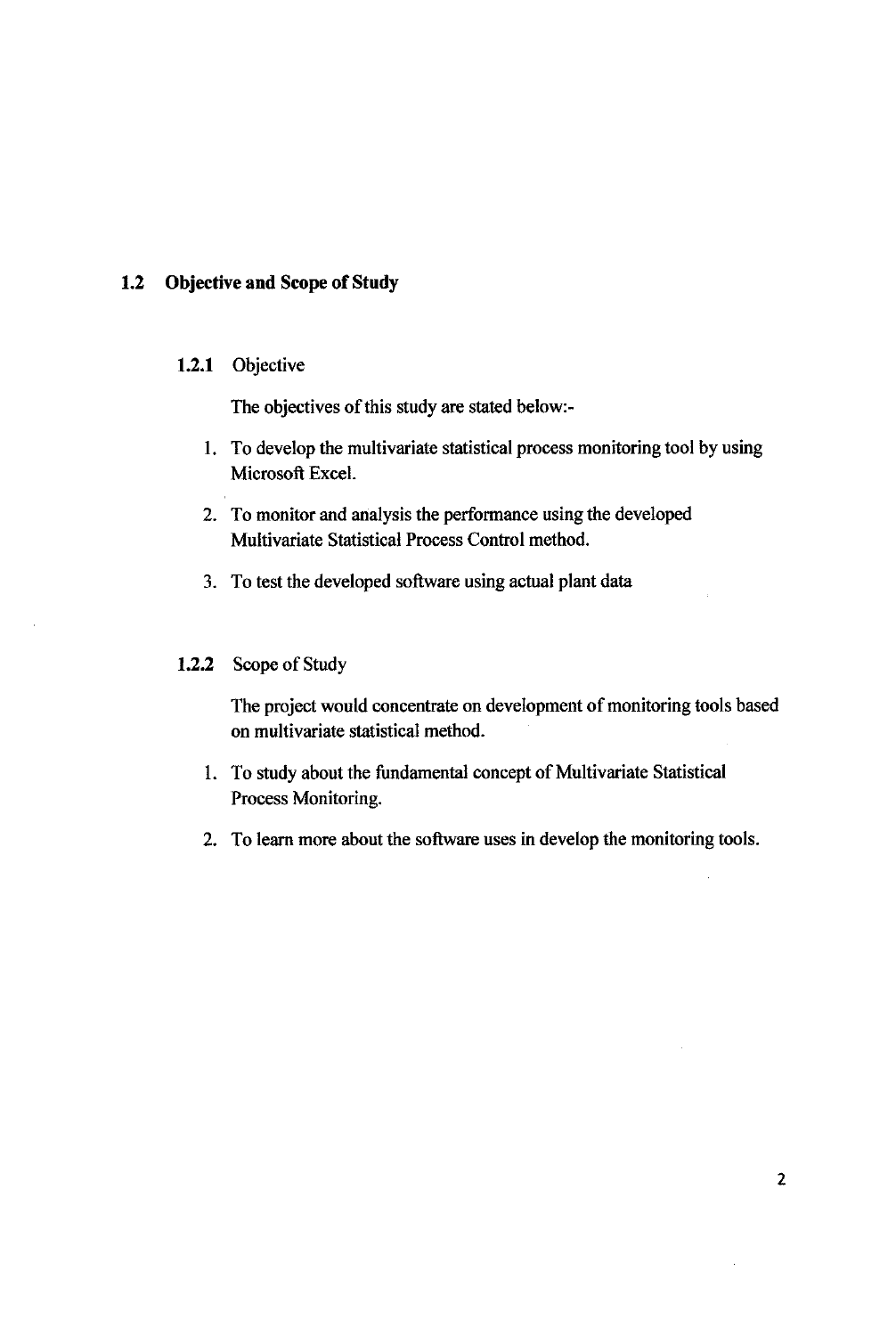# CHAPTER 2 LITERATURE REVIEW

#### *2.1 Theory*

#### *2.1.1 Statistical Process Control Chart*

Statistical process control (SPC) involves using statistical techniques to measure and analyze the variation in processes. Most often used for manufacturing processes and process industries, the intent of SPC is to monitor product quality and maintain processes to fixed targets. Statistical quality control refers to using statistical techniques for measuring and improving the quality of processes. Their objective is to monitoring the performance of a process over time in order to verify that the process is remaining in a "state of statistical control". Such a state of control is said to exist if certain process or product variables remain close to their desired values and only source of variation is "common-cause" variation, that is, variation which affect the all process the time and is essentially unavoidable within the current process. (J.F MacGregor and T. Kourti, 1995).

Shewhart, CUSUM and EWMA charts which SPC chart used to monitor key product variables in order to detect the occurrence of any event having a "special" or "assignable" cause. SPC monitoring methods should be applied on top of the process and its automatic control system in order to detect process behavior that indicates and occurrence of a special event. By diagnosing cause for the event and removing, the process is improved.

 $\overline{\mathbf{3}}$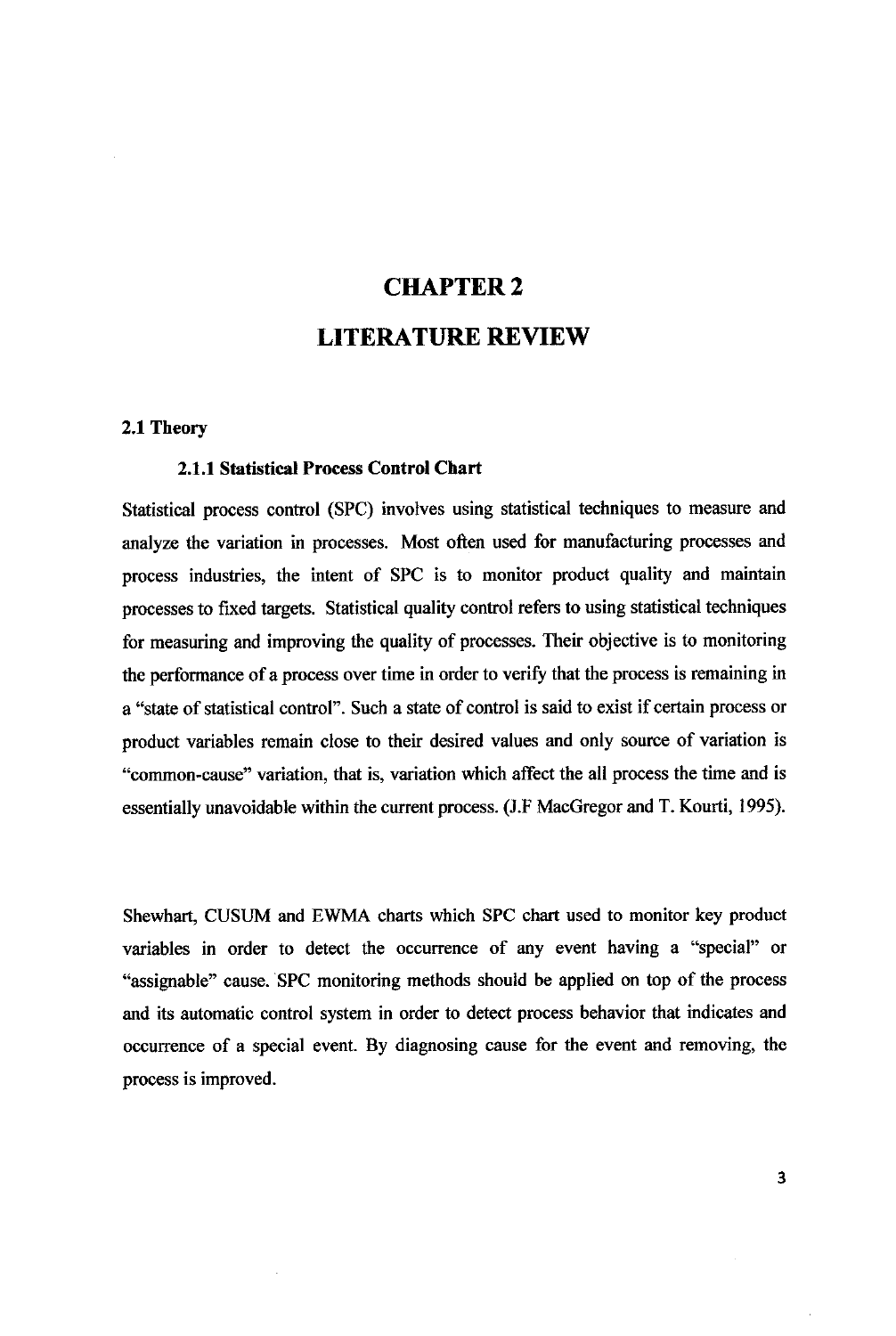Unfortunately, most SPC methods are based on charting only small number of variables, usually the final product quality variables(Y). Many industrial processes involve a set of input variables and quality variables, which are highly correlated. If one of the variable changes, itwill affect the other correlated variables. Thus, ignoring the cross-correlation between the variables can lead to misinterpretation of the process behavior. (M.W. Yee and Kamarul A.I.). Therefore, it is very difficult to diagnosis and makes interpretation, asthough the variables were independent. Such methods only look at the magnitude of the deviation in each variable independently to each others.

The multivariate method is the only way to treat all the data simultaneously and also extract information on the directionality of the process variations. In addition, when important events occur in progress they are often difficult to detect due to the signal to noise ratio is very low in each variable. But, the multivariate method can extract the information from observations on many variables and can reduce the noise level through averaging.

#### *2.1.2 Multivariate method for monitoring product quality*

In most cases, the traditional SPC charts ( Shewhart, CUSUM and EWMA) are used to separately monitor key measurement on the final product which define the quality of the product. On this approach, the difficulty is to determine which one of the variables defines the product quality. The product quality only can be defined by correct simultaneous values of all the measured properties, that is, it is a multivariate property.

#### 2.1.3 *Multivariate method for* process *monitoring*

The main approach of statistical quality control (SQC) method are only monitor the product quality data  $(Y)$  and all of the data on process variables  $(X)$  are being ignored.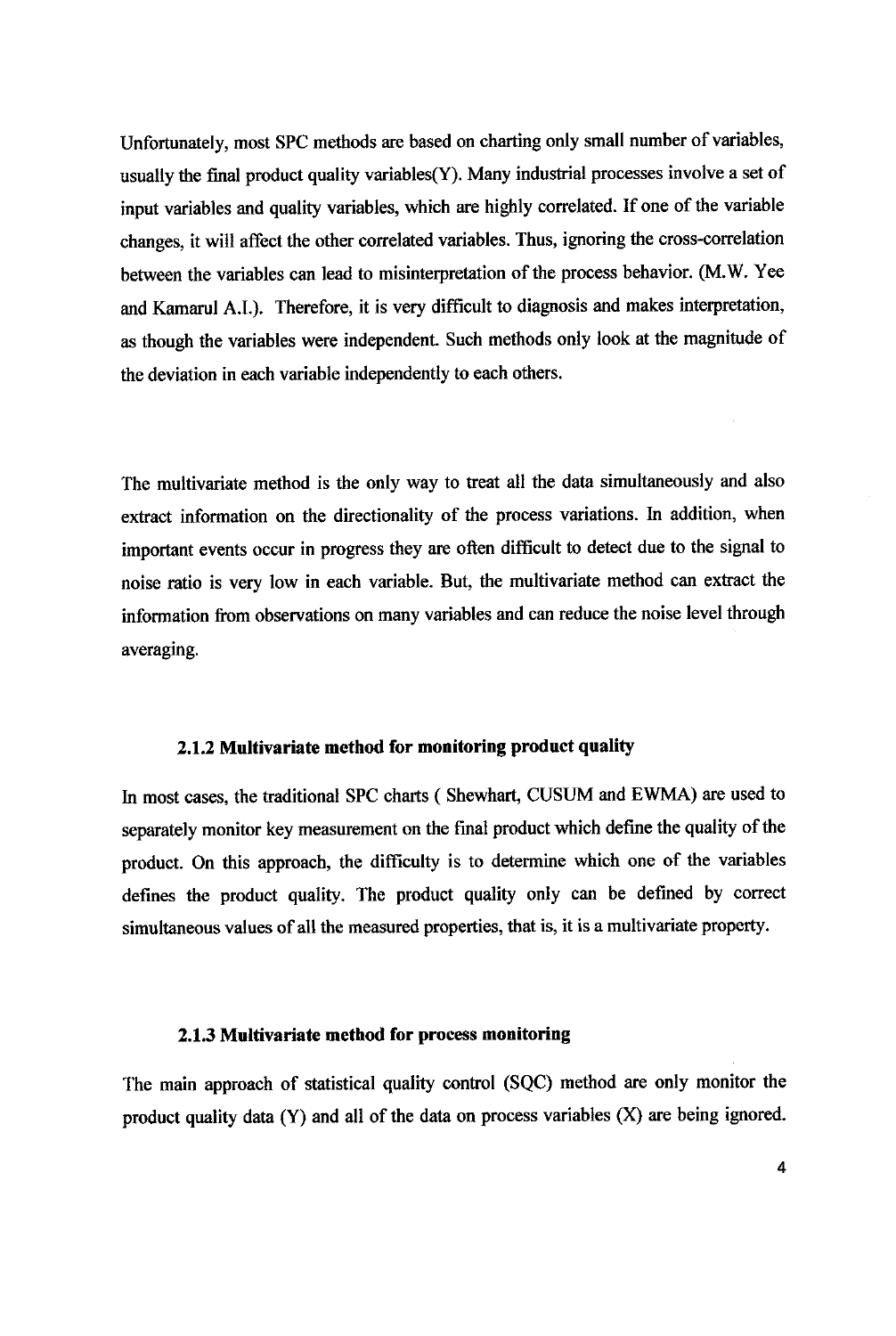To perform the SPC, all the data must be look and analyst. The process variables are much more frequently measured than the product quality data. Furthermore, any special event which occur will also have their fingerprints in these process data (J.F MacGregor and T. Kourti, 1995). It will use useful to know if the product is good before using it. Monitoring the process would help early in detection of poor-quality product.

The most practical approaches to multivariate SPC appear to be those based on multivariate statistical projection method such as PCA and PLS. the methods are ideal for handling the large number of highly correlated and noisy process variable measurement that being collected by process computer.

#### *2.2 Principal Component Analysis (PCA)*

Although there may be hundreds of plant variables that measured in any given process, there tend to be only a small number of underlying characteristics that actually drive the process. The purpose of PCA is to identify a new set of variables that reflect these characteristics. These new variables, termed scores or latent variables are linear combinations of the original process variables. The expectation is that there will be fewer scores than plant variables and therefore the plant can be monitored with much greater ease by simply analyzing these new variables.( A. AlGhazzawi and B. Lennox, 2007).

Principal component analysis (PCA) was first introduced by Karl Pearson in the early 1900's. The other main advantage of PCA is that once have found these patterns in the data, and compress the data, i.e. by reducing the number of dimensions, without much loss of information.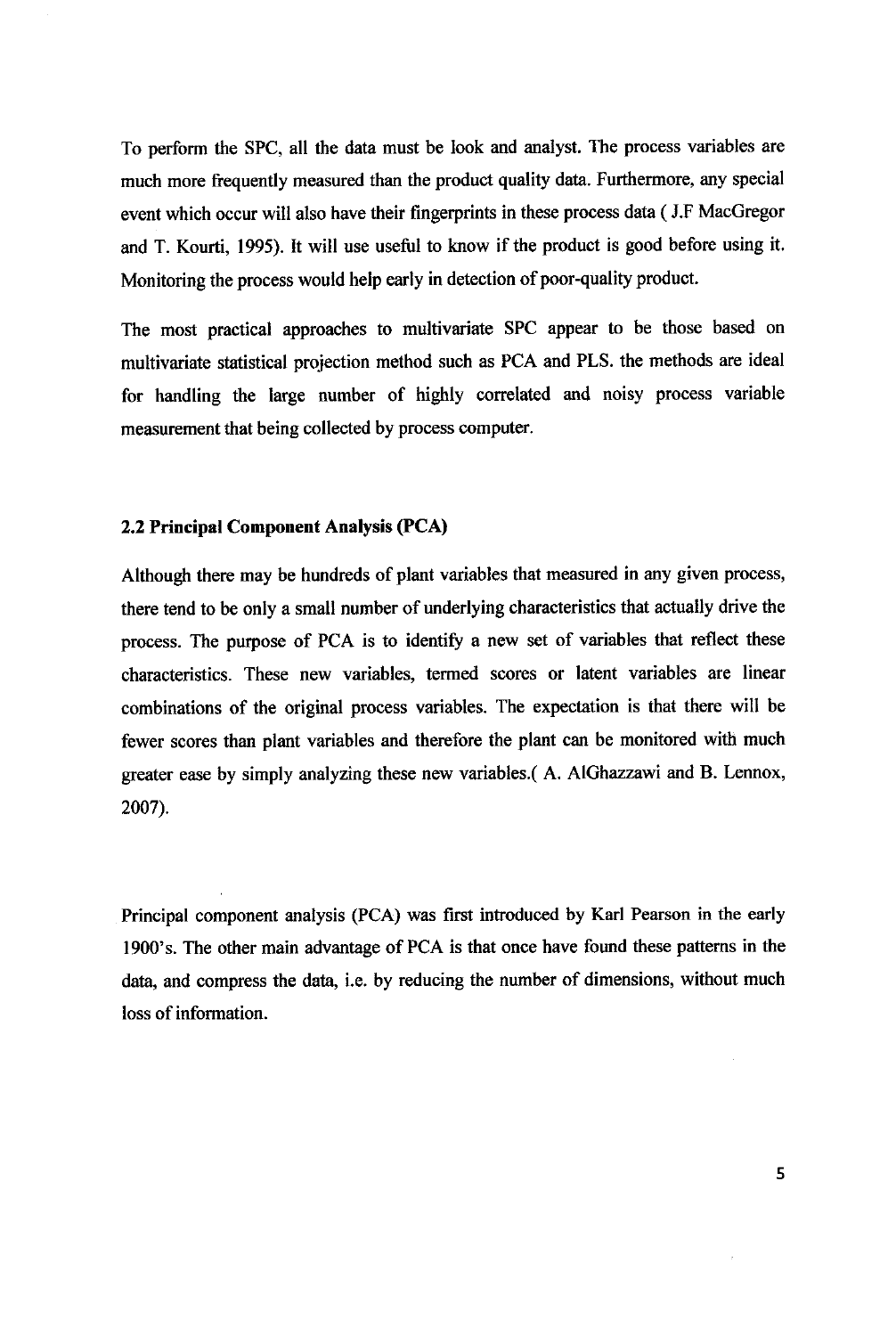In mathematical term, PCA decomposes the data matrix  $X$  of size [m,n]. Consider an mdimensional data set

$$
\mathbf{X} = [\mathbf{x}_1, \mathbf{x}_2, \dots, \mathbf{x}_m]
$$
 (1)

The principal component decomposition of  $X$  can be defined as

$$
X = TP^{T} + E = \sum_{i=1}^{i} t_{i} p_{i}^{T} + E \quad (i < \min(m, n))
$$
 (2)

Where n is number of samples,

$$
T = [t_1, t_2, \ldots, t_i]
$$
 (3)

Is the matrix of the principal component scores,

$$
\mathbf{P} = [p_1, p_2, \dots, p_i] \tag{4}
$$

Is the matrix of principal component loading and  $E$  is the residual matrix in the sense of minimum Eucliean norm and  $i$  is the number of significant component retained.

To monitor the process using a PCA model, a data set of representative normal process operation is used to identify a reference model. When the new data are available, it is projected onto this reference model according to

$$
Tnew = xnew P + e
$$
 (5)

Where P is the loading matrix, and two complementary control charts are typically used to assess ifthe new data are consistent with that from the normal process condition: the Hotteling's  $T^2$  and the Squared Prediction Error (SPE). The hotelling's T2 statistic will detect deviations within then model, where as the SPE statistic will detect deviations from the model. These two statistics will be proceeding for the next semester.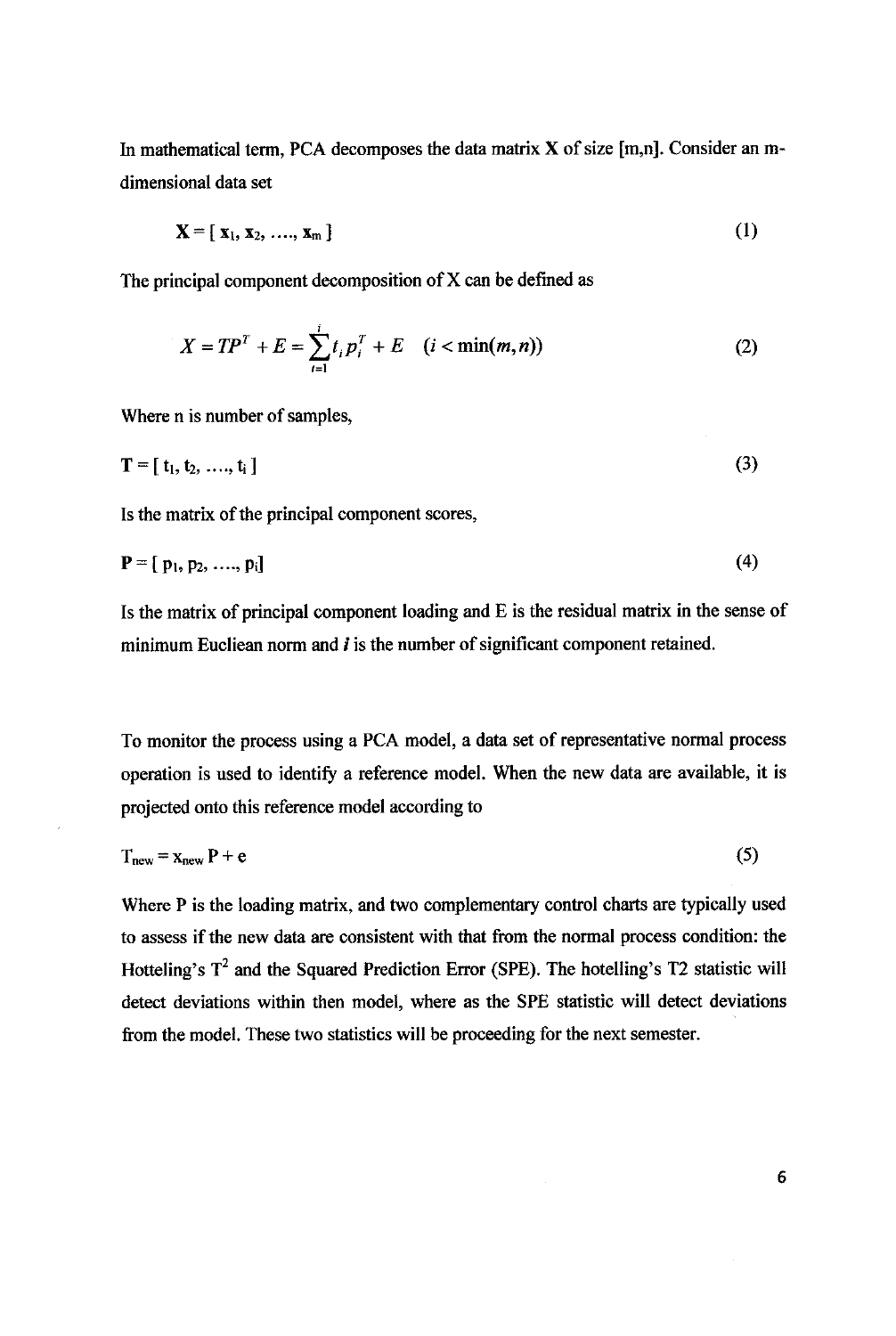#### *2.2.1 Using Standardized variables*

Investigators frequently prefer to standardize the x variables prior to performing the principal component analysis. Standardization is achieved by dividing each variable by its sample standard deviation. This analysis is then equivalent to analyzing the correlation matrix instead of the covariance matrix.

#### *2.3 The Control Chart*

The control chart was invented by Walter A. Shewhart in the 1920s. The control chart, (also known as the 'Shewhart chart' or 'process-behaviour chart') is a tool used to determine whether a manufacturing process is in a state of statistical control or not. The figure 1 shows the example of control chart. There are many type of control chart such as X- chart, R-chart and S-chart. But for this, it uses the X-chart to detect the statistical in control or not.

A control chart consists of the following:

- Points representing measurements of a quality characteristic in samples taken from the process at different times [the data]
- A centre line, drawn at the process characteristic meanwhich is calculated from the data
- Upper and lower control limits that indicate the threshold at which the process output is considered statistically 'unlikely'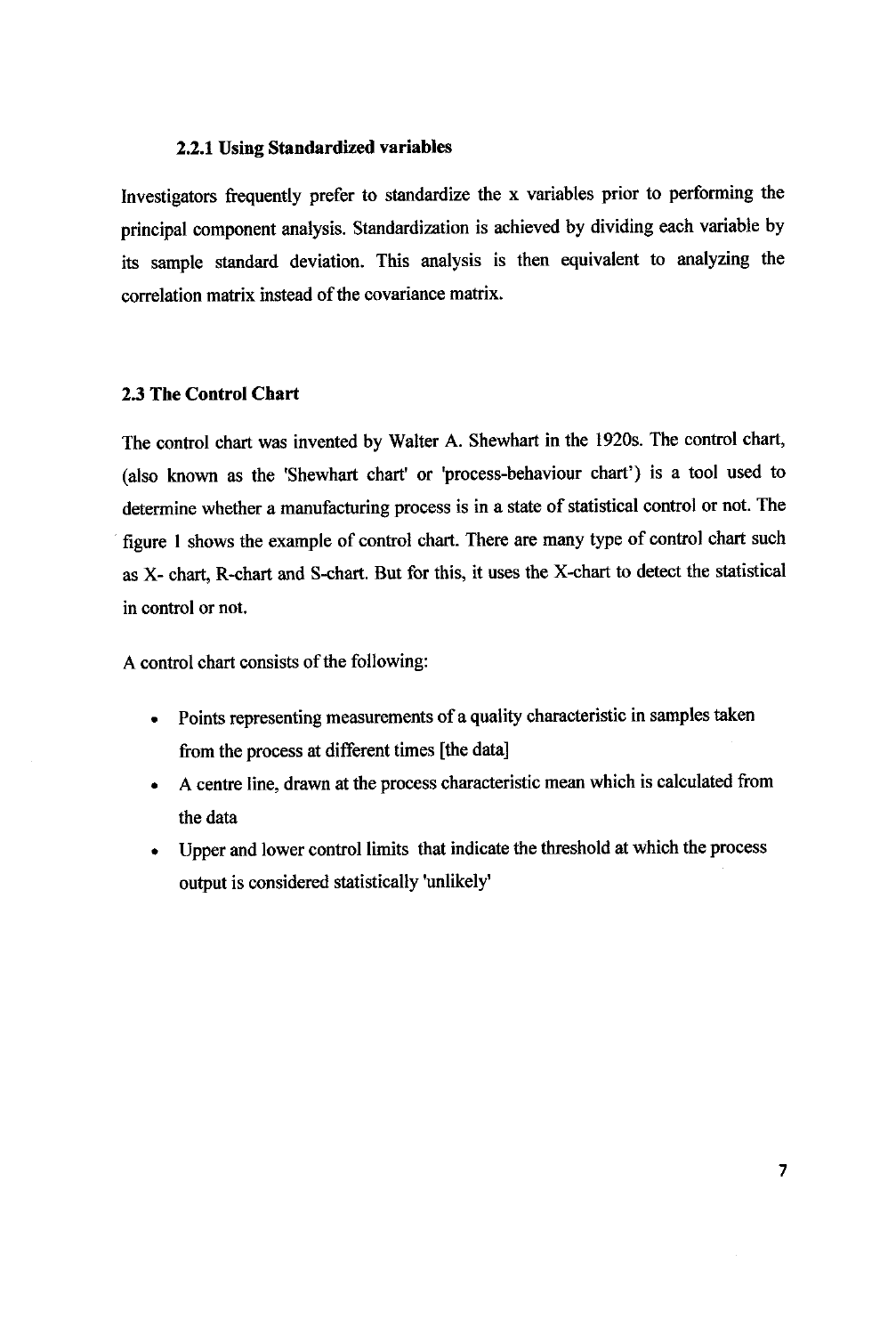

Figure 1: The Shewhart Chart or Process-Behaviour Chart or Control Chart

#### *2.4 Limit*

Natural extensions of the Shewhart chart to situations where one observes a vector of  $\boldsymbol{k}$ variables y,, 1 at each time period are the multivariate  $x^2$  and  $T^2$  charts. Given a  $(k \times 1)$ vector of measurements y on **k** normally distributed variables with an in-control covariance matrix 2 one can test whether the mean  $\mu$  of these variables is at its desired target  $\tau$  by computing the statistic.

$$
x^{2} = (y - \tau)^{T} \sum_{n=1}^{\infty} (y - \tau) \qquad (6)
$$

This statistic will be distributed as a central  $x2$  distribution with  $k$  degrees of freedom if  $\mu = \tau$ . A multivariate x<sup>2</sup> control chart can be constructed by plotting x <sup>2</sup> vs. time with an upper control limit (UCL) given by  $\chi^2_{\alpha}(k)$  where (Y is an appropriate level of significance for performing the test (e.g.  $\alpha = 0.01$ ).

Wote that this multivariate test overcomes the difficulty .The  $x^2$  statistic in Eq. (6) represents the directed or weighted distance (Mahalanobis distance) of any point from the target  $\tau$ . All points lying on the ellipse would have the same value of  $x^2$ . (The ellipse is the solution to Eq. (8) for  $x^2 = x_{\alpha}(k)$  for two variables). Hence, a  $x^2$  chart would detect as a special event any point lying outside of the ellipse. When the in-control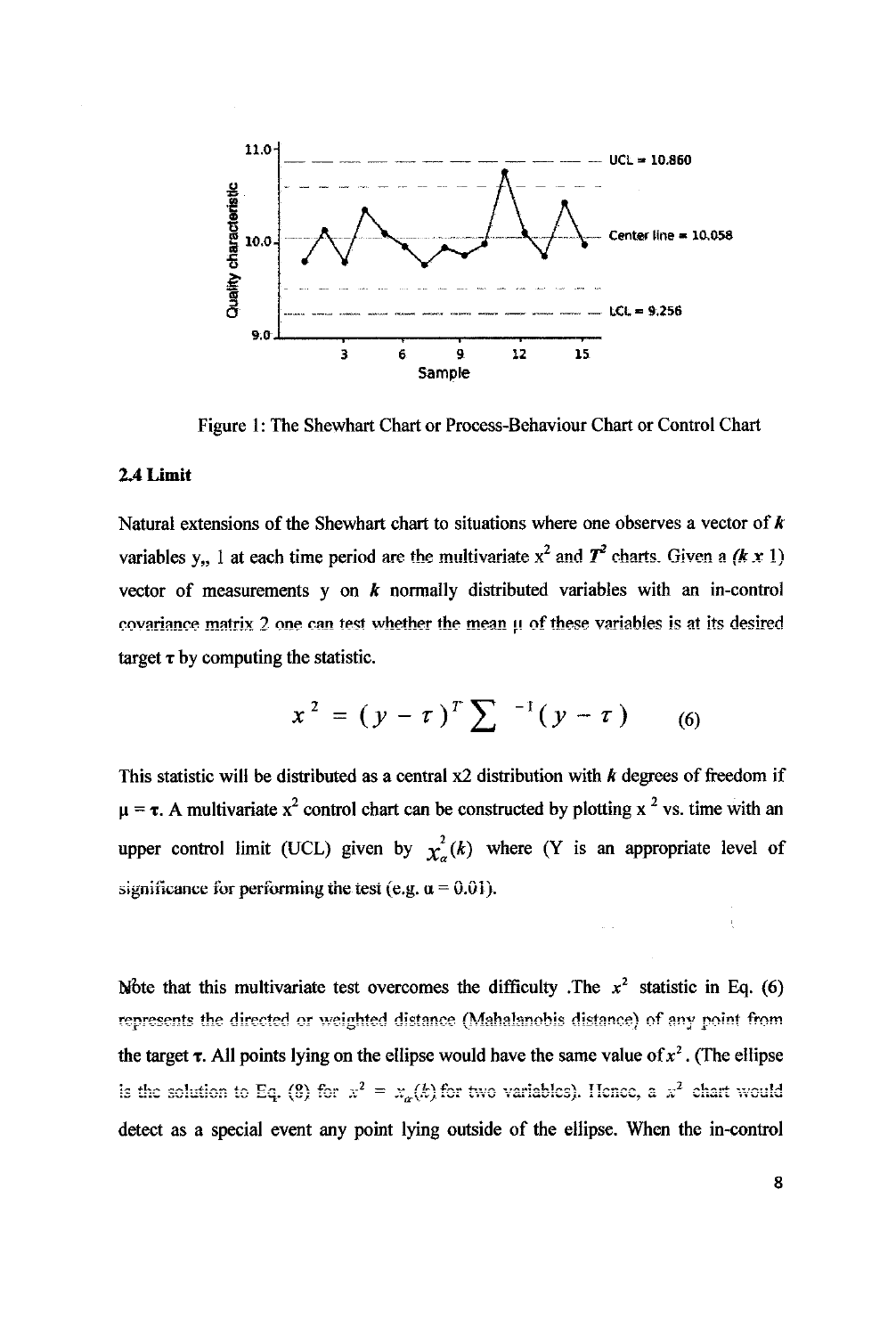covariance matrix  $\sum$  is not known, it must be estimated from a sample of n past multivariate observations as

$$
S = (n-1)^{-1} \sum_{i=1}^{n} (y_i - \overline{y})(y - \overline{y})^T
$$
 (7)

When new multivariate observations (y) are obtained, then Hotelling's  $T^2$  statistics given by

$$
T^{-2} = (y - \tau)^T S^{-1} (y - \tau)
$$
 (8)

can be plotted against time. An upper control limit (UCL) on this chart is given by:

$$
T_{\text{ucl}}^{2} = \frac{(n-1)(n+1)k}{n(n-k)} F_{\alpha}(q,n-q) \qquad (9)
$$

where  $F_a(q, n-q)$  is the upper 100a% critical point of the F distribution with k and **n-q** degreesoffreedom (T. Kourti and J F. MacGregor,1994).

#### *2.5 Biplots*

The biplot is based on the idea that any data matrix,  $Y$  ( $n \times p$ ), can be represented approximately in d dimensions (d is usually 2 or 3) as the product of a two matrices, A (  $n \times d$ ), and B ( $p \times d$ ).

The rows of A represent the observations in a two- (or three-) dimensional space, and the columns of B prime represent the variables in the same space. The prefix "bi" in the name biplot stems from the fact that both the observations and variables are represented in the same plot, rather than to the fact that a two-dimensional representation is usually used.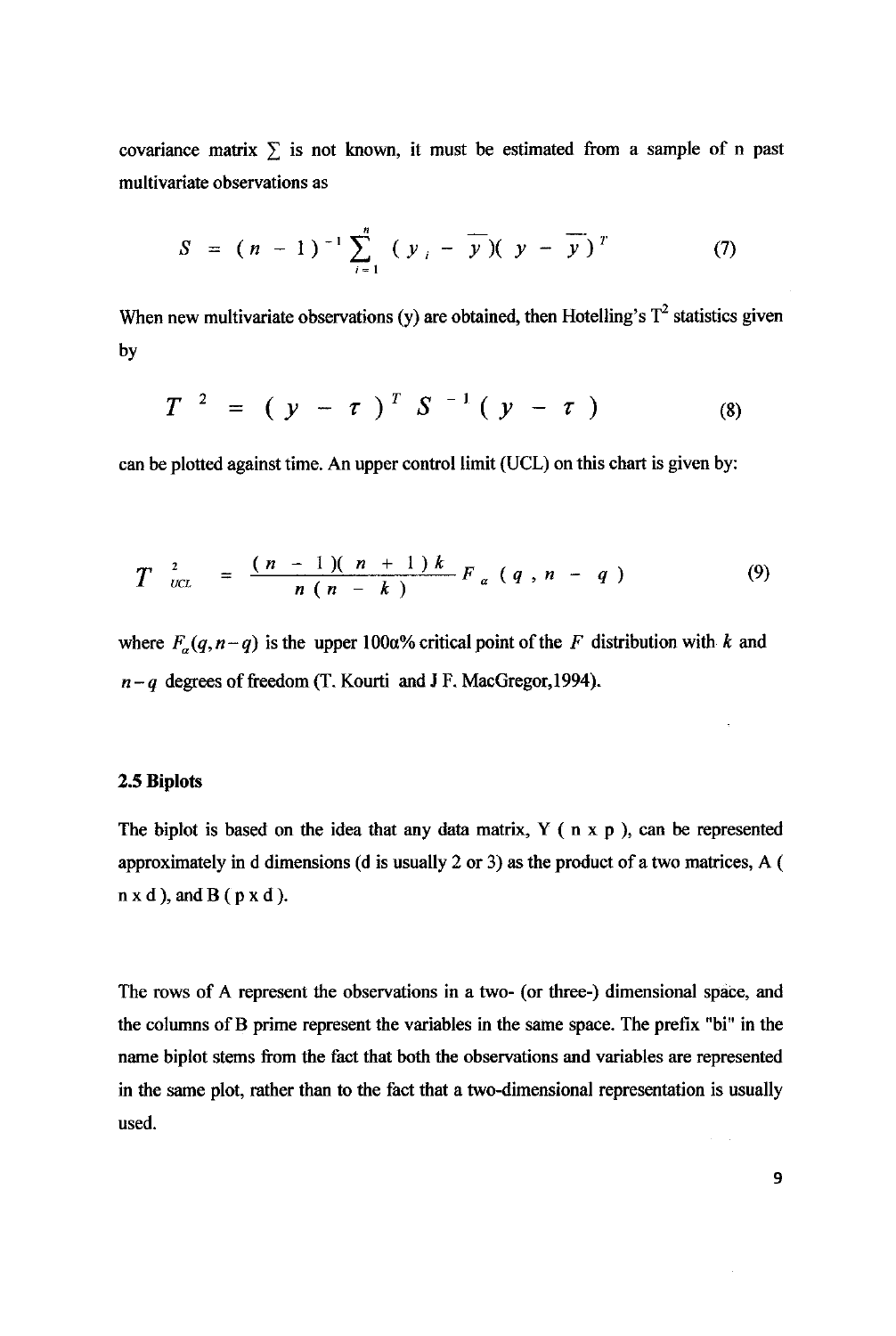For the principal component analysis, the axes in the biplot represent the principal components or latent factors and the observed variables are represented as vectors. Below, the figure 2 shows the sample of biplots



Figure 2 : The Biplots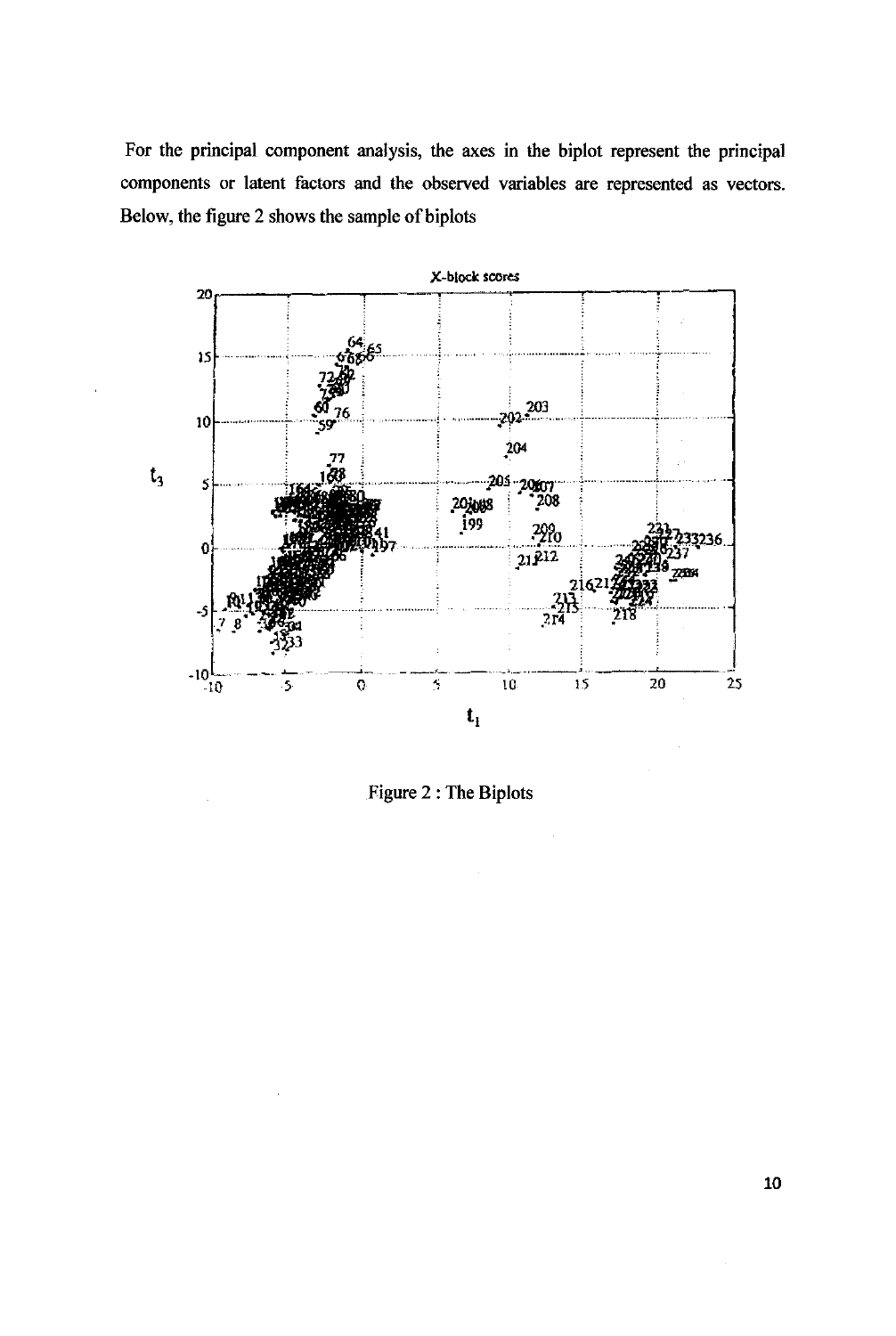## CHAPTER 3

# METHODOLOGY

In this section, it will be explain about the work will be done for this project. For this project, it uses Microsoft Excel 2007 and also Matlab 7.1.

#### *3.1 Steps in Multivariate Statistical Process Control (MSPC)*

#### *3.1.1 Data Loading*

The data-load process reads a source data file, converts the data to a different format, and inserts the converted data into a database table. The source data can come from one or more of the following sources. During conversion, the source data is often manipulated so that the converted data displays different characteristics.

#### *3.1.2 Data processing/normalization*

Normalization is the process of removing statistical error in repeated measured data. This normalization data will be doing before and after the outlier detection. There two goals of the normalization:-

- 1. Eliminating the redundant data
- 2. ensuring data dependencies make sense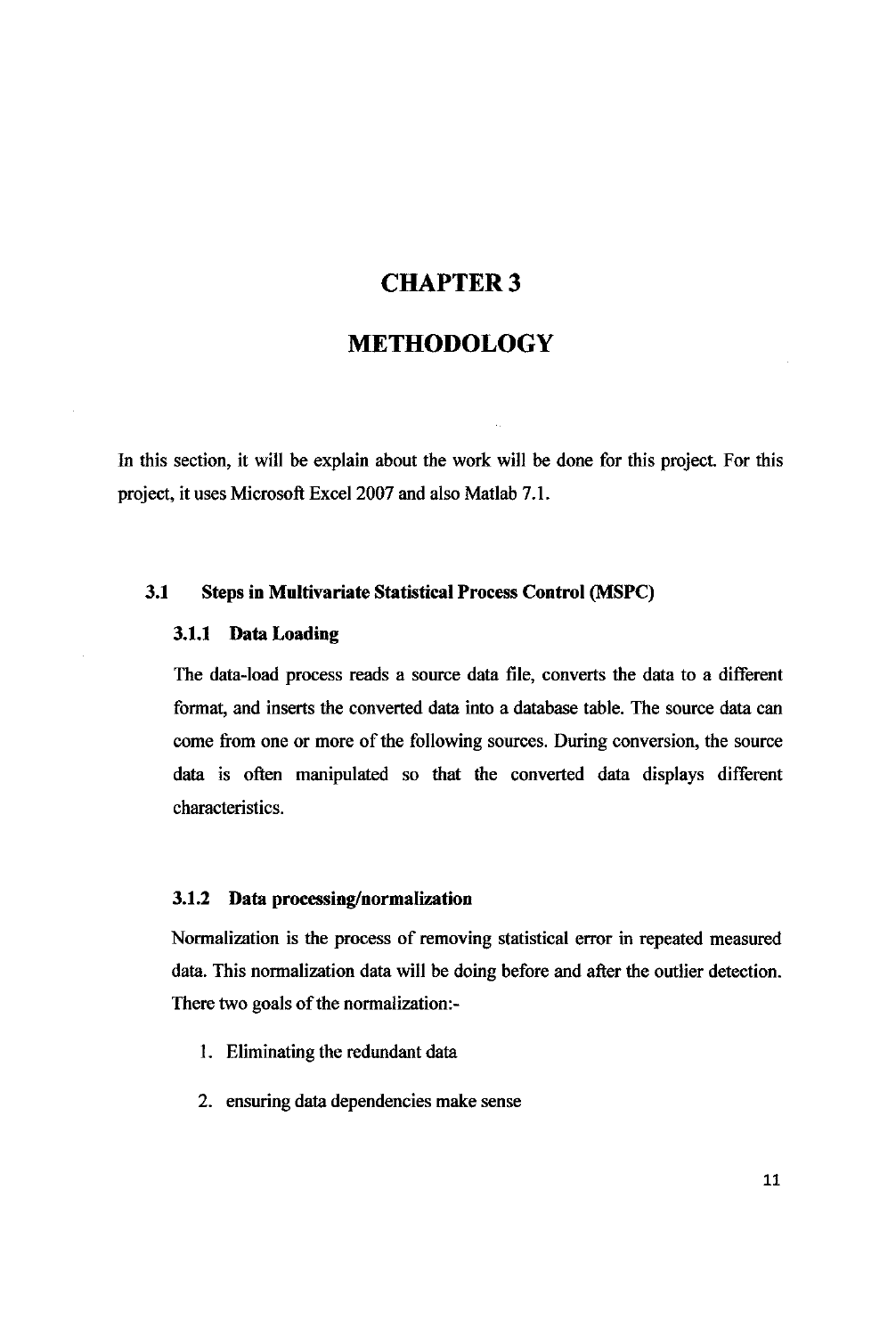#### *3.1.3 Outlier detection*

Before sending the data to PCA, the outlier must be removing because the PCA is very sensitive to the present of outlier. These outliers are based on the control chart. The data which exceed the limit will be removing.

#### *3.1.4 Principal Component Analysis*

Principal Component Analysis (PCA) is to identify patterns in data, and expressing the data in such a way as to highlight their similarities and differences without losing the original information.

#### *3.1.5 Limit Determination*

For conventional Shewchart Control Chart, the Upper Control Limit (UCL) and Lower Control Limit (LCL) for mean-centered and variance-scaled variables are +3 and -3 respectively (McNeese and Klein,1991). By using the equations from section 2.4 limit of chart are calculated.

#### *3.2 Concept ofidea in Microsoft Excel*

Before start doing the coding and interface, it must have concept of idea what will be happening for whole of the program from start until end of the program.

Before doing any calculation or construct a graph, it required a bunch of data at least 2 set of range data. The user will be uploading the data into input interface or windows. The user also must rename their variable to make sure their do not confuse. After the data are uploading into windows, the user will click the button to proceed. There will some instruction on the first interface.

12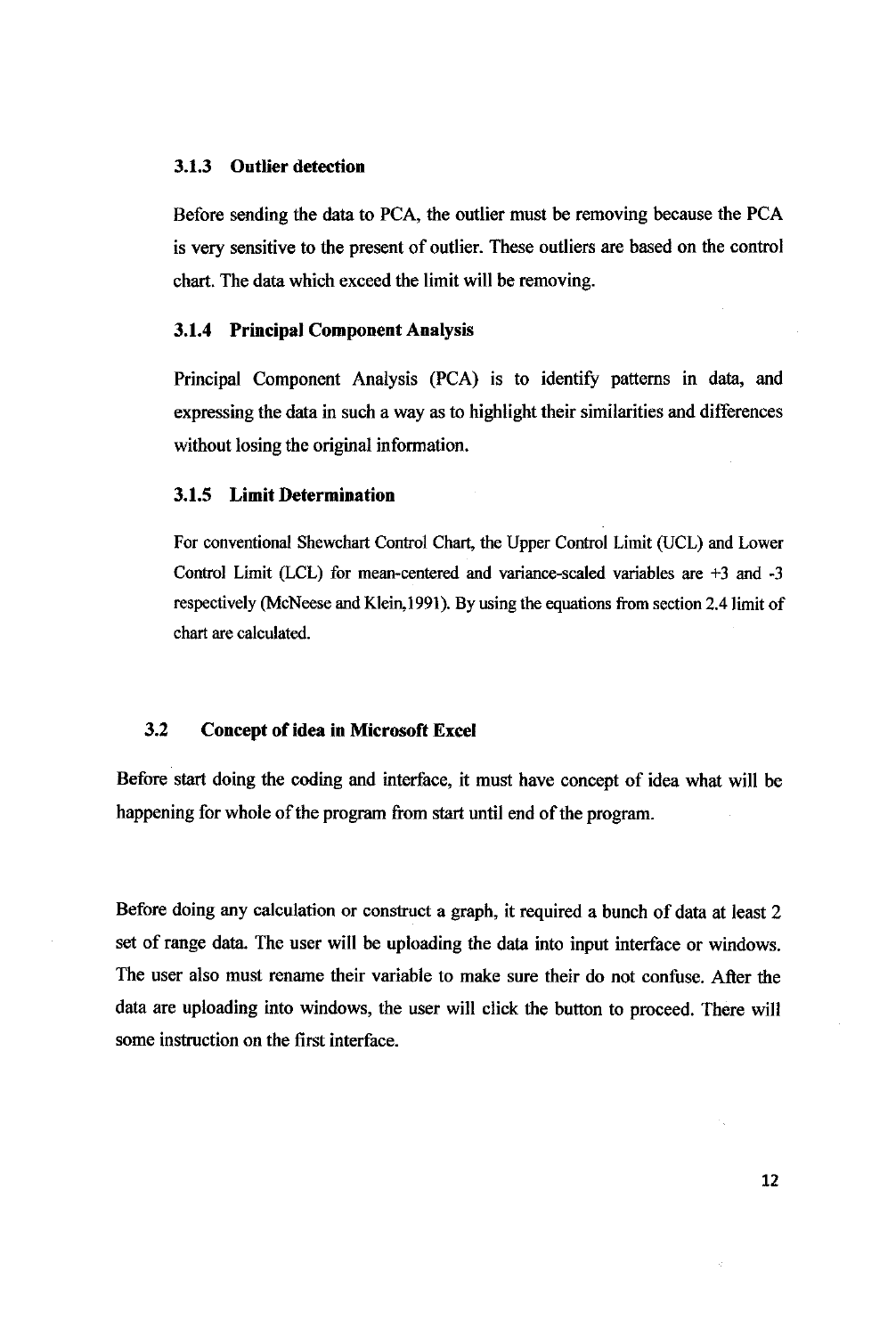Data from first interface will be paste on second interface. In this interface, the data will be normalizing. Before that, it must find the mean and standard deviations for each range of data which will be use for normalization. The data will be arrange that the data user it will be on left hand site while the normalize data on the right hand side. The mean and standard deviation will be calculated by using this formula:

Mean

$$
= AVERAGE (Number1; number2:...)
$$
 (10)

Standard Deviation (SD)

$$
= \text{STDEV} \text{ (Number1; Number2}; \dots) \tag{11}
$$

and, to calculate for normalization data, it will be use this formula

$$
nomal = \frac{data - mean}{SD}
$$

After data being normalize, the normalize data will be use to construct the control chart on other interface. Before construct, it must calculate the mean and standard deviation for normalize data. By using Upper Limit Control and Lower Limit Control formula, the control chart will be constructing to see the behavior of the data. Make sure all range of data must do the control chart.

If, in the control chart shows there are possible outlier, the outliers must be eliminate first before enter next interface which for Principal Component Analysis. After being remove the outliers, the data have to go back for normalization data because the mean and standard deviation have been change and construct back the control chart.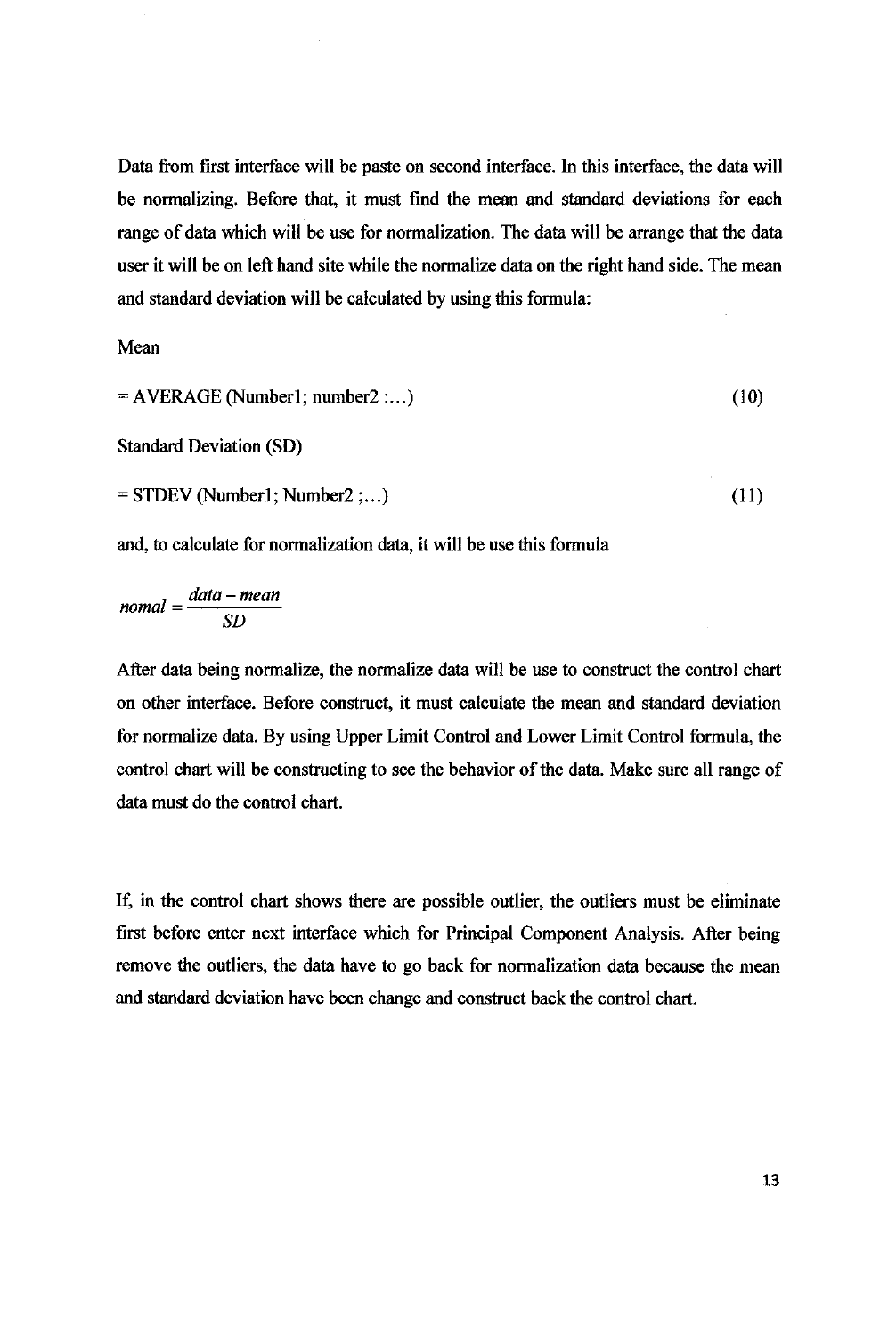After there are no outliers, the user cans proceed to next interface for Principal Component Analysis. In this interface, the data will be sent to Matlab for Principal Component Analysis calculation.

After doing the calculation for PCA, the data and figure which generate by the calculation, will be sending back to Microsoft Excel to show the result to the user. Then, for next step, the user will insert the future data. Future data is used to see whether the limits that had been calculated before is fixed or not to it. The future data will be normalizing by using mean and standard deviation from previous normalization.

Then, the normalize future data will be send to Matlab for the calculation and matlab will send back the result to Excel.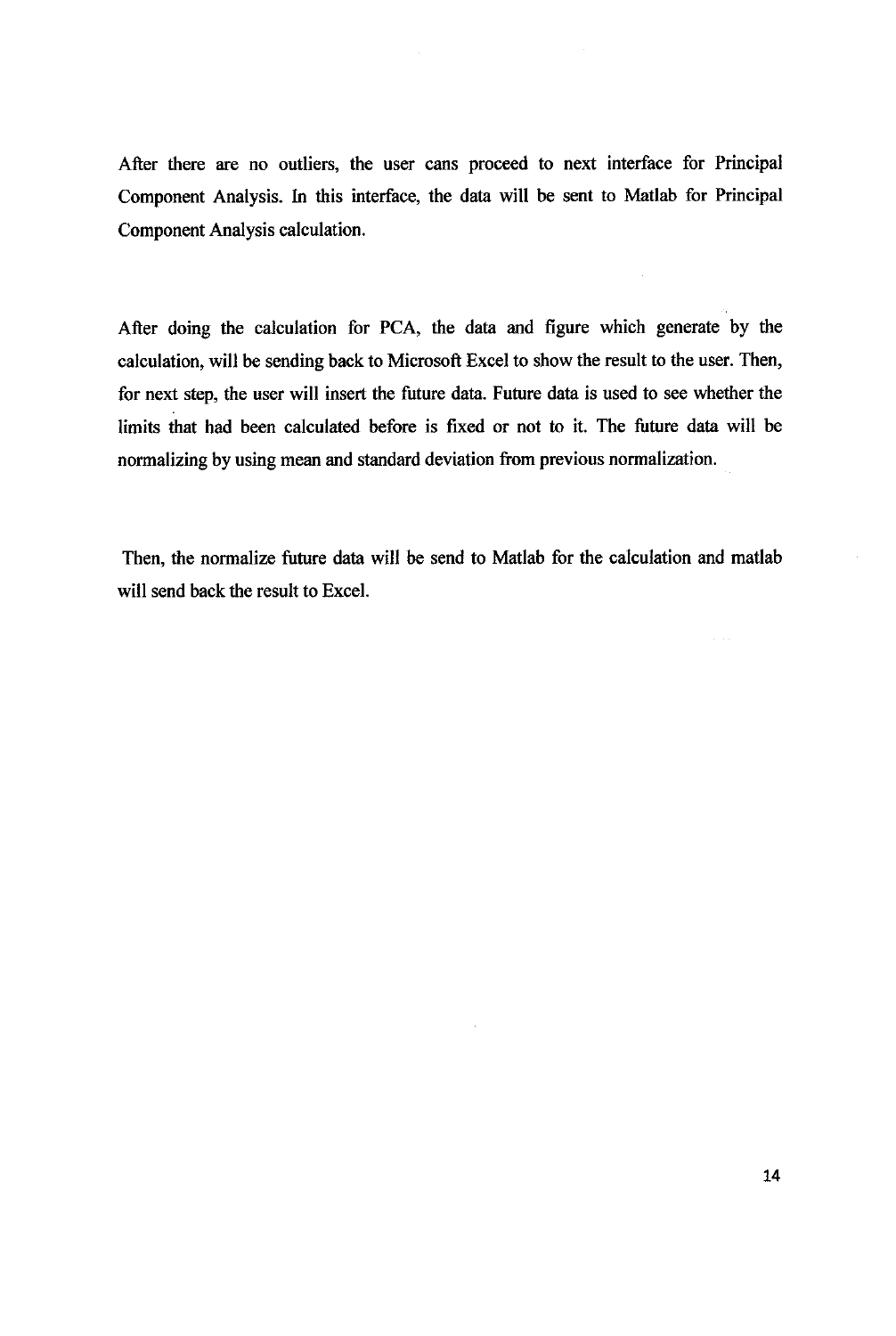# **CHAPTER 4**

# **RESULT AND DISCUSSION**

 $\sim$   $\lambda$ 

#### $4.1$ **Interface**

| ا ان                                                                           |        |                      | Reserving the Manifestation of the Macrosch East |                                                                                                    |                                    |                               |
|--------------------------------------------------------------------------------|--------|----------------------|--------------------------------------------------|----------------------------------------------------------------------------------------------------|------------------------------------|-------------------------------|
| Home<br>Insert<br>Formulas<br>Page Layout<br>Data                              | Review | View Descioper       | Netro FDF.                                       |                                                                                                    |                                    |                               |
| $\Lambda$ -or<br>Calibri-<br>$+11$<br>Æ<br>-_iCopy                             |        | The Wrap Fest        | General                                          |                                                                                                    | E AutoSum<br>j] εμ                 |                               |
| Parte<br>/ Format Painter<br>Chronarit.                                        |        | off Merge & Center + | $-3 - 3$<br>-9-% -                               | Conditional Format<br>Cell<br>- Formatting * as Table * Styles *<br>- 7<br>$\mathcal{F}_{\rm eff}$ | Insert Delete Format<br>L2 Clear * | Sort & Find &<br>Fiker Select |
| Cont<br>F6<br>ふく                                                               |        | provent              | Number                                           | 35/83                                                                                              | Česta                              | barting                       |
| b<br>ε<br>в                                                                    |        | iter e               | angan<br>F.<br>a salari di                       | 12<br>$\mathbf{L}$<br>M<br>$\sim$                                                                  | under the<br>.<br>M<br>Ó<br>111    | a<br>F.                       |
| Interditoral                                                                   |        |                      |                                                  |                                                                                                    |                                    |                               |
|                                                                                |        |                      |                                                  |                                                                                                    |                                    |                               |
|                                                                                |        |                      |                                                  |                                                                                                    |                                    |                               |
| 1 topy and paste your date on GS.                                              |        |                      |                                                  |                                                                                                    |                                    |                               |
| 2 click " input Date"                                                          |        |                      |                                                  |                                                                                                    |                                    |                               |
| 3 circh "Normalization" to calculate the normalization                         |        |                      |                                                  |                                                                                                    |                                    |                               |
| 4 Click "Conrol Chart" so create the control chart for                         |        |                      |                                                  |                                                                                                    |                                    |                               |
| each variable<br>5 Crick "Remove Outliers" to remove the outliers.             |        |                      |                                                  |                                                                                                    |                                    |                               |
| 7 Repeat step 3 to 5 until the message box appear "No                          |        |                      |                                                  |                                                                                                    |                                    |                               |
| outlier(s)"<br>8 Click "FCA" and wait for 2 to 3 minutes and click.            |        |                      |                                                  |                                                                                                    |                                    |                               |
| "Result".<br>5 For future deta, copy and paste the furure data in              |        |                      |                                                  |                                                                                                    |                                    |                               |
| "Future Data" on 66<br>10 Then, plick "Normalization" to proced for normarize- |        |                      |                                                  |                                                                                                    |                                    |                               |
| data.<br>11 Click "Future Data" in "normalize FO" sheet                        |        |                      |                                                  |                                                                                                    |                                    |                               |
| 32 After few minutes, blick "Result"                                           |        |                      |                                                  |                                                                                                    |                                    |                               |
| 13 Severt "Result" sheet to see the graph                                      |        |                      |                                                  |                                                                                                    |                                    |                               |
| $\mathbf{L} = \mathbf{L}_1 \mathbf{1} \mathbf{2} \mathbf{L}_2$                 |        |                      |                                                  |                                                                                                    |                                    |                               |
|                                                                                |        |                      |                                                  |                                                                                                    |                                    |                               |
|                                                                                |        |                      |                                                  |                                                                                                    |                                    |                               |
|                                                                                |        |                      |                                                  |                                                                                                    |                                    |                               |
|                                                                                |        |                      |                                                  |                                                                                                    |                                    |                               |
|                                                                                |        |                      |                                                  |                                                                                                    |                                    |                               |
|                                                                                |        |                      |                                                  |                                                                                                    |                                    |                               |
|                                                                                |        |                      |                                                  |                                                                                                    |                                    |                               |
| If I F Fi Input Normalization Control Chart Data Future data<br>$^{\circ}$     |        | normalize FD Result  | testing                                          |                                                                                                    | 林森油 退出 ass 4-                      |                               |

## Figure 3: Input interface

 $\varphi^*$  .

 $\langle \rho \rho \rangle$  .

Figure 3 above shows the first interface that will be seen by the user. In this interface, the data inside the selected area will be copied and sent to the Normalization sheet. The user must put their data inside the selected area. Then, click the "Input Data" button 15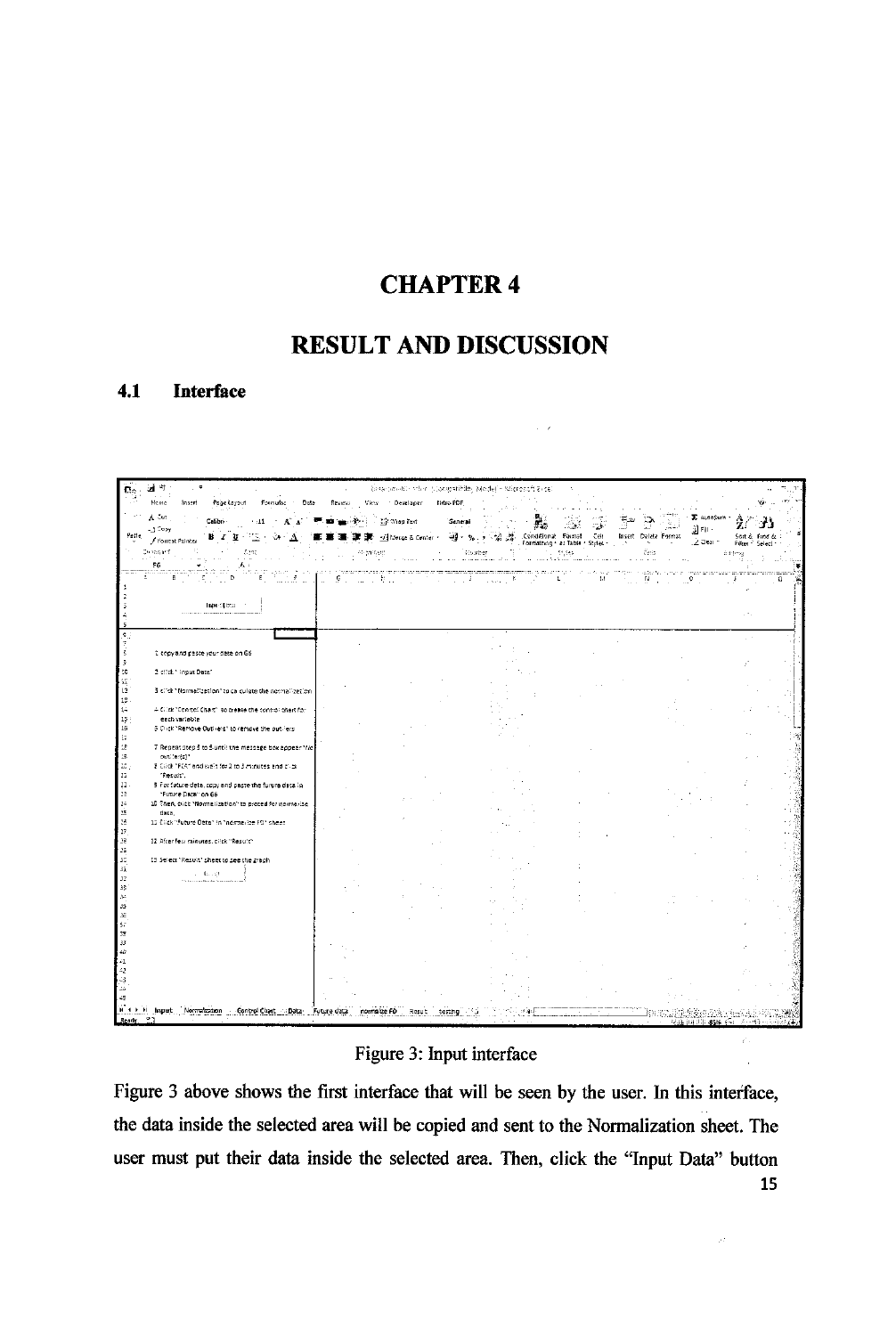which the button is at the top left corner. The user must make sure that the ranges of data are equal. At the left hand side, there are procedures on how to use this.

| ा २<br>C.                    |                                                                  |          |      |                 | Tests or and old to it pring attility abode) - isscranab Exclu-                           |           |                                                                                                                                                                                                                                                                                                                                                                                                                                          |                                     |              |                                               |                                  |                                    |        |
|------------------------------|------------------------------------------------------------------|----------|------|-----------------|-------------------------------------------------------------------------------------------|-----------|------------------------------------------------------------------------------------------------------------------------------------------------------------------------------------------------------------------------------------------------------------------------------------------------------------------------------------------------------------------------------------------------------------------------------------------|-------------------------------------|--------------|-----------------------------------------------|----------------------------------|------------------------------------|--------|
| Horse                        | Insert<br>Page Layout                                            | Formulas | Data | Viet.<br>Review | Develope:                                                                                 | Libra PDF |                                                                                                                                                                                                                                                                                                                                                                                                                                          |                                     |              |                                               |                                  |                                    |        |
| A. Cut<br>$-1$ Copy          | Calibri                                                          |          | Æ    |                 | 哥 WrapText                                                                                | General   |                                                                                                                                                                                                                                                                                                                                                                                                                                          | $\mathbb{Z}_{\widehat{\mathbf{M}}}$ |              | 그 많이<br>سڏن                                   | E AutoSun ~<br><sup>5</sup> Fill |                                    |        |
| Paste<br>Format Painter      | в∠ц                                                              |          |      |                 | 특定 세터ege&Center 실종 % , 30 mg Conditional Format Call Insett<br>Formatting as Table Styles |           |                                                                                                                                                                                                                                                                                                                                                                                                                                          |                                     |              | Insert . Detete Format<br>the service service | $\angle$ Clear $\leq$            | Sort & Find &<br>Filler - Select - |        |
| Chobeard.                    |                                                                  |          |      | Augustadt,      |                                                                                           |           | $\liminf_{n\to\infty}\limsup_{n\to\infty}\frac{1}{n}\sum_{i=1}^n\frac{1}{n}\limsup_{n\to\infty}\frac{1}{n}\limsup_{n\to\infty}\frac{1}{n}\limsup_{n\to\infty}\frac{1}{n}\limsup_{n\to\infty}\frac{1}{n}\limsup_{n\to\infty}\frac{1}{n}\limsup_{n\to\infty}\frac{1}{n}\limsup_{n\to\infty}\frac{1}{n}\limsup_{n\to\infty}\frac{1}{n}\limsup_{n\to\infty}\frac{1}{n}\limsup_{n\to\infty}\frac{1}{n}\limsup_{n\to\infty}\frac{1}{n}\limsup$ |                                     | Syle:        | Style: The Contract of Series (1999)          | $\sim 7$ , $\sim 1000$           |                                    |        |
| M13<br>å.                    |                                                                  |          |      |                 | उ                                                                                         | Ŧ         |                                                                                                                                                                                                                                                                                                                                                                                                                                          |                                     | $\mathbf{K}$ | ges<br>ū.<br>T.                               | N                                |                                    |        |
|                              | $B = 1$                                                          |          |      | ्र ह            |                                                                                           |           |                                                                                                                                                                                                                                                                                                                                                                                                                                          |                                     |              |                                               |                                  |                                    |        |
|                              |                                                                  |          |      |                 |                                                                                           |           |                                                                                                                                                                                                                                                                                                                                                                                                                                          |                                     |              |                                               |                                  |                                    |        |
|                              |                                                                  |          |      |                 |                                                                                           |           |                                                                                                                                                                                                                                                                                                                                                                                                                                          |                                     |              |                                               |                                  |                                    |        |
|                              |                                                                  |          |      |                 |                                                                                           |           |                                                                                                                                                                                                                                                                                                                                                                                                                                          |                                     |              |                                               |                                  |                                    |        |
|                              | team dization.                                                   |          |      |                 |                                                                                           |           |                                                                                                                                                                                                                                                                                                                                                                                                                                          |                                     |              |                                               |                                  |                                    |        |
| 3                            |                                                                  |          |      |                 |                                                                                           |           |                                                                                                                                                                                                                                                                                                                                                                                                                                          |                                     |              |                                               |                                  |                                    |        |
| дē<br>È.                     |                                                                  |          |      |                 |                                                                                           |           |                                                                                                                                                                                                                                                                                                                                                                                                                                          |                                     |              |                                               |                                  |                                    |        |
| 12<br>$13\,$                 |                                                                  |          |      |                 |                                                                                           |           |                                                                                                                                                                                                                                                                                                                                                                                                                                          |                                     |              |                                               |                                  |                                    |        |
| ï÷<br>î5                     |                                                                  |          |      |                 |                                                                                           |           |                                                                                                                                                                                                                                                                                                                                                                                                                                          |                                     |              |                                               |                                  |                                    |        |
| iε                           |                                                                  |          |      |                 |                                                                                           |           |                                                                                                                                                                                                                                                                                                                                                                                                                                          |                                     |              |                                               |                                  |                                    |        |
| 17<br>15                     |                                                                  |          |      |                 |                                                                                           |           |                                                                                                                                                                                                                                                                                                                                                                                                                                          |                                     |              |                                               |                                  |                                    |        |
| ĩβ<br>ردا                    |                                                                  |          |      |                 |                                                                                           |           |                                                                                                                                                                                                                                                                                                                                                                                                                                          |                                     |              |                                               |                                  |                                    |        |
| $21\,$                       |                                                                  |          |      |                 |                                                                                           |           |                                                                                                                                                                                                                                                                                                                                                                                                                                          |                                     |              |                                               |                                  |                                    | 『子宮神経』 |
|                              |                                                                  |          |      |                 |                                                                                           |           |                                                                                                                                                                                                                                                                                                                                                                                                                                          |                                     |              |                                               |                                  |                                    |        |
| 2020年12月12日                  |                                                                  |          |      |                 |                                                                                           |           |                                                                                                                                                                                                                                                                                                                                                                                                                                          |                                     |              |                                               |                                  |                                    |        |
|                              |                                                                  |          |      |                 |                                                                                           |           |                                                                                                                                                                                                                                                                                                                                                                                                                                          |                                     |              |                                               |                                  |                                    |        |
|                              |                                                                  |          |      |                 |                                                                                           |           |                                                                                                                                                                                                                                                                                                                                                                                                                                          |                                     |              |                                               |                                  |                                    |        |
|                              |                                                                  |          |      |                 |                                                                                           |           |                                                                                                                                                                                                                                                                                                                                                                                                                                          |                                     |              |                                               |                                  |                                    |        |
| 高品质光路                        |                                                                  |          |      |                 |                                                                                           |           |                                                                                                                                                                                                                                                                                                                                                                                                                                          |                                     |              |                                               |                                  |                                    |        |
|                              |                                                                  |          |      |                 |                                                                                           |           |                                                                                                                                                                                                                                                                                                                                                                                                                                          |                                     |              |                                               |                                  |                                    |        |
|                              |                                                                  |          |      |                 |                                                                                           |           |                                                                                                                                                                                                                                                                                                                                                                                                                                          |                                     |              |                                               |                                  |                                    |        |
| $\mathbb{B}^{\uparrow}$      |                                                                  |          |      |                 |                                                                                           |           |                                                                                                                                                                                                                                                                                                                                                                                                                                          |                                     |              |                                               |                                  | j 7                                |        |
| 32<br>39<br>$\mathbb{Z}_+^k$ |                                                                  |          |      |                 |                                                                                           |           |                                                                                                                                                                                                                                                                                                                                                                                                                                          |                                     |              |                                               |                                  |                                    |        |
| 41                           |                                                                  |          |      |                 |                                                                                           |           |                                                                                                                                                                                                                                                                                                                                                                                                                                          |                                     |              |                                               |                                  |                                    |        |
| $\mathbb{Z}_2^N$<br>44.      |                                                                  |          |      |                 |                                                                                           |           |                                                                                                                                                                                                                                                                                                                                                                                                                                          |                                     |              |                                               |                                  |                                    |        |
| 拼音声解                         | input Normalization Control Chart Data: Future data normalize FD |          |      |                 | ' Result                                                                                  | testing   |                                                                                                                                                                                                                                                                                                                                                                                                                                          |                                     |              |                                               |                                  |                                    |        |
| ী<br>Ready                   |                                                                  |          |      |                 |                                                                                           |           |                                                                                                                                                                                                                                                                                                                                                                                                                                          |                                     |              |                                               | Les Chillis 25%                  |                                    |        |

On the bottom, there is "Reset" button to reset or remove all data inside this worksheet.

#### Figure 4: Normalization interface

As illustrated in Figure 4, this is the second interface. The function of this interface is to normalize the data before constructing the control chart. The "Normalization" button is to run the calculation for normalization. First, it will calculate the mean and standard deviation.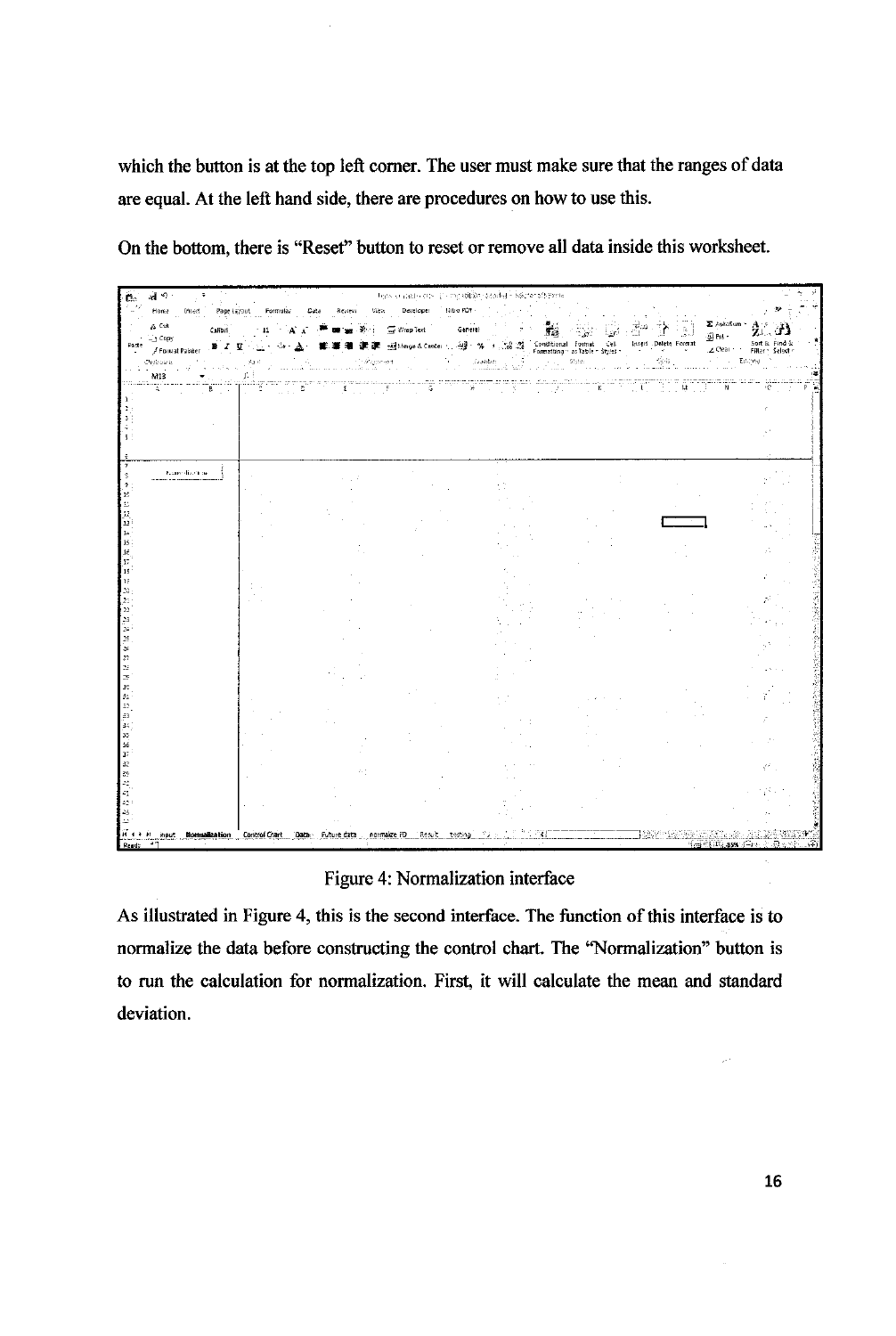| $\mathbf{H} = \mathbf{C} \mathbf{V}$<br>$\tilde{z}$<br>c.                                                                 | betanen barreien [Compatibaty Mode] - Latresch Excel.                                                          |                                               |                                                                 |    |
|---------------------------------------------------------------------------------------------------------------------------|----------------------------------------------------------------------------------------------------------------|-----------------------------------------------|-----------------------------------------------------------------|----|
| н.<br>Home<br>Page Layout<br><b>Insert</b><br>Formulas<br>Cata<br>Review.                                                 | View Developer Nitro PDF                                                                                       |                                               |                                                                 |    |
| seg <sup>21</sup> Record Matto<br>图<br><b>T</b> Properties<br>$A =$                                                       | "glmport<br>35                                                                                                 |                                               |                                                                 |    |
| $\omega_{\rm eff}$<br>-87<br>Use Relative References<br>1540<br>e View Code آبی<br>Intert Design<br>Visual Macros         | ¢۵<br>o Expansion Packs<br>Document<br>Source $\left\langle \mathbb{I}_{\{s_{i}\}_{i\in\{1,2\}}}\right\rangle$ |                                               |                                                                 |    |
| Mode 3 Run Dialog (<br>A Macro Security<br>Basic<br>$\mathbb{Q} \in \mathbb{H}^1_0 \times \mathbb{R}^2$<br>Code<br>$\sim$ | Pane:<br>95 S.<br>Medity                                                                                       |                                               |                                                                 |    |
| 97 T<br>12.15<br>- 20<br>方: ±EMBED("Forms.CommandButton.1";"")<br>CommandButton2<br>$\overline{\phantom{a}}$              | a militêr de lateratura de la<br>$\mathcal{L}_{\mathcal{L}}$                                                   |                                               |                                                                 |    |
| ÷÷<br>c<br>£                                                                                                              | ۰ĸ<br>G<br>-111                                                                                                | $\mathbf{H}$<br>Ыi                            |                                                                 |    |
| Control Chart<br>$1$ .                                                                                                    |                                                                                                                | Control then                                  | Points are reformatted based on their values                    |    |
| 2 Run Number                                                                                                              |                                                                                                                |                                               | Filled white if > mean<br>Filled blue if on mean                |    |
| $\mathbf{J}$                                                                                                              |                                                                                                                |                                               | Dismond if within 15D of mean.<br>Circle il within 2.50 of mean |    |
| 5                                                                                                                         |                                                                                                                | ۰<br>۰                                        | Triangle if witch 3.50 of mean                                  |    |
|                                                                                                                           |                                                                                                                | <b>Remove Outlines</b><br>$\ddot{\mathbf{c}}$ | Big realsouare Mbeyond, 3.50 of mean                            |    |
| 9                                                                                                                         |                                                                                                                |                                               |                                                                 |    |
| $1\overline{z}$                                                                                                           |                                                                                                                |                                               |                                                                 |    |
| 11<br>12                                                                                                                  |                                                                                                                |                                               |                                                                 |    |
| 13                                                                                                                        |                                                                                                                |                                               |                                                                 |    |
| $14\,$<br>$_{\rm 15}$                                                                                                     |                                                                                                                |                                               |                                                                 |    |
| 16                                                                                                                        |                                                                                                                |                                               |                                                                 |    |
| $17^{\frac{1}{2}}$<br>$1\mathrm{g}$                                                                                       |                                                                                                                |                                               |                                                                 |    |
| $10^{\circ}$<br>bo.                                                                                                       |                                                                                                                |                                               |                                                                 |    |
|                                                                                                                           |                                                                                                                |                                               |                                                                 |    |
|                                                                                                                           |                                                                                                                |                                               |                                                                 |    |
|                                                                                                                           |                                                                                                                |                                               |                                                                 | 34 |
| 21 22 23 34 35 36 37                                                                                                      |                                                                                                                |                                               |                                                                 |    |
|                                                                                                                           |                                                                                                                |                                               |                                                                 |    |
| $2\epsilon$<br>25                                                                                                         |                                                                                                                |                                               |                                                                 |    |
|                                                                                                                           |                                                                                                                |                                               |                                                                 |    |
| 第22 第32 第32 第32 第                                                                                                         |                                                                                                                |                                               |                                                                 |    |
|                                                                                                                           |                                                                                                                |                                               |                                                                 |    |
|                                                                                                                           |                                                                                                                |                                               |                                                                 |    |
|                                                                                                                           |                                                                                                                |                                               |                                                                 |    |
|                                                                                                                           |                                                                                                                |                                               |                                                                 |    |
| 39                                                                                                                        |                                                                                                                |                                               |                                                                 |    |
| 42                                                                                                                        |                                                                                                                |                                               |                                                                 |    |
| $\mathbb{Z}_2$<br>23                                                                                                      |                                                                                                                |                                               |                                                                 |    |
|                                                                                                                           |                                                                                                                |                                               |                                                                 |    |
| Hormalization Control Chart Data Future data normalize FD Result<br>mput<br>- 7<br>Ready                                  | testhig                                                                                                        |                                               | 東西 御田 45% (1000) 思い                                             |    |
|                                                                                                                           |                                                                                                                |                                               |                                                                 |    |

# Figure 5: Control Chart Interface

Figure 5 shows the interface for control chart graph. The data will be inserted under the measurement column. The 'Control Chart' button is to create the control chart for each variable. Below the control chart button, there is 'Remove Outlier' button which use to remove outlier from the data. At the top right corner, there are legends for the control chart.

 $\ddot{\phantom{a}}$ 

 $\mathcal{E}^{\mathcal{E}}$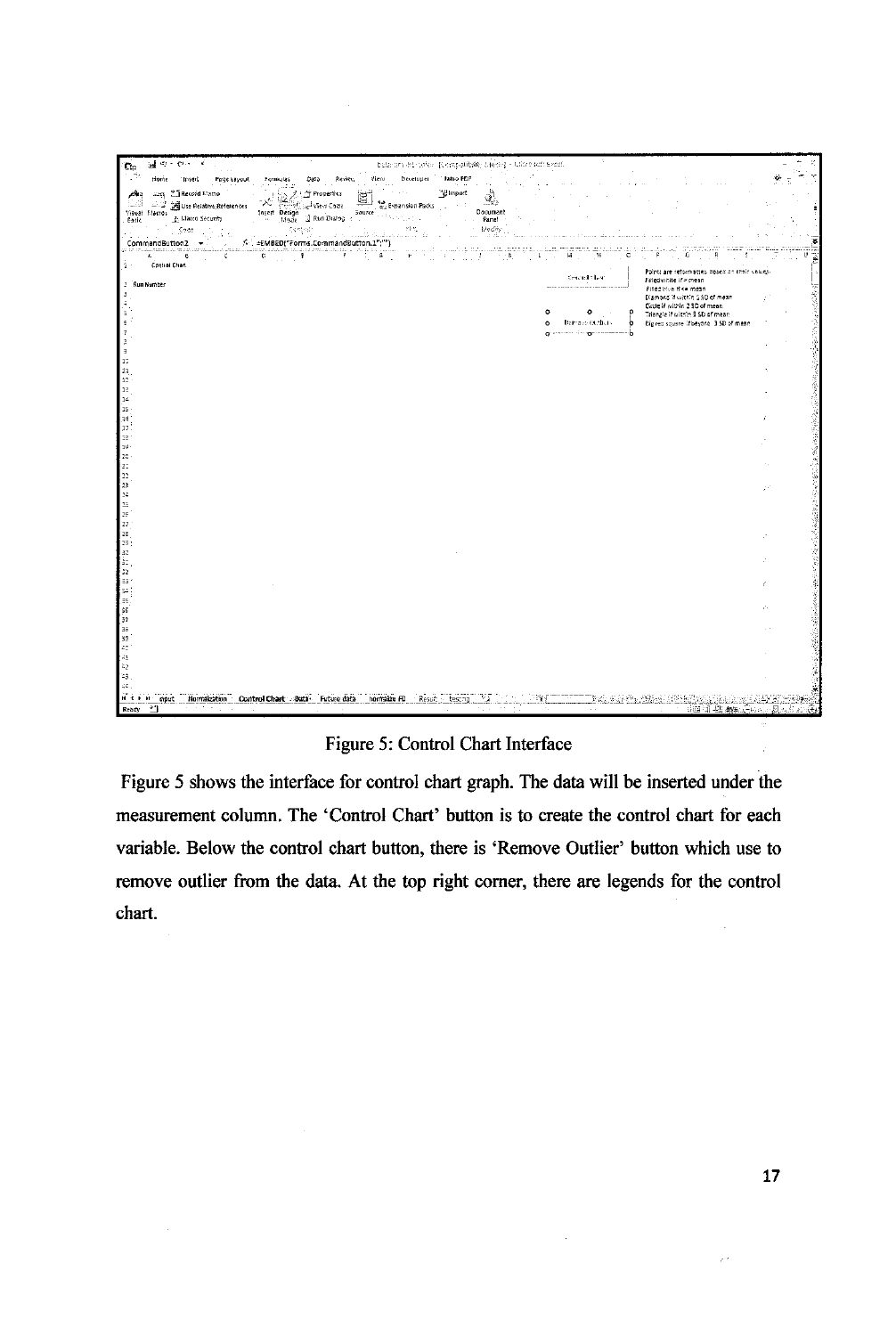

Figure 6: Data Interface

Figure 6 shows the interface for data. On this interface, data which have been removed the outliers will show on this interface. The 'PCA' button on this interface is used to send the data to Matlab for PCA calculation and generate figure. This figure will be sent back to Excel by using 'Result' button. The figure will be shown in result interface.

 $\sim$   $\mu$  .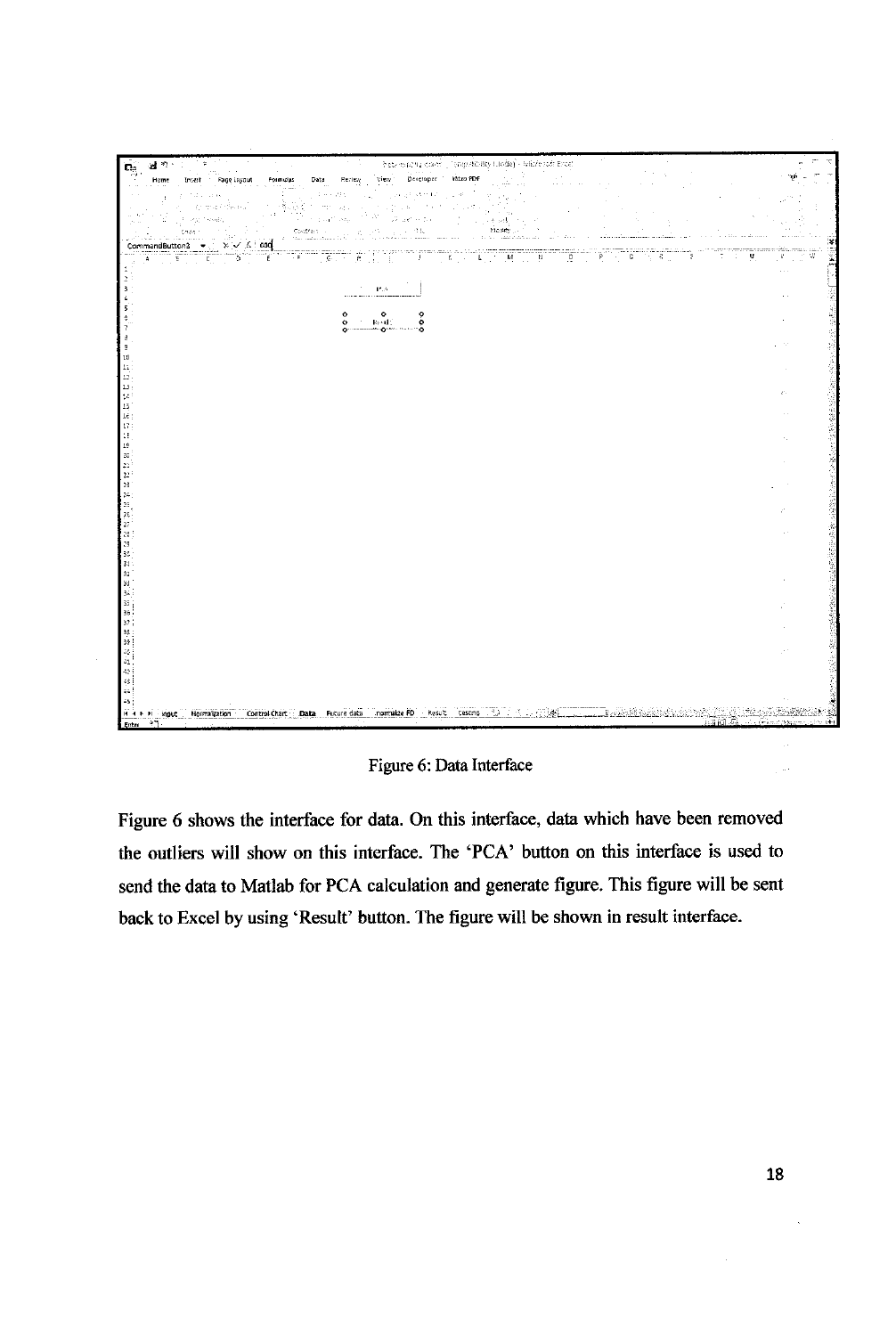| ತ ಿ<br>C.           |                                                  |                                                      |                                            | - Generation detection (Composition) Maxie) - Matrichait évitel                                               |                           |                                                                                                  |                                    |  |
|---------------------|--------------------------------------------------|------------------------------------------------------|--------------------------------------------|---------------------------------------------------------------------------------------------------------------|---------------------------|--------------------------------------------------------------------------------------------------|------------------------------------|--|
| Home :              | Page Layout Formula:<br>Insert                   | Data Review View                                     | Developer                                  | Nitro FDF                                                                                                     |                           |                                                                                                  |                                    |  |
| L. Cut              |                                                  | $\sim 740$ and $\sim 10^{10}$ GeV and $\sim 10^{10}$ | The Corp.                                  | 可加固性                                                                                                          |                           |                                                                                                  |                                    |  |
| $=$ д Сору<br>Paste | ŵ                                                | $\frac{2\pi}{\pi}$<br>图 (图 图 )<br>zg.                | $\gamma\gamma\gamma\gamma_{22}$ , $\gamma$ | $\sim 10^{10}$ per $^{-1}$ GeV                                                                                |                           |                                                                                                  | 2 Clear                            |  |
| Ci abbars           | i Fast.<br>Li                                    | Анденьевство                                         | <b>Carl Arms</b>                           | $\sim$<br>strating products.                                                                                  | $\mathbb{S}(\mathcal{A})$ | Celtro di                                                                                        | taing                              |  |
| CommandButton1      | $\mathbf{x} \times \mathbf{y} = 50$<br>$\bullet$ |                                                      |                                            |                                                                                                               |                           |                                                                                                  |                                    |  |
|                     | <b>D</b><br>Ε                                    | Ġ.                                                   | <b>Burney Corp.</b><br>$\mathbf{J}$ .      | $\overline{K}$ , $\overline{K}$ , $\overline{K}$ , $\overline{K}$ , $\overline{K}$ , $\overline{K}$<br>$\sim$ | W.<br>N                   | $\mathfrak{g}_{\mathcal{A},\mathcal{A},\mathcal{B}}$ is a $\mathfrak{f}_{\mathcal{A}}$<br>a sala | τ<br>$\mathcal{L}^{\mathcal{L}}$ . |  |
|                     | ٥<br>$\sim$ 0<br>$\circ$                         |                                                      |                                            |                                                                                                               |                           |                                                                                                  |                                    |  |
|                     | <b>Non-substrate</b><br>$\circ$<br>۰<br>÷.<br>÷  |                                                      |                                            |                                                                                                               |                           |                                                                                                  |                                    |  |
|                     | Standard<br>Mean                                 |                                                      |                                            |                                                                                                               |                           |                                                                                                  |                                    |  |
|                     | Deviation                                        |                                                      | $\alpha=2.5$                               |                                                                                                               |                           |                                                                                                  |                                    |  |
|                     |                                                  |                                                      |                                            |                                                                                                               |                           |                                                                                                  |                                    |  |
|                     |                                                  |                                                      |                                            |                                                                                                               |                           |                                                                                                  |                                    |  |
| 94                  |                                                  |                                                      |                                            |                                                                                                               |                           |                                                                                                  |                                    |  |
|                     |                                                  |                                                      |                                            |                                                                                                               |                           |                                                                                                  |                                    |  |
| 13                  |                                                  |                                                      |                                            |                                                                                                               |                           |                                                                                                  |                                    |  |
| 16                  |                                                  |                                                      |                                            |                                                                                                               |                           |                                                                                                  |                                    |  |
| 15<br>17            |                                                  |                                                      |                                            |                                                                                                               |                           |                                                                                                  |                                    |  |
| 33<br>19            |                                                  |                                                      |                                            |                                                                                                               |                           |                                                                                                  |                                    |  |
|                     |                                                  |                                                      |                                            |                                                                                                               |                           |                                                                                                  |                                    |  |
| 21<br>22            |                                                  |                                                      |                                            |                                                                                                               |                           |                                                                                                  |                                    |  |
| 23                  |                                                  |                                                      |                                            |                                                                                                               |                           |                                                                                                  |                                    |  |
| 25                  |                                                  |                                                      |                                            |                                                                                                               |                           |                                                                                                  |                                    |  |
| 26<br>27            |                                                  |                                                      |                                            |                                                                                                               |                           |                                                                                                  |                                    |  |
| 28                  |                                                  |                                                      |                                            |                                                                                                               |                           |                                                                                                  |                                    |  |
| 29<br>30            |                                                  |                                                      |                                            |                                                                                                               |                           |                                                                                                  |                                    |  |
| 31                  |                                                  |                                                      |                                            |                                                                                                               |                           |                                                                                                  |                                    |  |
| 33                  |                                                  |                                                      |                                            |                                                                                                               |                           |                                                                                                  |                                    |  |
| śŚ                  |                                                  |                                                      |                                            |                                                                                                               |                           |                                                                                                  |                                    |  |
| 3ē                  |                                                  |                                                      |                                            |                                                                                                               |                           |                                                                                                  |                                    |  |
| 38                  |                                                  |                                                      |                                            |                                                                                                               |                           |                                                                                                  |                                    |  |
| 39.                 |                                                  |                                                      |                                            |                                                                                                               |                           |                                                                                                  |                                    |  |
|                     |                                                  |                                                      |                                            |                                                                                                               |                           |                                                                                                  |                                    |  |
|                     |                                                  |                                                      |                                            |                                                                                                               |                           |                                                                                                  |                                    |  |
|                     |                                                  |                                                      |                                            |                                                                                                               |                           |                                                                                                  |                                    |  |
| Enter               | Normalization                                    | Control Chart Data Future data normalize FD          | Result                                     | $2 +$<br>testing                                                                                              |                           |                                                                                                  | 編 101 山脈                           |  |
|                     |                                                  |                                                      |                                            |                                                                                                               |                           |                                                                                                  |                                    |  |

Figure 7: Future Data interface

Figure 7 shows the future data interface. For this interface, the user will place the future data at G7. Future data is used to see whether or not the limits that had been calculated before is fixed to it. On the left hand side, there are mean and standard deviation columns which are taken from previous data normalization. This mean and standard deviation will be used to normalize the future data. On the top left hand side, there is the 'Normalization' button. This button will function to normalize the future data.

 $\bar{z}$ 

ý.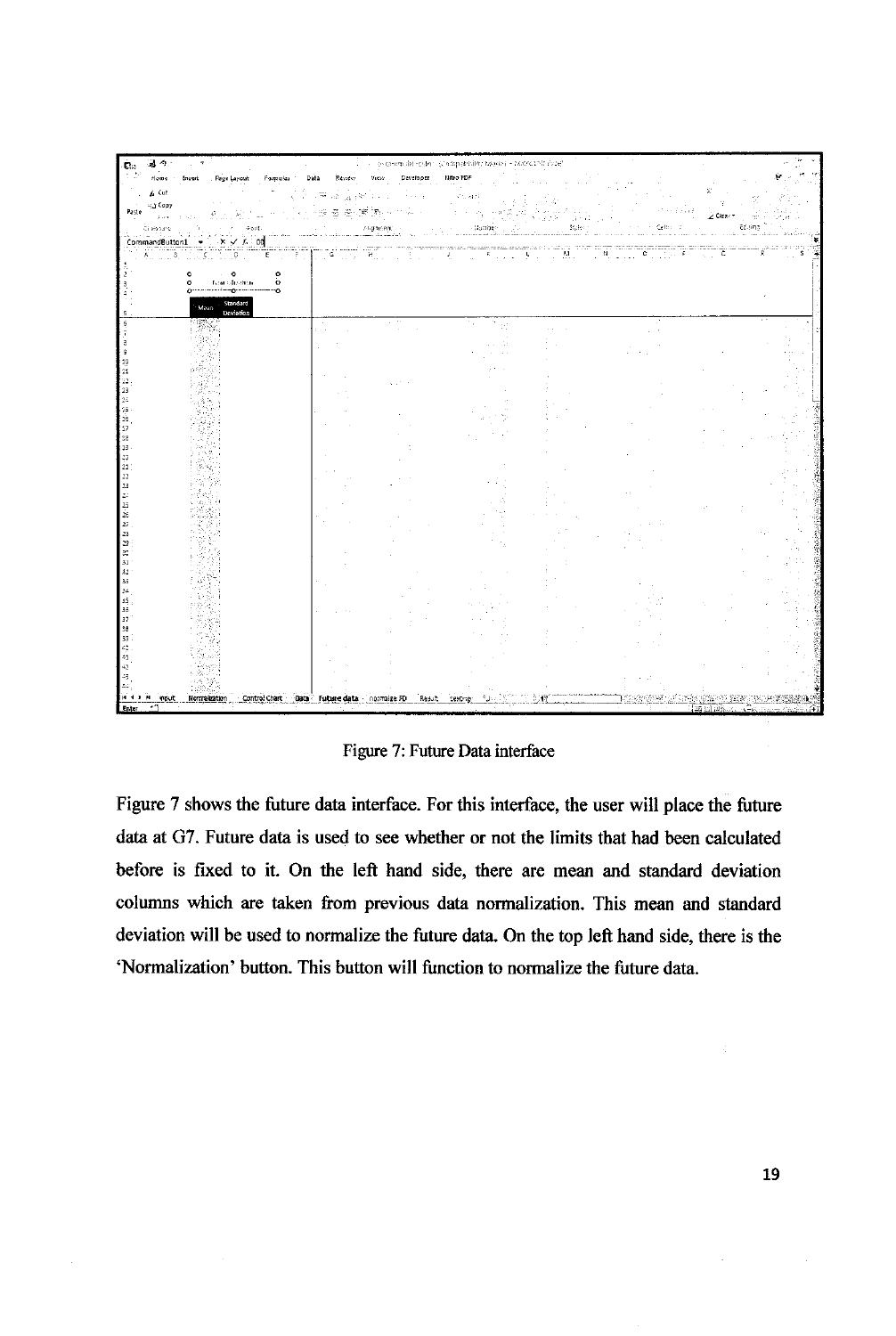

Figure 8: Normalization of Future Data Interface

On this figure8, the normalized data from future data will be displayed on this interface. There are two buttons; 'Future Data' and 'Result'. 'Future Data' button is used to send the normalized future data to Matlab. The 'Result' will be used after the calculation in Matlab. Function for 'Result' is to display the result from the Matlab. The result will be shown in result interface.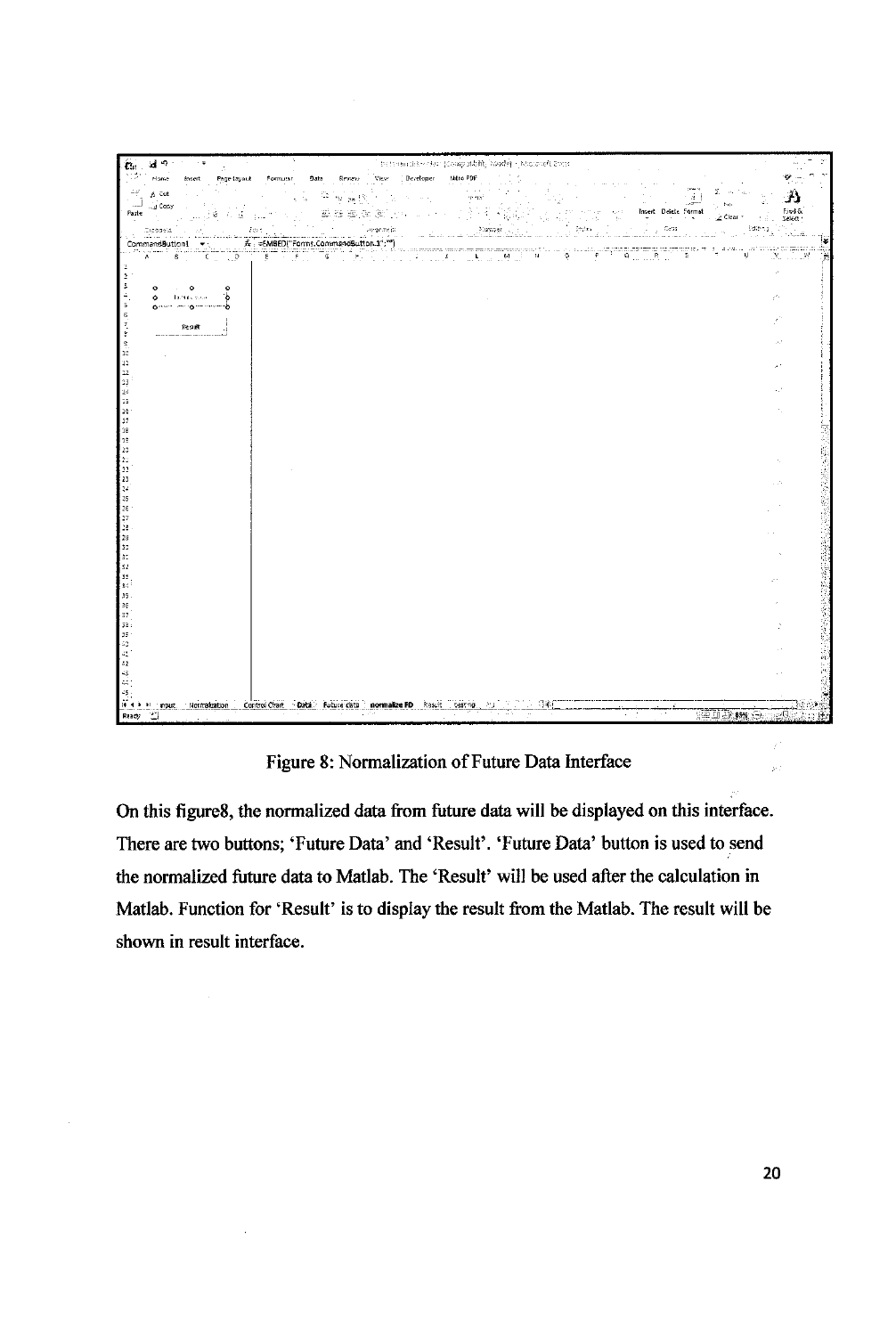#### $4.2$ **Example**

| ai ÷                                  |                                                                             |                               |                            |                            | トック・アンドミックしょ (Compatibility Mode) · Affords 90 Blood                     |                                                                  |                                        |                      |                                     |                 |
|---------------------------------------|-----------------------------------------------------------------------------|-------------------------------|----------------------------|----------------------------|--------------------------------------------------------------------------|------------------------------------------------------------------|----------------------------------------|----------------------|-------------------------------------|-----------------|
| Hame                                  | Insert<br>Page Layout<br>Formulas<br>Data                                   | Resteur                       | De stoper<br>Vrey          |                            | Hitro PDF                                                                |                                                                  |                                        |                      |                                     |                 |
|                                       |                                                                             |                               |                            |                            |                                                                          |                                                                  |                                        |                      |                                     |                 |
| 6 Cut                                 |                                                                             | ಡ⊾ಲ್                          |                            |                            | 5 ment                                                                   |                                                                  |                                        |                      | ta an                               | , 13            |
| - J Copy<br>Paste                     |                                                                             | 命服乱席                          | æ                          |                            |                                                                          |                                                                  | 30 min<br>- 64                         | Insert Delete Format |                                     | Find &          |
|                                       |                                                                             |                               |                            |                            |                                                                          | the state of the state                                           |                                        |                      | Z Clear ~                           | Select :        |
| Copposite                             | Font                                                                        |                               | ALL STORES                 |                            | Hamber-                                                                  | ووالمستحدث واستنقادها فالإفتية الارام الخشر ولأفراط الساوق الراز | $\mathbb{R}^n \backslash \mathbb{R}^n$ | Cells                | Eoristig                            |                 |
| CommandButton1                        | f. EMBEDI"Forms.CommandButton.1";""                                         | the markets of many complete. |                            |                            |                                                                          |                                                                  |                                        |                      |                                     | ٠¥.             |
|                                       | Ω                                                                           | n a statistik                 |                            |                            | 20000                                                                    | к.                                                               | associating argum<br>August 1<br>M     | n.                   | Ö.                                  |                 |
|                                       |                                                                             |                               |                            |                            |                                                                          |                                                                  |                                        |                      |                                     |                 |
| $\circ$                               | $\circ$                                                                     |                               |                            |                            |                                                                          |                                                                  |                                        |                      |                                     |                 |
| $\circ$                               | <b>JEDIT DEL</b><br>o                                                       |                               |                            |                            |                                                                          |                                                                  |                                        |                      |                                     |                 |
| ó                                     | المسرمين للمسامح والمتورد المسامحات                                         |                               |                            |                            |                                                                          |                                                                  |                                        |                      |                                     | æ               |
| Е                                     |                                                                             | 76.51907794                   | 41.28339601                | 19562.91236                | l'emperature i Temperature ciniel Mass Flor Temperature in<br>27.9097772 |                                                                  |                                        |                      |                                     |                 |
|                                       |                                                                             | 76.47500553                   | 41.49555556                | 20197.96117                | 27.80044592                                                              |                                                                  |                                        |                      |                                     |                 |
|                                       | 1 copy and paste your data on G6                                            | 76.94406073                   | 41.45599395                | 20198.94932                | 28.16993399                                                              |                                                                  |                                        |                      |                                     |                 |
| ę                                     |                                                                             | 77.07198902                   | 41.34724036                | 20733-47771                | 25.74536722                                                              |                                                                  |                                        |                      |                                     |                 |
| 1¢<br>2 click " Input Date"           |                                                                             | 77.92243435                   | 42.10805195                | 20798.53528                | 29.07438991                                                              |                                                                  |                                        |                      |                                     |                 |
| $\mathbb{S}1$                         |                                                                             | 73.33758149                   | 42.15926114                | 20453.53511                | 28.60880574                                                              |                                                                  |                                        |                      |                                     | ŧ.              |
| 12                                    | 3 citck "Normalization" to calculate the normalization                      | 77.93414741                   | 41.16638803                | 20489.50626                | 25.913091BB                                                              |                                                                  |                                        |                      |                                     |                 |
| 13                                    |                                                                             | 71.55262799<br>76.84224551    | 40.2422834<br>41.6916374   | 20309.41835<br>21048.97159 | 27.1113185<br>28.41149917                                                |                                                                  |                                        |                      |                                     |                 |
| $\mathbb{R}^2$<br>15<br>each variable | 4 Click "Conrto! Chart" to create the control chart for                     | 77.24976335                   | 42.23634389                | 21952.70745                | 28.3964214                                                               |                                                                  |                                        |                      |                                     |                 |
| $\ddot{\rm s}$                        | 5 Click "Remove Outriers" to remove the outliers                            | 77.E0091202                   | 42.07552125                | 22013.19623                | 26.BBS01215                                                              |                                                                  |                                        |                      |                                     | ŵ.              |
|                                       |                                                                             | 72.8322402                    | 42.81345049                | 21772.45094                | 23.27556694                                                              |                                                                  |                                        |                      |                                     |                 |
| $\frac{57}{18}$                       | 7 Repeat step 3 to 5 until the message box appear 'rio                      | 79.73254114                   | 43.33132659                | 22368.59736                | 29.32793952                                                              |                                                                  |                                        |                      |                                     |                 |
| 19<br>out Gerici"                     |                                                                             | 78.04016564                   | 41.86320532                | 20613-20666                | 28.07543256                                                              |                                                                  |                                        |                      |                                     |                 |
| 20                                    | 8. Click "PCA" and wait for 2 to 3 minutes and click.                       | 72.46556765                   | 42.18565371                | 20829-43943                | 27.84132772                                                              |                                                                  |                                        |                      |                                     |                 |
| $\mathbf{1}$<br>"Repute".             |                                                                             | 78.24281506                   | 42.33973475                | 20898.13479                | 28.97020033                                                              |                                                                  |                                        |                      |                                     |                 |
| 22<br>$23\,$                          | 9 For future data, copy and paste the furure data in<br>"Future Date" on 66 | 77.83812499<br>79.65413452    | 41.03410156<br>48.13777453 | 20851.34703<br>22409.83546 | 25.44335427<br>29.49654199                                               |                                                                  |                                        |                      |                                     |                 |
| 24                                    | 10 Then, click "Normalization" to proced for normalize.                     | 79.88788515                   | 43.51096695                | 22384.62579                | 29,3677007                                                               |                                                                  |                                        |                      |                                     |                 |
| deta.                                 |                                                                             | 81.10146764                   | 44.368928                  | 23739.59416                | 28.70004705                                                              |                                                                  |                                        |                      |                                     |                 |
| 25<br>25<br>27<br>27                  | 11 Crick "Future Date" in "normalize FD" sheet                              | \$1,04849527                  | 44,4354,7885               | 23319.21199                | 23.78625962                                                              |                                                                  |                                        |                      |                                     |                 |
|                                       |                                                                             | 79.59928312                   | 43.17209282                | 21759.10213                | 28.09788386                                                              |                                                                  |                                        |                      |                                     |                 |
| 38                                    | 12 After few minutes, click "Result"                                        | 79.95289922                   | 42.98758102                | 21879.01863                | 28.2241624                                                               |                                                                  |                                        |                      |                                     |                 |
| 29                                    |                                                                             | 79.86308943                   | 43.5446.8919               | 22307,43743                | 29.355206551                                                             |                                                                  |                                        |                      |                                     |                 |
| 30<br>31                              | 13 Select "Result" sheet to see the graph                                   | 79.41003019<br>79.23598782    | 43.07027555<br>42.59663393 | 21552.45245<br>21473.41782 | 28.92220077<br>27.1208429                                                |                                                                  |                                        |                      |                                     |                 |
| 32                                    | s in British                                                                | 79.45816302                   | 42.75248                   | 21959.81644                | 27.5271946                                                               |                                                                  |                                        |                      |                                     |                 |
| 33                                    |                                                                             | 79.0616461                    | 42.29253495                | 21167.37536                | 27.34954773                                                              |                                                                  |                                        |                      |                                     |                 |
| ξâ                                    |                                                                             | 76.17125932                   | 40.78290567                | 18455.27753                | 22.82547143                                                              |                                                                  |                                        |                      |                                     |                 |
| 35                                    |                                                                             | 75.05765356                   | 40.97413582                | 17609.61076                | 29.95195073                                                              |                                                                  |                                        |                      |                                     |                 |
| œ                                     |                                                                             | 75.42801929                   | 41.04026963                | 15910.1406B                | 30.30717559                                                              |                                                                  |                                        |                      |                                     |                 |
| 17                                    |                                                                             | 74.82782611                   | 40.86688328                | 17991.60952                | 3C.099143                                                                |                                                                  |                                        |                      |                                     |                 |
|                                       |                                                                             | 72.80813492                   | 39.69045179                | 16955.76523                | 29.2239065                                                               |                                                                  |                                        |                      |                                     |                 |
| 39<br>ĽĞ,                             |                                                                             | 75.8563282<br>78.07507235     | 45.94259745<br>42.24617533 | 17315.67495<br>18786.61305 | 30.13924512<br>30.12581201                                               |                                                                  |                                        |                      |                                     |                 |
|                                       |                                                                             | 77.37503335                   | 41.29621754                | 17857.99495                | 28.54589022                                                              |                                                                  |                                        |                      |                                     |                 |
| 42                                    |                                                                             | 75.48220556                   | 40.51762107                | 17533.09B76                | 27.66529349                                                              |                                                                  |                                        |                      |                                     |                 |
| ٥                                     |                                                                             | 78.08145722                   | 41.47590309                | 19361.8702                 | 28.60603758                                                              |                                                                  |                                        |                      |                                     |                 |
|                                       |                                                                             | 78.46277013                   | 41.65964571                | 19173.63659                | 23.50185685                                                              |                                                                  |                                        |                      |                                     |                 |
| 45                                    |                                                                             | 77.99194868                   | 41.05334795                | 19625.61957                | 25.44896751                                                              |                                                                  |                                        |                      |                                     |                 |
| <b><i>M 4 5 51</i></b><br>innut       | . Horriglization<br>Control Chart<br>-Data                                  | Future data.                  | normalize FD               | Result                     | tastric                                                                  |                                                                  |                                        |                      |                                     |                 |
| ٠٦<br>Ready                           |                                                                             |                               |                            |                            |                                                                          |                                                                  |                                        |                      | haid (미 <b>:145%</b> :극소 xe*() ~~~~ | $\widehat{(+)}$ |

Figure 9: Input interface with sample data

From figure 9, the user has to paste their data into the selected area. The user can also put the variable name on the top of the data. After the date has been pasted, click the button 'input data' to proceed. The data will be selected, and then the user can move to the next sheet.

 $\sim 10^6$ 

 $\frac{1}{2}$  .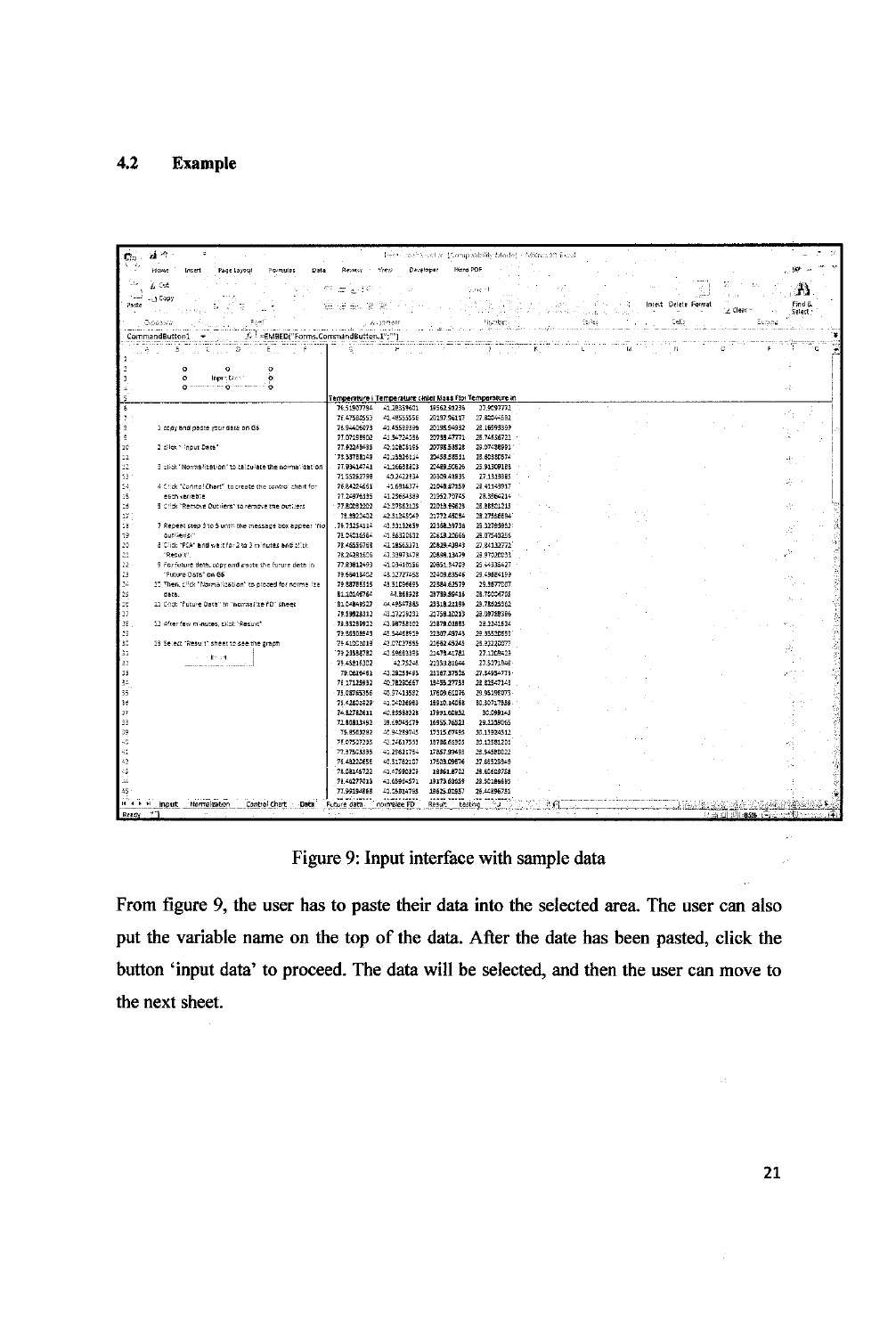| Car           | $\frac{1}{\sqrt{2}}$ $\approx$ $\frac{1}{\sqrt{2}}$ | $\overline{a}$                                        |                                                                           |                                                                                                                                                                                                                                                                                                                                                                                      |                                     |                               |                                                                                      |                            | itet, mneht sväxr (Compañadh) Mode) - Microsoft Easel |                         |  |                                |                                 |                                      |                            |                                                       |
|---------------|-----------------------------------------------------|-------------------------------------------------------|---------------------------------------------------------------------------|--------------------------------------------------------------------------------------------------------------------------------------------------------------------------------------------------------------------------------------------------------------------------------------------------------------------------------------------------------------------------------------|-------------------------------------|-------------------------------|--------------------------------------------------------------------------------------|----------------------------|-------------------------------------------------------|-------------------------|--|--------------------------------|---------------------------------|--------------------------------------|----------------------------|-------------------------------------------------------|
|               | Home                                                | Insert                                                | Page Layout                                                               | Formulas                                                                                                                                                                                                                                                                                                                                                                             | Data                                | Review                        | View                                                                                 | Developer                  | Nitro PDF                                             |                         |  |                                |                                 |                                      |                            |                                                       |
| $\rightarrow$ | <b>SECTION</b>                                      | <sup>3</sup> Record Macro                             |                                                                           |                                                                                                                                                                                                                                                                                                                                                                                      |                                     |                               |                                                                                      | service and the            | the con-<br><b>Fi</b> mport                           |                         |  |                                |                                 |                                      |                            |                                                       |
| الشاعب        | ت ے                                                 |                                                       | <b>E</b> Use Relative References                                          | $\begin{picture}(180,10) \put(0,0){\line(1,0){10}} \put(10,0){\line(1,0){10}} \put(10,0){\line(1,0){10}} \put(10,0){\line(1,0){10}} \put(10,0){\line(1,0){10}} \put(10,0){\line(1,0){10}} \put(10,0){\line(1,0){10}} \put(10,0){\line(1,0){10}} \put(10,0){\line(1,0){10}} \put(10,0){\line(1,0){10}} \put(10,0){\line(1,0){10}} \put(10,0){\line($                                  |                                     | 宣                             |                                                                                      |                            | Co Expansion Packs (Construction Construction)        |                         |  |                                |                                 |                                      |                            |                                                       |
| Visual        | Macros                                              | A Macro Security                                      |                                                                           | Insert Design                                                                                                                                                                                                                                                                                                                                                                        |                                     |                               | Source $\ _{b\in \mathbb{R}^3_{\geq 1},\mathbb{R}^3_{\geq 1},\mathbb{R}^3_{\geq 1}}$ |                            |                                                       | Document.<br>Panci.     |  |                                |                                 |                                      |                            |                                                       |
| Basic         |                                                     | Cade                                                  |                                                                           |                                                                                                                                                                                                                                                                                                                                                                                      | Carthers.                           | <b>Charles Control</b>        |                                                                                      | 法赶忙                        |                                                       | <sub>-2</sub> - Moddy   |  |                                |                                 |                                      |                            |                                                       |
|               |                                                     | والمتكيد سامات والمالي<br>CommandButton4 <del>-</del> |                                                                           | ili ya sensa Militir Indonesia. Timba di mwana m<br>/- = EMBED("Forms.CommandButton.1";"")                                                                                                                                                                                                                                                                                           |                                     |                               |                                                                                      |                            |                                                       |                         |  |                                |                                 |                                      |                            |                                                       |
|               |                                                     | 鳥 小山                                                  | $\overline{c}$                                                            | $\overline{C}$ $\overline{C}$ $\overline{C}$ $\overline{C}$ $\overline{C}$ $\overline{C}$ $\overline{C}$ $\overline{C}$ $\overline{C}$ $\overline{C}$ $\overline{C}$ $\overline{C}$ $\overline{C}$ $\overline{C}$ $\overline{C}$ $\overline{C}$ $\overline{C}$ $\overline{C}$ $\overline{C}$ $\overline{C}$ $\overline{C}$ $\overline{C}$ $\overline{C}$ $\overline{C}$ $\overline{$ |                                     |                               | ï.                                                                                   | $\mathbf{H}^{\text{even}}$ |                                                       |                         |  |                                |                                 |                                      |                            |                                                       |
|               |                                                     |                                                       |                                                                           |                                                                                                                                                                                                                                                                                                                                                                                      |                                     |                               |                                                                                      |                            |                                                       |                         |  |                                |                                 |                                      |                            |                                                       |
|               |                                                     |                                                       |                                                                           |                                                                                                                                                                                                                                                                                                                                                                                      |                                     |                               |                                                                                      |                            |                                                       |                         |  |                                |                                 |                                      |                            |                                                       |
|               |                                                     |                                                       |                                                                           |                                                                                                                                                                                                                                                                                                                                                                                      |                                     |                               |                                                                                      |                            |                                                       |                         |  |                                |                                 |                                      |                            |                                                       |
|               |                                                     |                                                       |                                                                           | Temperature Temperature                                                                                                                                                                                                                                                                                                                                                              |                                     | <b>Inset Mass Temperature</b> |                                                                                      |                            | <b>Mean</b>                                           | Standard                |  |                                |                                 |                                      |                            |                                                       |
|               | $\overline{\mathbf{o}}$                             | o<br>ō                                                | 7651907794                                                                | œ<br>4120309601                                                                                                                                                                                                                                                                                                                                                                      | Flow rate<br>19562.01236            | ż.<br>27.9097772              |                                                                                      |                            | 78,00017662                                           | Deviation<br>1710679608 |  | -0.912500521                   | $-0.71027346$                   | -0.59280512                          | -0.2212                    |                                                       |
|               | Ω<br>n                                              | stelland and<br>$\bullet$<br>Ċ.<br>o                  | 78.47680863                                                               | <b>4149505056</b>                                                                                                                                                                                                                                                                                                                                                                    | 20122-0017                          | 27.80044592                   |                                                                                      |                            | 418230500                                             | 0.8002104               |  | -0.037068971                   | -0.188015043                    | 0.193500                             | $-0.37617$                 |                                                       |
|               |                                                     |                                                       | 76.94109073                                                               | 4145599356                                                                                                                                                                                                                                                                                                                                                                           | 20196.04332                         | 29 ISSN 2389                  |                                                                                      |                            | 20132.7819                                            | 1551597352              |  | -0.864131292                   | -0.52092857                     | $-0.98233141$                        | 0.00238<br>-144465         |                                                       |
|               |                                                     |                                                       | 77.07198902<br>77.92243436                                                | 11.347.24036<br>12,10005105                                                                                                                                                                                                                                                                                                                                                          | 20730.47771<br>2079013528           | 26.74636722<br>29.87489391    |                                                                                      |                            | 28.120124.1                                           | 0.950828247             |  | -0.589349146<br>0.082210213    | 4.8403.823.<br>0.195700992      | 0.894793342<br>0.203500271           | 1004036                    |                                                       |
| 12            |                                                     |                                                       | 78.33798149                                                               | 42.19826114                                                                                                                                                                                                                                                                                                                                                                          | 20453.58511                         | 28.60980574                   |                                                                                      |                            |                                                       |                         |  | 0.150644795                    | 0.250974641                     | -0.018919112                         | 0.5139                     |                                                       |
| 13            |                                                     |                                                       | 77.50414741                                                               | 11,106,3080.3                                                                                                                                                                                                                                                                                                                                                                        | 2010050626                          | 25.91309189                   |                                                                                      |                            |                                                       |                         |  | 1.000363210                    | -0.039070431                    | 0.004331967                          | 232032                     |                                                       |
| $\mathbf{u}$  |                                                     |                                                       | 7155292739                                                                | 102122831                                                                                                                                                                                                                                                                                                                                                                            | 20309.41835                         | 27,1313385                    |                                                                                      |                            |                                                       |                         |  | -3.815763503                   | -1054546371                     | -0.117734771<br>0.364841250          | $-100000$<br>1.306.349     |                                                       |
| 15<br>16      |                                                     |                                                       | 16.84224861<br>7724976335                                                 | 415315374<br>42.23634889                                                                                                                                                                                                                                                                                                                                                             | 21046.07199<br>2115270745           | 28.41143917<br>20.3964214     |                                                                                      |                            |                                                       |                         |  | -1.723648065<br>0.495426941    | -0.281008782<br>0336663340      | 0.917300937                          | 0.290958                   |                                                       |
| 17            |                                                     |                                                       | 77.90032202                                                               | 42.07382125                                                                                                                                                                                                                                                                                                                                                                          | 22013.83623                         | 26.83801215                   |                                                                                      |                            |                                                       |                         |  | $-0.163632536$                 | 0.157855228                     | 0.595796983                          | $-123563$                  |                                                       |
| 昸             |                                                     |                                                       | 78.8322402                                                                | 12.01345043                                                                                                                                                                                                                                                                                                                                                                          | 2177245084                          | 2027006084                    |                                                                                      |                            |                                                       |                         |  | 14362821                       | 1,970946171                     | 0.03180031                           | 0.163464                   |                                                       |
| t9            |                                                     |                                                       | 79.77254114                                                               | 4233102559                                                                                                                                                                                                                                                                                                                                                                           | 22309.59730                         | 29.32733962                   |                                                                                      |                            |                                                       |                         |  | 0.95591200                     | 1539827525                      | 1215400718<br>0.004058515            | 1271148<br>$-0.047$        |                                                       |
| 20            |                                                     |                                                       | 780401084<br>78.465.56764                                                 | 4210565371                                                                                                                                                                                                                                                                                                                                                                           | 4186320632 2061320686<br>20022-0003 | 20.07643258<br>27.04122772    |                                                                                      |                            |                                                       |                         |  | 1023300081<br>0225205424       | $-0.073353676$<br>0.280975657   | 0223417908                           | -026318                    |                                                       |
| 21<br>22      |                                                     |                                                       | 78,2429,000                                                               | 42.33973476                                                                                                                                                                                                                                                                                                                                                                          | 20891.13479                         | 28.97020033                   |                                                                                      |                            |                                                       |                         |  | 0.005073059                    | 0.450291573                     | 0.267601869 0.893944                 |                            |                                                       |
| 53            |                                                     |                                                       | 77.83012489                                                               | 1103410156                                                                                                                                                                                                                                                                                                                                                                           | 2085L14703                          | 20.44336427                   |                                                                                      |                            |                                                       |                         |  | <b>GREENHALD</b>               | -0.364436794                    | 0237537204                           | $-2.0145$                  |                                                       |
| 24            |                                                     |                                                       | 7988410402                                                                | 13.12727150                                                                                                                                                                                                                                                                                                                                                                          | 2210913540                          | 214900499                     |                                                                                      |                            |                                                       |                         |  | 1925122910                     | 138610706                       | 1241970571                           | 1447762<br>131057          |                                                       |
| 25<br>26      |                                                     |                                                       | 79.00703315<br>8110148764                                                 | 43.51096695<br>44.369528                                                                                                                                                                                                                                                                                                                                                             | 22304.62579<br>23739.9418           | 29.3677007<br>23,703,4705     |                                                                                      |                            |                                                       |                         |  | 1056719469<br>1,760135090      | 1737323321<br>2.690122297       | 1225731014<br>2.000004205 0.609049   |                            |                                                       |
| 27            |                                                     |                                                       | BL04849327                                                                | 44,49547805                                                                                                                                                                                                                                                                                                                                                                          | 23310 21190                         | 29.70625362                   |                                                                                      |                            |                                                       |                         |  | 1,736169259                    | 2.819100326                     | 1027424614                           | 1702109                    |                                                       |
| 28            |                                                     |                                                       | 7959526312                                                                | 43.17289232                                                                                                                                                                                                                                                                                                                                                                          | 21768.10213                         | 20.09766386                   |                                                                                      |                            |                                                       |                         |  | 0.889013561                    | 1,364848883                     | 0.021806328                          | -0.02339                   |                                                       |
| 29            |                                                     |                                                       | 7125239922<br>79.98309943                                                 | 1297758102<br>4354468919                                                                                                                                                                                                                                                                                                                                                             | 21879.01803<br>22387.43743          | 202211624<br>29.35520653      |                                                                                      |                            |                                                       |                         |  | 0.743908839<br>1012221878      | 1,8621,11946<br>1774388489      | 0.033000794<br>1176022008            | 0.109407<br>1290210        |                                                       |
| 30<br>31      |                                                     |                                                       | 79.41007015                                                               | 43.07027003                                                                                                                                                                                                                                                                                                                                                                          | 2166245246                          | 20.92220077                   |                                                                                      |                            |                                                       |                         |  | 0.77737602                     | 1253064934                      | 0.76029238 0.943467                  |                            |                                                       |
| 32            |                                                     |                                                       | 7923500702                                                                | 12.59663393                                                                                                                                                                                                                                                                                                                                                                          | 21473 41782                         | 27.1209429                    |                                                                                      |                            |                                                       |                         |  | 0.6750001                      | 0732591758                      | 0.83040018                           | -106074                    |                                                       |
| 33            |                                                     |                                                       | 7945016302                                                                | 42.75248                                                                                                                                                                                                                                                                                                                                                                             | 21353.01644                         | 27.5271946                    |                                                                                      |                            |                                                       |                         |  | 1,005519953<br>0.573730831     | 0.903847188<br>0.386424841      | 0.581377373<br>0.4126.637            | $-0.62353$<br>0.11036      |                                                       |
| 34<br>35      |                                                     |                                                       | 79.0616461<br>76.17125932                                                 | 4228253495<br>40.78280867                                                                                                                                                                                                                                                                                                                                                            | 2167.27634<br>D15527763             | 27:3490,4773<br>28,825-7143   |                                                                                      |                            |                                                       |                         |  | -111508243                     | -1260489704                     | -136672266                           | 0.741746                   |                                                       |
| 36            |                                                     |                                                       | 76.09765356                                                               | 40:57413582                                                                                                                                                                                                                                                                                                                                                                          | 17005.81076                         | 29.95198073                   |                                                                                      |                            |                                                       |                         |  | -1,749318238                   | $-1050331678$                   | -1.061762343                         | 1926308                    |                                                       |
| 37            |                                                     |                                                       | 754290829                                                                 | 4104026963                                                                                                                                                                                                                                                                                                                                                                           | 15010-1002                          | 20120717689                   |                                                                                      |                            |                                                       |                         |  | 1560363075                     | 0.377658845                     | -2.102090783                         | 2290012                    |                                                       |
| 38            |                                                     |                                                       | 74,82782611<br>72.00013452                                                | 10,837,89329<br>39.89046179                                                                                                                                                                                                                                                                                                                                                          | 1789160952<br>16555,75523           | 30,099113<br>23.22.3086       |                                                                                      |                            |                                                       |                         |  | -1,901203819<br>$-3.080040823$ | -1202254009<br>-2.100910619     | -1,608000203<br>-2.273163933         | 2,081144<br>180742         |                                                       |
| 39<br>40      |                                                     |                                                       | 75.8563202                                                                | 10.94209745                                                                                                                                                                                                                                                                                                                                                                          | 1735.67495                          | 30.13324512                   |                                                                                      |                            |                                                       |                         |  | 120937872                      | 1004650757                      | -2.041193122                         | 2.123316                   |                                                       |
| 41            |                                                     |                                                       | 78.07507236                                                               | 42.24617633                                                                                                                                                                                                                                                                                                                                                                          | 18780.81305                         | 30,12581201                   |                                                                                      |                            |                                                       |                         |  | -0.002983709                   | 0.347481392                     | $-1.093177778$                       | 210919                     |                                                       |
| 42            |                                                     |                                                       | 77.37503335                                                               | 4123629754                                                                                                                                                                                                                                                                                                                                                                           | 17057.1949.                         | 20.64500022                   |                                                                                      |                            |                                                       |                         |  | -1.12200633                    | 0.686403860                     | 1009065465<br>-1920389024            | 0.447043<br>$-0.4783$      |                                                       |
| 43<br>44      |                                                     |                                                       | 76.40220008<br>78.00145722                                                | 40.07702177<br>4147596809                                                                                                                                                                                                                                                                                                                                                            | 17503.09876<br>46361, 0702          | 27.66523249<br>20.60603758    |                                                                                      |                            |                                                       |                         |  | 0.83484197<br>0.000748643      | -1561964554<br>$-0.4503 - 6416$ | -12682335                            | 0.513989                   |                                                       |
| 45            |                                                     |                                                       | 7846277013                                                                | 1155364571                                                                                                                                                                                                                                                                                                                                                                           | 1017312800                          | 29.50196535                   |                                                                                      |                            |                                                       |                         |  | 0.222650081                    | -0.207041646                    | -0.613742226                         | 0.601442                   |                                                       |
| 46            |                                                     |                                                       | 77,93194868                                                               | 4105314795                                                                                                                                                                                                                                                                                                                                                                           | 19625.01957                         | 26,44896761                   |                                                                                      |                            |                                                       |                         |  | -0.051674738                   | -0.963507184                    | -0.552827204                         | $-17574$                   |                                                       |
| 47<br>48      |                                                     |                                                       | 77.79447503<br>76,82569381                                                | 41.7684802.3<br>10.67143057.                                                                                                                                                                                                                                                                                                                                                         | 19808-25207<br>100212403            | 28.65316761<br>27.47116579    |                                                                                      |                            |                                                       |                         |  | 0.167010629<br>1.733207300     | -0.178347982<br>-1353975372     | -0.582988314 0.580066<br>-1273307041 | 0.08222                    |                                                       |
| 49            |                                                     |                                                       | 77,96536445                                                               | 4101669689                                                                                                                                                                                                                                                                                                                                                                           | 19475.0654                          | 29.44379189                   |                                                                                      |                            |                                                       |                         |  | -0.08677                       | $-0.124461955$                  | -0.649149981                         | 0.34037                    |                                                       |
| 50            |                                                     |                                                       | 77.64.72399                                                               | 11/3382175                                                                                                                                                                                                                                                                                                                                                                           | 19678.61699                         | 20.63973434                   |                                                                                      |                            |                                                       |                         |  | -0.251977978                   | -0.216000744                    | 0.04784786 0.545372                  |                            |                                                       |
| 51            |                                                     |                                                       | 772597543                                                                 | 4156055775                                                                                                                                                                                                                                                                                                                                                                           | 46543 81121                         | 282177042                     |                                                                                      |                            |                                                       |                         |  | 1207052000                     | $-0.405928976$                  | -1213590453                          | 0.102375                   |                                                       |
| 53<br>53      |                                                     |                                                       | 79.9520907<br>79.40624391                                                 | 42.81552444<br>1260719431                                                                                                                                                                                                                                                                                                                                                            | 20632.11703<br>20097.02976          | 27.63122803<br>28.0737492     |                                                                                      |                            |                                                       |                         |  | 108425929<br>0.77534529        | 0.753350078<br>0.032106369      | 0.056264707<br>0.000161508           | <b>JAR STR</b><br>-0.01977 |                                                       |
| 54            |                                                     |                                                       | 78.1902596                                                                | 12.0032632                                                                                                                                                                                                                                                                                                                                                                           | 19948.20176                         | 20.4502015                    |                                                                                      |                            |                                                       |                         |  | 0.02270222                     | 0.000551194                     | $-0.3 + 4536281$ 0.355723            |                            |                                                       |
| <b>.</b>      |                                                     |                                                       | بمصححصه<br>nput Normalization Control Chart Data Future data normalize FD |                                                                                                                                                                                                                                                                                                                                                                                      | <b>INANS ANNA</b>                   | <b>ARPARTMENT</b>             |                                                                                      | Result                     |                                                       |                         |  | معتصدت                         | <b>A ANTIFICAL</b>              | <b>SANCHORN BERG</b>                 |                            |                                                       |
|               |                                                     |                                                       | Select destination and press ENTER or choose Paste                        |                                                                                                                                                                                                                                                                                                                                                                                      |                                     |                               |                                                                                      |                            |                                                       |                         |  |                                |                                 |                                      |                            | $\mathbb{Z}$ in the $\mathbb{Z}$ denotes $\mathbb{Z}$ |
|               |                                                     |                                                       |                                                                           |                                                                                                                                                                                                                                                                                                                                                                                      |                                     |                               |                                                                                      |                            |                                                       |                         |  |                                |                                 |                                      |                            |                                                       |

Figure 10: Normalization interface with sample data

In figure 10, the data from the "Input" sheet have been pasted at C7. By clicking the "Normalization" button, Microsoft Excel calculates the mean and standard deviation value from each variable. The normalized data will be under normalization column. The normalized data shows that the mean for each data will be close to zero while for standard deviation it will be close to 1.

ŗ.

 $\mathcal{L}$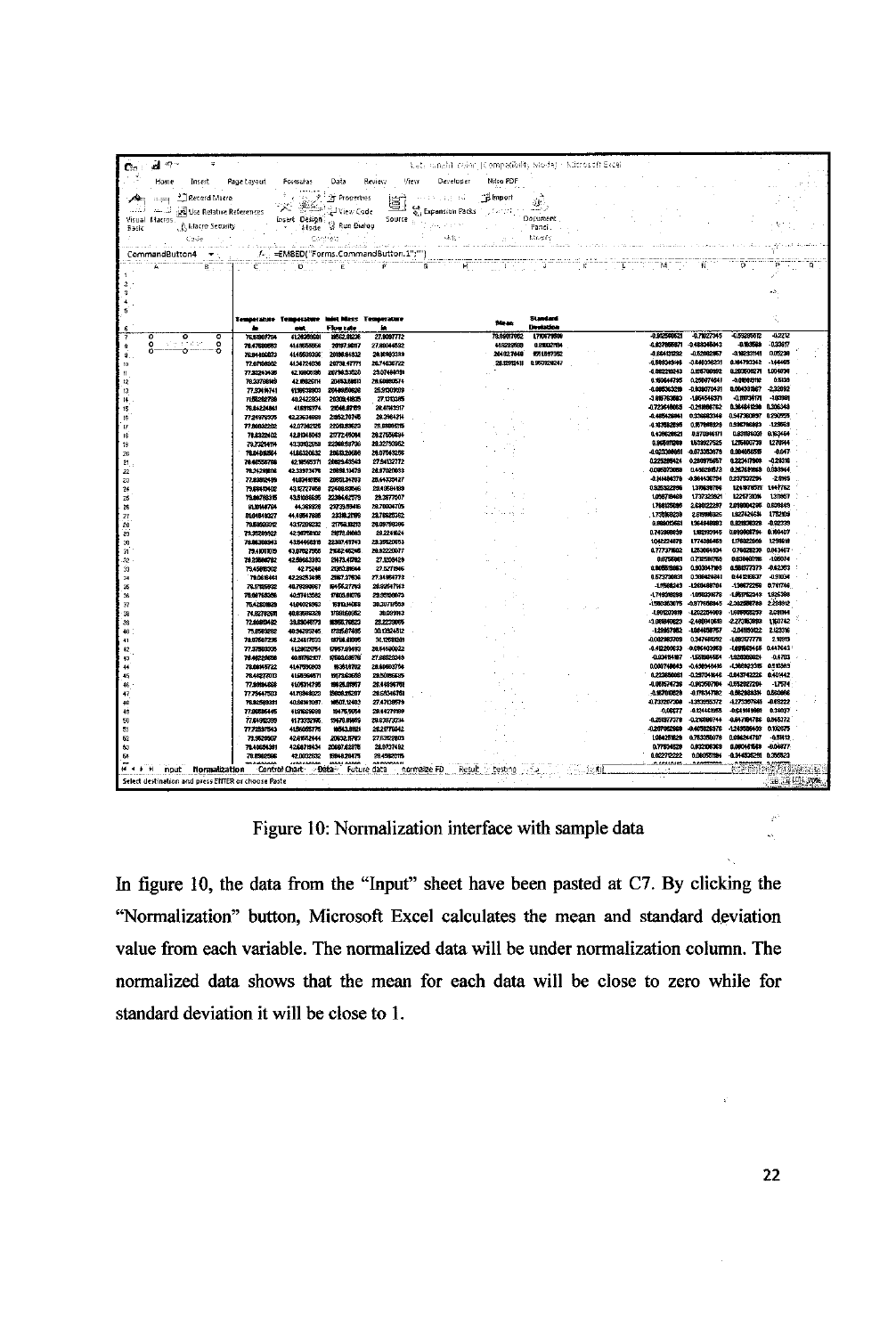

Figure 11: Control Chart interface with sample data

On this figure 9, the interface shows the control chart graph which most all data value inside range which the process remain close to their desired values. For this example, there are 4 variables and 4 control charts for each variable. The small red squares indicate that, there are two potential of the outliers existed in the process. The outliers have to be excluded from the graph. Therefore, the button 'Remove Outliers' will be used to remove the outliers from the data.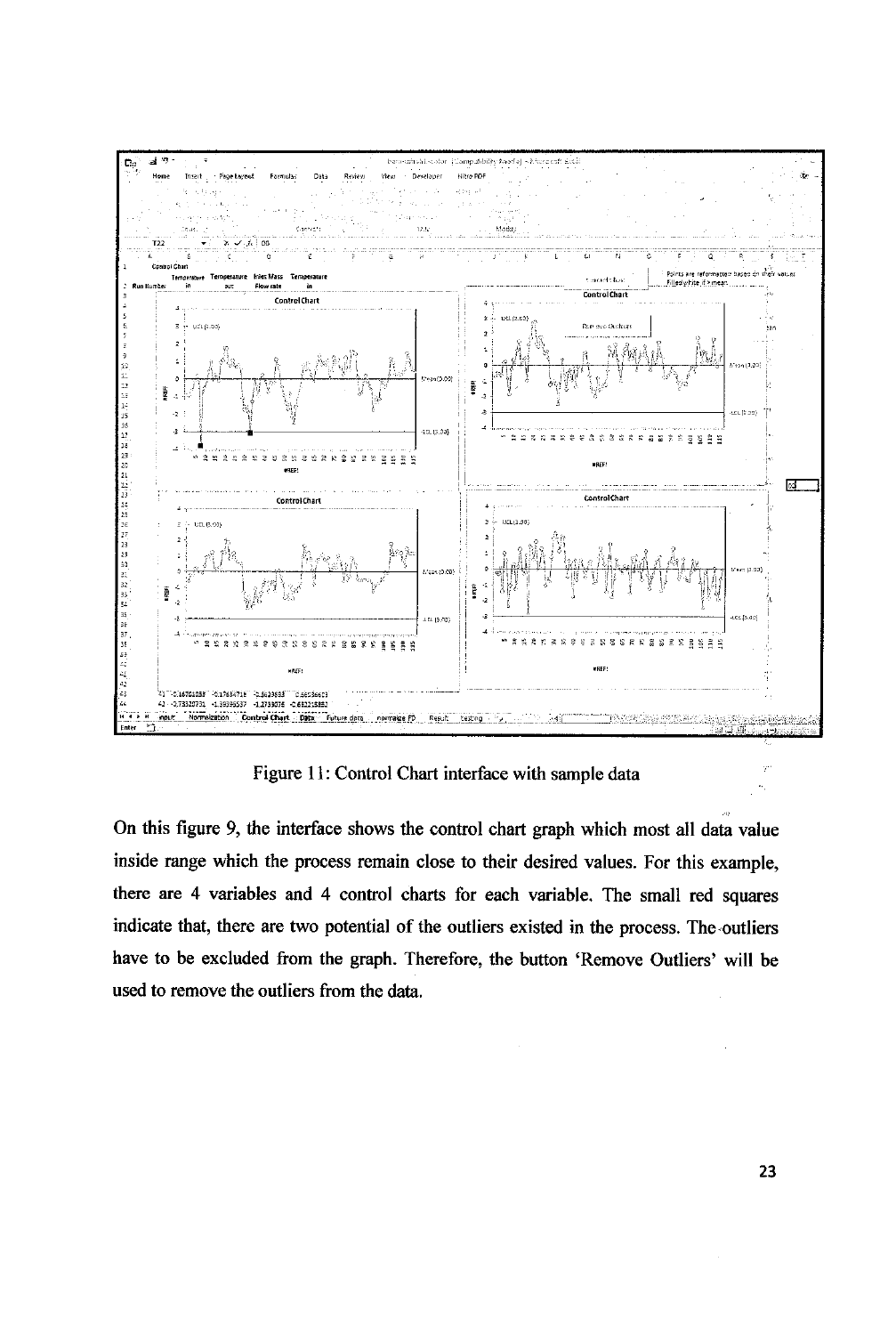| G.         | the company<br>ad ∴                                                                                                                                                                                                                                                                                                                                                                                                                                                                                                                                                                                         |                                                                  |                                                | belo-usuald, -color (Compatibility Iviode) - Microsoft Excel                                     |                       |
|------------|-------------------------------------------------------------------------------------------------------------------------------------------------------------------------------------------------------------------------------------------------------------------------------------------------------------------------------------------------------------------------------------------------------------------------------------------------------------------------------------------------------------------------------------------------------------------------------------------------------------|------------------------------------------------------------------|------------------------------------------------|--------------------------------------------------------------------------------------------------|-----------------------|
| 독화         | Home Insert                                                                                                                                                                                                                                                                                                                                                                                                                                                                                                                                                                                                 | Page Layout Formulas Data                                        | View Developer - Nitro PDF<br>Renew            |                                                                                                  |                       |
| ZУ.        |                                                                                                                                                                                                                                                                                                                                                                                                                                                                                                                                                                                                             |                                                                  |                                                |                                                                                                  |                       |
|            |                                                                                                                                                                                                                                                                                                                                                                                                                                                                                                                                                                                                             |                                                                  |                                                | um.                                                                                              |                       |
|            | Michael Liarroc                                                                                                                                                                                                                                                                                                                                                                                                                                                                                                                                                                                             |                                                                  |                                                | Decument                                                                                         |                       |
| Basic      | $\begin{array}{lllllll} \sqrt{\frac{2}{\pi}} & \text{where } \mathcal{L} \text{ is a constant}\\ \text{if } \mathcal{L} \text{ is a constant}\\ \text{if } \mathcal{L} \text{ is a constant}\\ \text{if } \mathcal{L} \text{ is a constant}\\ \text{if } \mathcal{L} \text{ is a constant}\\ \text{if } \mathcal{L} \text{ is a constant}\\ \text{if } \mathcal{L} \text{ is a constant}\\ \text{if } \mathcal{L} \text{ is a constant}\\ \text{if } \mathcal{L} \text{ is a constant}\\ \text{if } \mathcal{L} \text{ is a constant}\\ \text{if } \mathcal{L} \text{ is a constant}\\ \$<br>Code Committee |                                                                  | - 1855.                                        | Panel<br>Africa,                                                                                 |                       |
|            | والانتشابيب الأرواس للمراد                                                                                                                                                                                                                                                                                                                                                                                                                                                                                                                                                                                  | i Controllis (1999)<br>Supra la Santonio (1999)                  | and a con-                                     | المحاربة والمتحدث والمستعملة والمتحدة والمستحقق والمتأول والأراد والمتحدث والمتحدث               |                       |
|            | CommandButton3 -<br><del>nima mata</del> sa saning<br>A                                                                                                                                                                                                                                                                                                                                                                                                                                                                                                                                                     | $f_k$ : $\in$ EMBED("Forms.CommandButton.1";"")<br>$\frac{1}{2}$ |                                                | <u> Herbert Herbertsminister (21. 127. 177.) var har frammatiska statistik (20. 122. 123. 12</u> |                       |
|            | $\mathfrak{D}$                                                                                                                                                                                                                                                                                                                                                                                                                                                                                                                                                                                              | 老人的 医心包 医下颌<br>$E = 1$                                           |                                                | - 『山山の勝山山山』の「一神」の中に、「息」の                                                                         |                       |
| 2          | -1.03717 -0.77435 -0.62274 -0.22056<br>$-1.11543 - 0.54499 - 0.20747 - 0.33575$                                                                                                                                                                                                                                                                                                                                                                                                                                                                                                                             |                                                                  |                                                |                                                                                                  |                       |
| э          | -0.80961 -0.57864 -0.20683 0.053543                                                                                                                                                                                                                                                                                                                                                                                                                                                                                                                                                                         |                                                                  | <b>ISLA</b>                                    |                                                                                                  |                       |
| 41         | -0.72606 -0.70241 0.145374 -1.44633                                                                                                                                                                                                                                                                                                                                                                                                                                                                                                                                                                         |                                                                  |                                                |                                                                                                  |                       |
| 5          | -0.17062 0.163483 0.185247 1.007008                                                                                                                                                                                                                                                                                                                                                                                                                                                                                                                                                                         | $\circ$                                                          | $\bullet$<br>۰                                 |                                                                                                  |                       |
| ε          | 0.100709 0.220628 -0.04032 0.51594<br>-0.16297 -0.90825 -0.01683 -2.32428                                                                                                                                                                                                                                                                                                                                                                                                                                                                                                                                   | $\circ$                                                          | ò<br><b>Roads</b>                              |                                                                                                  |                       |
| 7<br>÷     | -0.87611 -0.31045 0.348944 0.507994                                                                                                                                                                                                                                                                                                                                                                                                                                                                                                                                                                         | o-                                                               |                                                |                                                                                                  |                       |
| 9          | -0.60999 0.309501 0.939971 0.292171                                                                                                                                                                                                                                                                                                                                                                                                                                                                                                                                                                         |                                                                  |                                                |                                                                                                  |                       |
| 10         | -0.25CB5 0.124297 0.979933 -1.2971                                                                                                                                                                                                                                                                                                                                                                                                                                                                                                                                                                          |                                                                  |                                                |                                                                                                  | $\sim$                |
| 11         | 0.42358 0.966315 0.822099 0.164898                                                                                                                                                                                                                                                                                                                                                                                                                                                                                                                                                                          |                                                                  |                                                |                                                                                                  |                       |
| $12$       | 1.012576 1.555719 1.211925 1.278622<br>-0.09373 -0.11513 0.064053 -0.04602                                                                                                                                                                                                                                                                                                                                                                                                                                                                                                                                  |                                                                  |                                                |                                                                                                  |                       |
| 13<br>14   | 0.184103 0.251804 0.205455 -0.29268                                                                                                                                                                                                                                                                                                                                                                                                                                                                                                                                                                         |                                                                  |                                                |                                                                                                  |                       |
| 15         | 0.038621 0.427167 0.250376 0.896707                                                                                                                                                                                                                                                                                                                                                                                                                                                                                                                                                                         |                                                                  |                                                |                                                                                                  | q,                    |
| 16         | -0.22569 -1.0588 0.719781 -2.81919                                                                                                                                                                                                                                                                                                                                                                                                                                                                                                                                                                          |                                                                  |                                                |                                                                                                  |                       |
| $17$       | 0.966399 2.323483 1.238891 1.451579                                                                                                                                                                                                                                                                                                                                                                                                                                                                                                                                                                         |                                                                  |                                                |                                                                                                  | 77                    |
| 13<br>19   | 1.113032 1.760172 1.222406 1.315515<br>1,905636 2,756636 2,108433 0,612072                                                                                                                                                                                                                                                                                                                                                                                                                                                                                                                                  |                                                                  |                                                |                                                                                                  |                       |
| 26         | 1.971038 2.880667 1.832887 1.756504                                                                                                                                                                                                                                                                                                                                                                                                                                                                                                                                                                         |                                                                  |                                                |                                                                                                  | -17                   |
| $22 -$     | 0.924544 1.374491 0.812716 -0.02237                                                                                                                                                                                                                                                                                                                                                                                                                                                                                                                                                                         |                                                                  |                                                |                                                                                                  | Ъ,                    |
| -22        | 0.763628 1.164495 0.891785 0.110578                                                                                                                                                                                                                                                                                                                                                                                                                                                                                                                                                                         |                                                                  |                                                |                                                                                                  |                       |
| -23        | 1.095539 1.793552 2.171971 1.302351<br>0.800928 1.258611 0.75017 0.846134                                                                                                                                                                                                                                                                                                                                                                                                                                                                                                                                   |                                                                  |                                                |                                                                                                  | $\boldsymbol{\kappa}$ |
| $24$<br>25 | 0.687207 0.719549 0.626559 -1.0516B                                                                                                                                                                                                                                                                                                                                                                                                                                                                                                                                                                         |                                                                  |                                                |                                                                                                  |                       |
| 35         | 0.832377 0.896921 0.54335 0.62365                                                                                                                                                                                                                                                                                                                                                                                                                                                                                                                                                                           |                                                                  |                                                |                                                                                                  | + A                   |
| $27\,$     | 0.573402 0.373448 0.426435 -C.B1DE2                                                                                                                                                                                                                                                                                                                                                                                                                                                                                                                                                                         |                                                                  |                                                |                                                                                                  |                       |
| 23         | -1.31433 -1.34469 -1.34703 0.74422                                                                                                                                                                                                                                                                                                                                                                                                                                                                                                                                                                          |                                                                  |                                                |                                                                                                  |                       |
| 迳<br>30    | -2.02205 -1.12705 -1.90002 1.931125<br>-1.73975 -1.05178 -2.35741 2.30535                                                                                                                                                                                                                                                                                                                                                                                                                                                                                                                                   |                                                                  |                                                |                                                                                                  |                       |
| 51         | 1 -2.19174 -1.2844 -1.65023 2.086166                                                                                                                                                                                                                                                                                                                                                                                                                                                                                                                                                                        |                                                                  |                                                |                                                                                                  | $\sim$                |
| 32         | -1.52002 -1.1626 -2.09223 2.128417                                                                                                                                                                                                                                                                                                                                                                                                                                                                                                                                                                          |                                                                  |                                                |                                                                                                  |                       |
| 36         | -0.07093    5.320685    -1.13087    2.114264                                                                                                                                                                                                                                                                                                                                                                                                                                                                                                                                                                |                                                                  |                                                |                                                                                                  | $\pm$ .               |
| 34<br>35   | -0.52814 -0.76048 -1.7376 0.449557<br>$-1.11125 - 1.64662 - 1.96967 - 2.47215$                                                                                                                                                                                                                                                                                                                                                                                                                                                                                                                              |                                                                  |                                                |                                                                                                  |                       |
| 3E         | -0.06676 -0.55597 -1.40811 0.518028                                                                                                                                                                                                                                                                                                                                                                                                                                                                                                                                                                         |                                                                  |                                                |                                                                                                  | W                     |
| 37         | 0.182276 -0.34686 -0.87729 0.423269                                                                                                                                                                                                                                                                                                                                                                                                                                                                                                                                                                         |                                                                  |                                                |                                                                                                  |                       |
| 35         | -0.12522 -1.03713 -0.53213 -1.75968                                                                                                                                                                                                                                                                                                                                                                                                                                                                                                                                                                         |                                                                  |                                                |                                                                                                  | -17                   |
| 39         | -0.25419 -0.22185 -0.59244 0.562996                                                                                                                                                                                                                                                                                                                                                                                                                                                                                                                                                                         |                                                                  |                                                |                                                                                                  |                       |
| 40<br>$-1$ | -0.98679 -1.48295 -1.31313 -0.69245<br>-0.1422 -0.16811 -0.679B6 0.342081                                                                                                                                                                                                                                                                                                                                                                                                                                                                                                                                   |                                                                  |                                                |                                                                                                  |                       |
| 42         | -0.94913 -0.26301 -0.67786 0.547472                                                                                                                                                                                                                                                                                                                                                                                                                                                                                                                                                                         |                                                                  |                                                |                                                                                                  |                       |
| 4G         | -0.29893 -0.45965 -1.28907 0.103936                                                                                                                                                                                                                                                                                                                                                                                                                                                                                                                                                                         |                                                                  |                                                |                                                                                                  |                       |
|            | 1.154966 0.741049 0.076425 0.51404                                                                                                                                                                                                                                                                                                                                                                                                                                                                                                                                                                          |                                                                  |                                                |                                                                                                  |                       |
| 45         | 0.798664 0.822618 0.060411 -0.0478                                                                                                                                                                                                                                                                                                                                                                                                                                                                                                                                                                          |                                                                  |                                                |                                                                                                  |                       |
| $H + F$    | input Normalization                                                                                                                                                                                                                                                                                                                                                                                                                                                                                                                                                                                         | Control Chart                                                    | <b>Data</b> Future data normalize FD<br>Result | testing                                                                                          |                       |
| Ready      | 31                                                                                                                                                                                                                                                                                                                                                                                                                                                                                                                                                                                                          |                                                                  |                                                |                                                                                                  |                       |

Figure 12: Remove Outlier interface with sample data

On this figure 12, the normalized data has been removed from the outlier. After this, the user must go back to "Normalization" sheet to repeat the step back until no outliers in control chart or appear message box says "No Outlier(s)".

Then, this data will be sent to Matlab for calculation of Principal Component Analysis (PCA) by clicking the "PCA" button. The calculation will take a few minutes. Then, to see the result, the user must click the 'Result' button which will refer to the result sheet.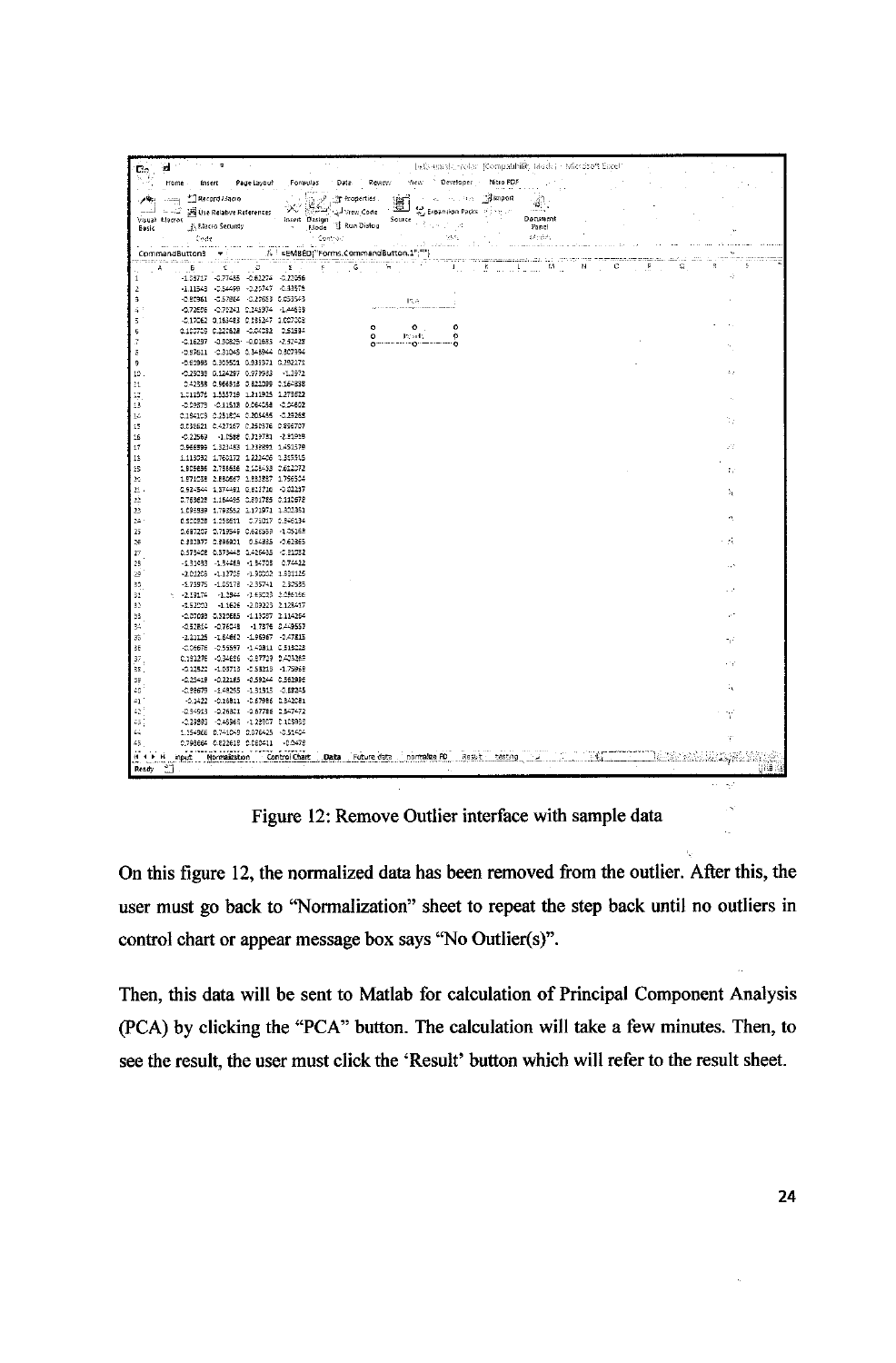| 급 9 -<br>Dα∵                                   |                                                                                                                                                                                                                                                                                                                                                                             | Bellshamskien (Mr. (Compatibility Mode) - Nacrosoft Excel |               |           |                                                             |  |
|------------------------------------------------|-----------------------------------------------------------------------------------------------------------------------------------------------------------------------------------------------------------------------------------------------------------------------------------------------------------------------------------------------------------------------------|-----------------------------------------------------------|---------------|-----------|-------------------------------------------------------------|--|
| ني پ                                           |                                                                                                                                                                                                                                                                                                                                                                             |                                                           | $\sim$ $\sim$ |           |                                                             |  |
| ∠nea raza el Record Macro                      | $\begin{picture}(150,100) \put(0,0){\vector(1,0){100}} \put(0,0){\vector(1,0){100}} \put(0,0){\vector(1,0){100}} \put(0,0){\vector(1,0){100}} \put(0,0){\vector(1,0){100}} \put(0,0){\vector(1,0){100}} \put(0,0){\vector(1,0){100}} \put(0,0){\vector(1,0){100}} \put(0,0){\vector(1,0){100}} \put(0,0){\vector(1,0){100}} \put(0,0){\vector(1,0){100}} \put(0,0){\vector$ |                                                           |               |           |                                                             |  |
|                                                |                                                                                                                                                                                                                                                                                                                                                                             |                                                           |               |           |                                                             |  |
|                                                |                                                                                                                                                                                                                                                                                                                                                                             |                                                           | Document      |           |                                                             |  |
| Visual Macros (Albert Seculary Sasic           |                                                                                                                                                                                                                                                                                                                                                                             |                                                           | . Panel       |           |                                                             |  |
| las<br>Santa Casa (Casarina da Santa Casarina) |                                                                                                                                                                                                                                                                                                                                                                             |                                                           | ನಿಂದಕ್ಕೆ      |           |                                                             |  |
|                                                |                                                                                                                                                                                                                                                                                                                                                                             |                                                           |               |           |                                                             |  |
|                                                |                                                                                                                                                                                                                                                                                                                                                                             |                                                           |               | ROSSIE DI |                                                             |  |
|                                                |                                                                                                                                                                                                                                                                                                                                                                             |                                                           |               |           |                                                             |  |
| <b>Teatroficinos</b>                           |                                                                                                                                                                                                                                                                                                                                                                             |                                                           |               |           |                                                             |  |
|                                                |                                                                                                                                                                                                                                                                                                                                                                             |                                                           |               |           | $\mathcal{L}$                                               |  |
|                                                | Temperature Temperature Inlet Mass Temperature<br>Standard:                                                                                                                                                                                                                                                                                                                 |                                                           |               |           |                                                             |  |
| Méan                                           | out<br>. Deviation                                                                                                                                                                                                                                                                                                                                                          | Flow rate in                                              |               |           |                                                             |  |
| 78.06018 1.7106795<br>ē.                       | 80.13717271 46.58934138 24915.83968 28.13D472D6                                                                                                                                                                                                                                                                                                                             |                                                           |               |           |                                                             |  |
| 4192995 0.9100212                              | 78.94684171 45.26340073 23448.32108 27.5526047:                                                                                                                                                                                                                                                                                                                             |                                                           |               |           |                                                             |  |
| 2045278 1551.5974                              | 79.50559767 46.76509442 24024.40732 23.83840646                                                                                                                                                                                                                                                                                                                             |                                                           |               |           |                                                             |  |
| 28.12012 0.9509272                             | 78.57298677 46.19091534 22648.97519 29.89B076D7                                                                                                                                                                                                                                                                                                                             |                                                           |               |           |                                                             |  |
|                                                | 76.43929365 43.94312536 22133.98935 27.61534267<br>77.28896749 44.00824278 22159.07482 27.1335659                                                                                                                                                                                                                                                                           |                                                           |               |           |                                                             |  |
| 12                                             | 91/03575908 47.28481112 25674.5809 28.23665222                                                                                                                                                                                                                                                                                                                              |                                                           |               |           |                                                             |  |
| 13                                             | 82 94333907 47.98148527 25991.42517 27.84009979                                                                                                                                                                                                                                                                                                                             |                                                           |               |           |                                                             |  |
| 14.                                            | BB 59740555 49.23117841 25390.57679 29.17722199                                                                                                                                                                                                                                                                                                                             |                                                           |               |           |                                                             |  |
| 15                                             | 21.79699211 46.74353475 25786.93201 26.75011831.                                                                                                                                                                                                                                                                                                                            |                                                           |               |           |                                                             |  |
| 15                                             | 80.50706018 -6.25563379 25302.52455 27.18705696                                                                                                                                                                                                                                                                                                                             |                                                           |               |           |                                                             |  |
| 17<br>13                                       | 80.21509683 48.99663994 25029.59698 29.04.263517-<br>79.82345775 48.37293264 25782.9751 27.96678399                                                                                                                                                                                                                                                                         |                                                           |               |           |                                                             |  |
| 39                                             | 77.58718629 47.04427944 23938.38101 28.35174565                                                                                                                                                                                                                                                                                                                             |                                                           |               |           |                                                             |  |
| 20                                             | 72.07594393 44.85438077 21058.09059 29.72929276                                                                                                                                                                                                                                                                                                                             |                                                           |               |           |                                                             |  |
| $\mathfrak{U}$                                 | 75.62677611 43.80834821 16640.71624 29.07991859                                                                                                                                                                                                                                                                                                                             |                                                           |               |           |                                                             |  |
| 22                                             | 75.12552152 44.1111046B 217B6.25792 26.38299303                                                                                                                                                                                                                                                                                                                             |                                                           |               |           |                                                             |  |
| 23                                             | 79.02751914 47.93651264 24272.75291 29.35688249                                                                                                                                                                                                                                                                                                                             |                                                           |               |           |                                                             |  |
| 2 <sup>2</sup><br>25                           | 78.57704666 47.5980397 23082.45219 29.74360017<br>80.4108153 48.18241789 24899.DBS12 28.38075814                                                                                                                                                                                                                                                                            |                                                           |               |           |                                                             |  |
| æ.                                             | 80.85040225 48.23502403 25001.37174 28.25264891                                                                                                                                                                                                                                                                                                                             |                                                           |               |           |                                                             |  |
| 27                                             | 80.05802202 46.7157861 25173.94793 26.95959624                                                                                                                                                                                                                                                                                                                              |                                                           |               |           |                                                             |  |
| 25.3                                           | BC.7021814 46.7601476B 25762.26B98 27.5549171B                                                                                                                                                                                                                                                                                                                              |                                                           |               |           |                                                             |  |
| 29                                             | 81.11040786 46.61410064 25680.58915 26.75825909                                                                                                                                                                                                                                                                                                                             |                                                           |               |           |                                                             |  |
| 32                                             | 8053235524 45.93853596 25672.8993 26.36980424                                                                                                                                                                                                                                                                                                                               |                                                           |               |           |                                                             |  |
| 31<br>32                                       | 80.51447651 46.37316535 25739.28713 27.15014259<br>80,47000514 47,19232638 25001.74207 27.81143773                                                                                                                                                                                                                                                                          |                                                           |               |           |                                                             |  |
| 33                                             | 79.97403974 47.24270279 25996.97637 27.19663925                                                                                                                                                                                                                                                                                                                             |                                                           |               |           |                                                             |  |
| 34                                             | 78.71665449 46.57170396 24413.12702 29.16956062                                                                                                                                                                                                                                                                                                                             |                                                           |               |           |                                                             |  |
| 35                                             | 77.79834254 45.46889581 21140.78602 30.26705074                                                                                                                                                                                                                                                                                                                             |                                                           |               |           |                                                             |  |
| šΕ                                             | 78.93597932 44.94076505 20611.69339 29.8685407-                                                                                                                                                                                                                                                                                                                             |                                                           |               |           |                                                             |  |
| 37                                             | 78.91920602 46.13251915 22409.97796 30.40441EB4<br>20.55863467 47.13812382 24023.05205 29.62676137                                                                                                                                                                                                                                                                          |                                                           |               |           |                                                             |  |
| 55<br>33                                       | 77.26632433 44.72009559 18534.81128 28.36532467                                                                                                                                                                                                                                                                                                                             |                                                           |               |           |                                                             |  |
| 40 i                                           | 77.43252923 44.87746668 19606.51488 26.74616403                                                                                                                                                                                                                                                                                                                             |                                                           |               |           |                                                             |  |
| 41                                             | 79.28655522 46.94495024 20681.6068 28.93419895                                                                                                                                                                                                                                                                                                                              |                                                           |               |           |                                                             |  |
|                                                | 78:82782826 45:40352633 16930.24935 28:22439947                                                                                                                                                                                                                                                                                                                             |                                                           |               |           |                                                             |  |
| $\stackrel{.}{\rightarrow}$                    | 76.05998759 45.72155126 19450.89077 28.33467185                                                                                                                                                                                                                                                                                                                             |                                                           |               |           |                                                             |  |
|                                                | 77.72526185 44.73158316 19573.65451 27.52175741                                                                                                                                                                                                                                                                                                                             |                                                           |               |           |                                                             |  |
| H 4 F H Finut Nemmatization                    | Data Future data normalize FD Result Lesting<br>Control Chart                                                                                                                                                                                                                                                                                                               |                                                           |               |           |                                                             |  |
| 一个<br>Ready                                    |                                                                                                                                                                                                                                                                                                                                                                             |                                                           |               |           | ى: « الْكَرْبَ عَبْرُ 1394 هَا اللَّهُ الْوَلَدُ الْقَدَارَ |  |

Figure 13: Future Data Interface with sample data

On figure 13, the interface shows the future data in blue box. The sequence for each column must be the same with the sequence in previous data which data modeling. This is to make sure the mean and standard deviation are related to each data. On left side, there are two columns representing the mean and standard deviation. By clicking the 'Normalization' button the 1<sup>st</sup> column will be normalized by 1<sup>st</sup> row in mean and standard deviation columns. The normalized data will appear in Normalize FD sheet.

Ŋ.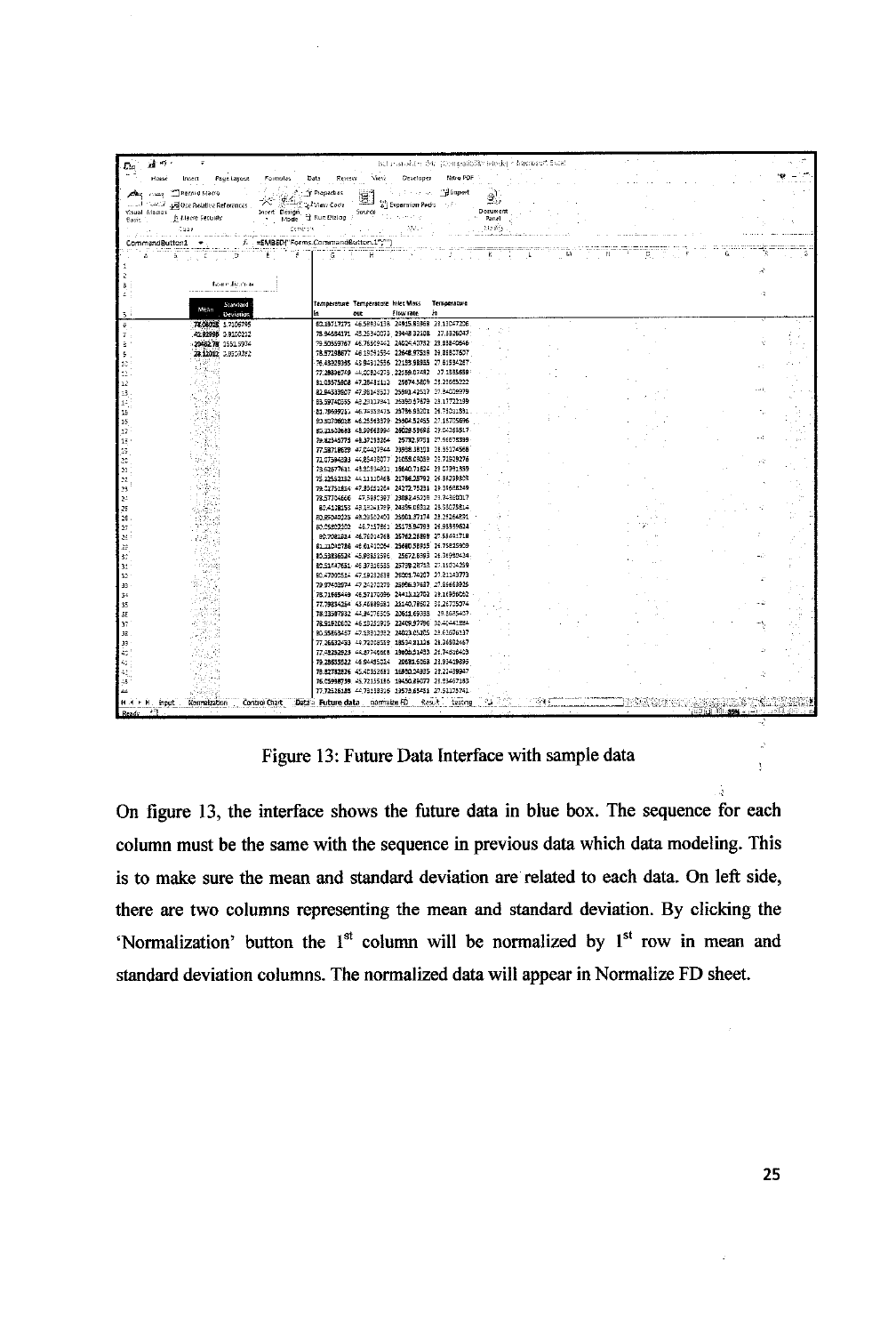| Home Insert Page Layout Formulas Data Peveur View: Developer Ritto-PDF<br>76. MJ<br>$\begin{picture}(150,10) \put(0,0){\vector(1,0){180}} \put(0,0){\vector(1,0){180}} \put(0,0){\vector(1,0){180}} \put(0,0){\vector(1,0){180}} \put(0,0){\vector(1,0){180}} \put(0,0){\vector(1,0){180}} \put(0,0){\vector(1,0){180}} \put(0,0){\vector(1,0){180}} \put(0,0){\vector(1,0){180}} \put(0,0){\vector(1,0){180}} \put(0,0){\vector(1,0){180}} \put(0,0){\vector($<br>Sual Marros explore nendule nenerones<br>Document 1<br>. Panel<br>tended construction and state of the contract of the<br>$CommonedButton1 \rightarrow 1$<br>/. =EMBED("Forms.CommandButton.1";"")<br>er en el constante de la companya de la constante de la constante de la constante de la constante de la constante de la constantidad de la constantidad de la constantidad de la constantidad de la constantidad de la constan<br>100mm - Banda - Control Di<br>1.202443 5.12008 2.857091 0.010882<br>0.50662 3.652048 1.91123 0.52816<br>0.833249 5.313111 1.282555 1.806953<br>$\alpha$<br>٥<br>$\Omega$<br>0.288079 4.69226 1.396105 1.869701<br><b>Europe City</b><br>$\circ$<br>$\circ$<br>  -0,9592 2,212218 1.064197 -0.58033<br>$0 - 1 - 0 - 2 - 0$<br>-0.46251 2.283774 1.080364 -1.03747<br>1.727724 5.884315 9.346098 0.122541<br>People (<br>2.842825 6.649873 3.550323 0.29447<br>3,225168 8,02313 3,207555 1,111648<br>2.172713 5.289519 3.413528 -1.4407<br>2D<br>1,418666 4,753377 \$.107597 -0.98122<br>1.14796 7.769402 3.574896 0.970116<br>1.019053 7.080025 8.415957 -0.15125<br>5.62 2.227122 0.243574<br>$-0.28826$<br>-3.50985 3.213574 0.370783 1.692208<br>-2.60329 2.064115 -2.4762 1.003698<br>-1.72712 2.896807 2.840035 -1.82677<br>0.553781 6.490566 2.442623 1.342644<br>0.290452 6.229514 1.675478 1.707254<br>1362405 6,870673 2,485873 0,221504<br>1,677812 6,928481 2,912216 0,170932<br>l 21.<br>22<br>1.156175 5.259227 3:023441 -1.22694<br>23<br>153624 5.307775 3.402612 -0.59457<br>$\mathbf{I}$ 24 $\,$<br>1,771361 5,147283 3,34997 -1,43214<br>$\begin{array}{r} 25 \\ 25 \\ 27 \\ 28 \end{array}$<br>1.436966 A.404904 3.344975 -1.84064<br>1,428002 4,88253 3,887801 -1,02064<br>1.397005 5.782686 3.556952 -0.32462<br>1.107082 5.888048 5.553494 -0.28502<br>$\begin{bmatrix} 13 \\ 23 \\ 30 \\ 31 \end{bmatrix}$<br>2.372561 5.100699 2.533094 3.103592<br>-0.26475 9.988951 0.42409 2.257737<br>0.149533 3.5025 0.093021 1.859642<br>D.490466 4.618089 1.24207 3.402174<br>35<br>35<br>35<br>1.448815 5.778074 3.283692 1.584356<br>-0.47575 BLOBBOOS -1,25346 0.257854<br>-0.84936 3.238943 -0.56475 -1.44485<br>0.705204 5.51085 0.12814 0.856034<br>0.48703 8.817018 -2.2896 0.109656<br>-1.18093 4.1664EB -0.66505 0.751421<br>-0.10747 3.133859 -0.58593 -0.62927<br>0.204111 8.854846 -0.39239 -0.07836<br>-0.02021 4.598409 -0.12511 1.08726<br>42<br>0.867549 A489716 -0.22841 -0.37284<br>$\hat{q}_2^*$<br>1.209552 A669962 0.532895 -1.42391<br>1.512475 6.126474 1.174047 -0.89715<br>45<br>1.19512 6.439539 0.389791 0.773912<br>mout Normalization Control Chart Stata Future data normalize FD Result testing 1991<br>$\mathbf{v}^{\mathrm{eq}}$<br>  病患病  患  085% ハーレース カルンショーズモ |                        |                                                                         |  |
|-----------------------------------------------------------------------------------------------------------------------------------------------------------------------------------------------------------------------------------------------------------------------------------------------------------------------------------------------------------------------------------------------------------------------------------------------------------------------------------------------------------------------------------------------------------------------------------------------------------------------------------------------------------------------------------------------------------------------------------------------------------------------------------------------------------------------------------------------------------------------------------------------------------------------------------------------------------------------------------------------------------------------------------------------------------------------------------------------------------------------------------------------------------------------------------------------------------------------------------------------------------------------------------------------------------------------------------------------------------------------------------------------------------------------------------------------------------------------------------------------------------------------------------------------------------------------------------------------------------------------------------------------------------------------------------------------------------------------------------------------------------------------------------------------------------------------------------------------------------------------------------------------------------------------------------------------------------------------------------------------------------------------------------------------------------------------------------------------------------------------------------------------------------------------------------------------------------------------------------------------------------------------------------------------------------------------------------------------------------------------------------------------------------------------------------------------------------------------------------------------------------------------------------------------------------------------------------------------------------------------------------------------------------------------------------------------------------------------------------------------------------------------------------------------------------------------------------------------------------------------------------------------------------------------------------------------------------------------------------------------------------------------------------------------------------------------------------------------------------------------------------------------------------------------------------------------------------------------------|------------------------|-------------------------------------------------------------------------|--|
|                                                                                                                                                                                                                                                                                                                                                                                                                                                                                                                                                                                                                                                                                                                                                                                                                                                                                                                                                                                                                                                                                                                                                                                                                                                                                                                                                                                                                                                                                                                                                                                                                                                                                                                                                                                                                                                                                                                                                                                                                                                                                                                                                                                                                                                                                                                                                                                                                                                                                                                                                                                                                                                                                                                                                                                                                                                                                                                                                                                                                                                                                                                                                                                                                             | r d                    | - Trailar and this close (closepocifolity Laborate) + NACO24001 \$93.50 |  |
|                                                                                                                                                                                                                                                                                                                                                                                                                                                                                                                                                                                                                                                                                                                                                                                                                                                                                                                                                                                                                                                                                                                                                                                                                                                                                                                                                                                                                                                                                                                                                                                                                                                                                                                                                                                                                                                                                                                                                                                                                                                                                                                                                                                                                                                                                                                                                                                                                                                                                                                                                                                                                                                                                                                                                                                                                                                                                                                                                                                                                                                                                                                                                                                                                             |                        |                                                                         |  |
|                                                                                                                                                                                                                                                                                                                                                                                                                                                                                                                                                                                                                                                                                                                                                                                                                                                                                                                                                                                                                                                                                                                                                                                                                                                                                                                                                                                                                                                                                                                                                                                                                                                                                                                                                                                                                                                                                                                                                                                                                                                                                                                                                                                                                                                                                                                                                                                                                                                                                                                                                                                                                                                                                                                                                                                                                                                                                                                                                                                                                                                                                                                                                                                                                             |                        |                                                                         |  |
|                                                                                                                                                                                                                                                                                                                                                                                                                                                                                                                                                                                                                                                                                                                                                                                                                                                                                                                                                                                                                                                                                                                                                                                                                                                                                                                                                                                                                                                                                                                                                                                                                                                                                                                                                                                                                                                                                                                                                                                                                                                                                                                                                                                                                                                                                                                                                                                                                                                                                                                                                                                                                                                                                                                                                                                                                                                                                                                                                                                                                                                                                                                                                                                                                             |                        |                                                                         |  |
|                                                                                                                                                                                                                                                                                                                                                                                                                                                                                                                                                                                                                                                                                                                                                                                                                                                                                                                                                                                                                                                                                                                                                                                                                                                                                                                                                                                                                                                                                                                                                                                                                                                                                                                                                                                                                                                                                                                                                                                                                                                                                                                                                                                                                                                                                                                                                                                                                                                                                                                                                                                                                                                                                                                                                                                                                                                                                                                                                                                                                                                                                                                                                                                                                             |                        |                                                                         |  |
|                                                                                                                                                                                                                                                                                                                                                                                                                                                                                                                                                                                                                                                                                                                                                                                                                                                                                                                                                                                                                                                                                                                                                                                                                                                                                                                                                                                                                                                                                                                                                                                                                                                                                                                                                                                                                                                                                                                                                                                                                                                                                                                                                                                                                                                                                                                                                                                                                                                                                                                                                                                                                                                                                                                                                                                                                                                                                                                                                                                                                                                                                                                                                                                                                             |                        |                                                                         |  |
|                                                                                                                                                                                                                                                                                                                                                                                                                                                                                                                                                                                                                                                                                                                                                                                                                                                                                                                                                                                                                                                                                                                                                                                                                                                                                                                                                                                                                                                                                                                                                                                                                                                                                                                                                                                                                                                                                                                                                                                                                                                                                                                                                                                                                                                                                                                                                                                                                                                                                                                                                                                                                                                                                                                                                                                                                                                                                                                                                                                                                                                                                                                                                                                                                             |                        |                                                                         |  |
|                                                                                                                                                                                                                                                                                                                                                                                                                                                                                                                                                                                                                                                                                                                                                                                                                                                                                                                                                                                                                                                                                                                                                                                                                                                                                                                                                                                                                                                                                                                                                                                                                                                                                                                                                                                                                                                                                                                                                                                                                                                                                                                                                                                                                                                                                                                                                                                                                                                                                                                                                                                                                                                                                                                                                                                                                                                                                                                                                                                                                                                                                                                                                                                                                             |                        |                                                                         |  |
|                                                                                                                                                                                                                                                                                                                                                                                                                                                                                                                                                                                                                                                                                                                                                                                                                                                                                                                                                                                                                                                                                                                                                                                                                                                                                                                                                                                                                                                                                                                                                                                                                                                                                                                                                                                                                                                                                                                                                                                                                                                                                                                                                                                                                                                                                                                                                                                                                                                                                                                                                                                                                                                                                                                                                                                                                                                                                                                                                                                                                                                                                                                                                                                                                             |                        |                                                                         |  |
|                                                                                                                                                                                                                                                                                                                                                                                                                                                                                                                                                                                                                                                                                                                                                                                                                                                                                                                                                                                                                                                                                                                                                                                                                                                                                                                                                                                                                                                                                                                                                                                                                                                                                                                                                                                                                                                                                                                                                                                                                                                                                                                                                                                                                                                                                                                                                                                                                                                                                                                                                                                                                                                                                                                                                                                                                                                                                                                                                                                                                                                                                                                                                                                                                             |                        |                                                                         |  |
|                                                                                                                                                                                                                                                                                                                                                                                                                                                                                                                                                                                                                                                                                                                                                                                                                                                                                                                                                                                                                                                                                                                                                                                                                                                                                                                                                                                                                                                                                                                                                                                                                                                                                                                                                                                                                                                                                                                                                                                                                                                                                                                                                                                                                                                                                                                                                                                                                                                                                                                                                                                                                                                                                                                                                                                                                                                                                                                                                                                                                                                                                                                                                                                                                             |                        |                                                                         |  |
|                                                                                                                                                                                                                                                                                                                                                                                                                                                                                                                                                                                                                                                                                                                                                                                                                                                                                                                                                                                                                                                                                                                                                                                                                                                                                                                                                                                                                                                                                                                                                                                                                                                                                                                                                                                                                                                                                                                                                                                                                                                                                                                                                                                                                                                                                                                                                                                                                                                                                                                                                                                                                                                                                                                                                                                                                                                                                                                                                                                                                                                                                                                                                                                                                             |                        |                                                                         |  |
|                                                                                                                                                                                                                                                                                                                                                                                                                                                                                                                                                                                                                                                                                                                                                                                                                                                                                                                                                                                                                                                                                                                                                                                                                                                                                                                                                                                                                                                                                                                                                                                                                                                                                                                                                                                                                                                                                                                                                                                                                                                                                                                                                                                                                                                                                                                                                                                                                                                                                                                                                                                                                                                                                                                                                                                                                                                                                                                                                                                                                                                                                                                                                                                                                             |                        |                                                                         |  |
|                                                                                                                                                                                                                                                                                                                                                                                                                                                                                                                                                                                                                                                                                                                                                                                                                                                                                                                                                                                                                                                                                                                                                                                                                                                                                                                                                                                                                                                                                                                                                                                                                                                                                                                                                                                                                                                                                                                                                                                                                                                                                                                                                                                                                                                                                                                                                                                                                                                                                                                                                                                                                                                                                                                                                                                                                                                                                                                                                                                                                                                                                                                                                                                                                             |                        |                                                                         |  |
|                                                                                                                                                                                                                                                                                                                                                                                                                                                                                                                                                                                                                                                                                                                                                                                                                                                                                                                                                                                                                                                                                                                                                                                                                                                                                                                                                                                                                                                                                                                                                                                                                                                                                                                                                                                                                                                                                                                                                                                                                                                                                                                                                                                                                                                                                                                                                                                                                                                                                                                                                                                                                                                                                                                                                                                                                                                                                                                                                                                                                                                                                                                                                                                                                             |                        |                                                                         |  |
|                                                                                                                                                                                                                                                                                                                                                                                                                                                                                                                                                                                                                                                                                                                                                                                                                                                                                                                                                                                                                                                                                                                                                                                                                                                                                                                                                                                                                                                                                                                                                                                                                                                                                                                                                                                                                                                                                                                                                                                                                                                                                                                                                                                                                                                                                                                                                                                                                                                                                                                                                                                                                                                                                                                                                                                                                                                                                                                                                                                                                                                                                                                                                                                                                             |                        |                                                                         |  |
|                                                                                                                                                                                                                                                                                                                                                                                                                                                                                                                                                                                                                                                                                                                                                                                                                                                                                                                                                                                                                                                                                                                                                                                                                                                                                                                                                                                                                                                                                                                                                                                                                                                                                                                                                                                                                                                                                                                                                                                                                                                                                                                                                                                                                                                                                                                                                                                                                                                                                                                                                                                                                                                                                                                                                                                                                                                                                                                                                                                                                                                                                                                                                                                                                             |                        |                                                                         |  |
|                                                                                                                                                                                                                                                                                                                                                                                                                                                                                                                                                                                                                                                                                                                                                                                                                                                                                                                                                                                                                                                                                                                                                                                                                                                                                                                                                                                                                                                                                                                                                                                                                                                                                                                                                                                                                                                                                                                                                                                                                                                                                                                                                                                                                                                                                                                                                                                                                                                                                                                                                                                                                                                                                                                                                                                                                                                                                                                                                                                                                                                                                                                                                                                                                             |                        |                                                                         |  |
|                                                                                                                                                                                                                                                                                                                                                                                                                                                                                                                                                                                                                                                                                                                                                                                                                                                                                                                                                                                                                                                                                                                                                                                                                                                                                                                                                                                                                                                                                                                                                                                                                                                                                                                                                                                                                                                                                                                                                                                                                                                                                                                                                                                                                                                                                                                                                                                                                                                                                                                                                                                                                                                                                                                                                                                                                                                                                                                                                                                                                                                                                                                                                                                                                             |                        |                                                                         |  |
|                                                                                                                                                                                                                                                                                                                                                                                                                                                                                                                                                                                                                                                                                                                                                                                                                                                                                                                                                                                                                                                                                                                                                                                                                                                                                                                                                                                                                                                                                                                                                                                                                                                                                                                                                                                                                                                                                                                                                                                                                                                                                                                                                                                                                                                                                                                                                                                                                                                                                                                                                                                                                                                                                                                                                                                                                                                                                                                                                                                                                                                                                                                                                                                                                             | 11                     |                                                                         |  |
|                                                                                                                                                                                                                                                                                                                                                                                                                                                                                                                                                                                                                                                                                                                                                                                                                                                                                                                                                                                                                                                                                                                                                                                                                                                                                                                                                                                                                                                                                                                                                                                                                                                                                                                                                                                                                                                                                                                                                                                                                                                                                                                                                                                                                                                                                                                                                                                                                                                                                                                                                                                                                                                                                                                                                                                                                                                                                                                                                                                                                                                                                                                                                                                                                             | 12                     |                                                                         |  |
|                                                                                                                                                                                                                                                                                                                                                                                                                                                                                                                                                                                                                                                                                                                                                                                                                                                                                                                                                                                                                                                                                                                                                                                                                                                                                                                                                                                                                                                                                                                                                                                                                                                                                                                                                                                                                                                                                                                                                                                                                                                                                                                                                                                                                                                                                                                                                                                                                                                                                                                                                                                                                                                                                                                                                                                                                                                                                                                                                                                                                                                                                                                                                                                                                             | 13                     |                                                                         |  |
|                                                                                                                                                                                                                                                                                                                                                                                                                                                                                                                                                                                                                                                                                                                                                                                                                                                                                                                                                                                                                                                                                                                                                                                                                                                                                                                                                                                                                                                                                                                                                                                                                                                                                                                                                                                                                                                                                                                                                                                                                                                                                                                                                                                                                                                                                                                                                                                                                                                                                                                                                                                                                                                                                                                                                                                                                                                                                                                                                                                                                                                                                                                                                                                                                             | $\mathbb{I}\mathbb{I}$ |                                                                         |  |
|                                                                                                                                                                                                                                                                                                                                                                                                                                                                                                                                                                                                                                                                                                                                                                                                                                                                                                                                                                                                                                                                                                                                                                                                                                                                                                                                                                                                                                                                                                                                                                                                                                                                                                                                                                                                                                                                                                                                                                                                                                                                                                                                                                                                                                                                                                                                                                                                                                                                                                                                                                                                                                                                                                                                                                                                                                                                                                                                                                                                                                                                                                                                                                                                                             | 15                     |                                                                         |  |
|                                                                                                                                                                                                                                                                                                                                                                                                                                                                                                                                                                                                                                                                                                                                                                                                                                                                                                                                                                                                                                                                                                                                                                                                                                                                                                                                                                                                                                                                                                                                                                                                                                                                                                                                                                                                                                                                                                                                                                                                                                                                                                                                                                                                                                                                                                                                                                                                                                                                                                                                                                                                                                                                                                                                                                                                                                                                                                                                                                                                                                                                                                                                                                                                                             | $25^{\circ}$           |                                                                         |  |
|                                                                                                                                                                                                                                                                                                                                                                                                                                                                                                                                                                                                                                                                                                                                                                                                                                                                                                                                                                                                                                                                                                                                                                                                                                                                                                                                                                                                                                                                                                                                                                                                                                                                                                                                                                                                                                                                                                                                                                                                                                                                                                                                                                                                                                                                                                                                                                                                                                                                                                                                                                                                                                                                                                                                                                                                                                                                                                                                                                                                                                                                                                                                                                                                                             | 17                     |                                                                         |  |
|                                                                                                                                                                                                                                                                                                                                                                                                                                                                                                                                                                                                                                                                                                                                                                                                                                                                                                                                                                                                                                                                                                                                                                                                                                                                                                                                                                                                                                                                                                                                                                                                                                                                                                                                                                                                                                                                                                                                                                                                                                                                                                                                                                                                                                                                                                                                                                                                                                                                                                                                                                                                                                                                                                                                                                                                                                                                                                                                                                                                                                                                                                                                                                                                                             | 18                     |                                                                         |  |
|                                                                                                                                                                                                                                                                                                                                                                                                                                                                                                                                                                                                                                                                                                                                                                                                                                                                                                                                                                                                                                                                                                                                                                                                                                                                                                                                                                                                                                                                                                                                                                                                                                                                                                                                                                                                                                                                                                                                                                                                                                                                                                                                                                                                                                                                                                                                                                                                                                                                                                                                                                                                                                                                                                                                                                                                                                                                                                                                                                                                                                                                                                                                                                                                                             | 19                     |                                                                         |  |
|                                                                                                                                                                                                                                                                                                                                                                                                                                                                                                                                                                                                                                                                                                                                                                                                                                                                                                                                                                                                                                                                                                                                                                                                                                                                                                                                                                                                                                                                                                                                                                                                                                                                                                                                                                                                                                                                                                                                                                                                                                                                                                                                                                                                                                                                                                                                                                                                                                                                                                                                                                                                                                                                                                                                                                                                                                                                                                                                                                                                                                                                                                                                                                                                                             | 120                    |                                                                         |  |
|                                                                                                                                                                                                                                                                                                                                                                                                                                                                                                                                                                                                                                                                                                                                                                                                                                                                                                                                                                                                                                                                                                                                                                                                                                                                                                                                                                                                                                                                                                                                                                                                                                                                                                                                                                                                                                                                                                                                                                                                                                                                                                                                                                                                                                                                                                                                                                                                                                                                                                                                                                                                                                                                                                                                                                                                                                                                                                                                                                                                                                                                                                                                                                                                                             |                        |                                                                         |  |
|                                                                                                                                                                                                                                                                                                                                                                                                                                                                                                                                                                                                                                                                                                                                                                                                                                                                                                                                                                                                                                                                                                                                                                                                                                                                                                                                                                                                                                                                                                                                                                                                                                                                                                                                                                                                                                                                                                                                                                                                                                                                                                                                                                                                                                                                                                                                                                                                                                                                                                                                                                                                                                                                                                                                                                                                                                                                                                                                                                                                                                                                                                                                                                                                                             |                        |                                                                         |  |
|                                                                                                                                                                                                                                                                                                                                                                                                                                                                                                                                                                                                                                                                                                                                                                                                                                                                                                                                                                                                                                                                                                                                                                                                                                                                                                                                                                                                                                                                                                                                                                                                                                                                                                                                                                                                                                                                                                                                                                                                                                                                                                                                                                                                                                                                                                                                                                                                                                                                                                                                                                                                                                                                                                                                                                                                                                                                                                                                                                                                                                                                                                                                                                                                                             |                        |                                                                         |  |
|                                                                                                                                                                                                                                                                                                                                                                                                                                                                                                                                                                                                                                                                                                                                                                                                                                                                                                                                                                                                                                                                                                                                                                                                                                                                                                                                                                                                                                                                                                                                                                                                                                                                                                                                                                                                                                                                                                                                                                                                                                                                                                                                                                                                                                                                                                                                                                                                                                                                                                                                                                                                                                                                                                                                                                                                                                                                                                                                                                                                                                                                                                                                                                                                                             |                        |                                                                         |  |
|                                                                                                                                                                                                                                                                                                                                                                                                                                                                                                                                                                                                                                                                                                                                                                                                                                                                                                                                                                                                                                                                                                                                                                                                                                                                                                                                                                                                                                                                                                                                                                                                                                                                                                                                                                                                                                                                                                                                                                                                                                                                                                                                                                                                                                                                                                                                                                                                                                                                                                                                                                                                                                                                                                                                                                                                                                                                                                                                                                                                                                                                                                                                                                                                                             |                        |                                                                         |  |
|                                                                                                                                                                                                                                                                                                                                                                                                                                                                                                                                                                                                                                                                                                                                                                                                                                                                                                                                                                                                                                                                                                                                                                                                                                                                                                                                                                                                                                                                                                                                                                                                                                                                                                                                                                                                                                                                                                                                                                                                                                                                                                                                                                                                                                                                                                                                                                                                                                                                                                                                                                                                                                                                                                                                                                                                                                                                                                                                                                                                                                                                                                                                                                                                                             |                        |                                                                         |  |
|                                                                                                                                                                                                                                                                                                                                                                                                                                                                                                                                                                                                                                                                                                                                                                                                                                                                                                                                                                                                                                                                                                                                                                                                                                                                                                                                                                                                                                                                                                                                                                                                                                                                                                                                                                                                                                                                                                                                                                                                                                                                                                                                                                                                                                                                                                                                                                                                                                                                                                                                                                                                                                                                                                                                                                                                                                                                                                                                                                                                                                                                                                                                                                                                                             |                        |                                                                         |  |
|                                                                                                                                                                                                                                                                                                                                                                                                                                                                                                                                                                                                                                                                                                                                                                                                                                                                                                                                                                                                                                                                                                                                                                                                                                                                                                                                                                                                                                                                                                                                                                                                                                                                                                                                                                                                                                                                                                                                                                                                                                                                                                                                                                                                                                                                                                                                                                                                                                                                                                                                                                                                                                                                                                                                                                                                                                                                                                                                                                                                                                                                                                                                                                                                                             |                        |                                                                         |  |
|                                                                                                                                                                                                                                                                                                                                                                                                                                                                                                                                                                                                                                                                                                                                                                                                                                                                                                                                                                                                                                                                                                                                                                                                                                                                                                                                                                                                                                                                                                                                                                                                                                                                                                                                                                                                                                                                                                                                                                                                                                                                                                                                                                                                                                                                                                                                                                                                                                                                                                                                                                                                                                                                                                                                                                                                                                                                                                                                                                                                                                                                                                                                                                                                                             |                        |                                                                         |  |
|                                                                                                                                                                                                                                                                                                                                                                                                                                                                                                                                                                                                                                                                                                                                                                                                                                                                                                                                                                                                                                                                                                                                                                                                                                                                                                                                                                                                                                                                                                                                                                                                                                                                                                                                                                                                                                                                                                                                                                                                                                                                                                                                                                                                                                                                                                                                                                                                                                                                                                                                                                                                                                                                                                                                                                                                                                                                                                                                                                                                                                                                                                                                                                                                                             |                        |                                                                         |  |
|                                                                                                                                                                                                                                                                                                                                                                                                                                                                                                                                                                                                                                                                                                                                                                                                                                                                                                                                                                                                                                                                                                                                                                                                                                                                                                                                                                                                                                                                                                                                                                                                                                                                                                                                                                                                                                                                                                                                                                                                                                                                                                                                                                                                                                                                                                                                                                                                                                                                                                                                                                                                                                                                                                                                                                                                                                                                                                                                                                                                                                                                                                                                                                                                                             | $\frac{1}{32}$         |                                                                         |  |
|                                                                                                                                                                                                                                                                                                                                                                                                                                                                                                                                                                                                                                                                                                                                                                                                                                                                                                                                                                                                                                                                                                                                                                                                                                                                                                                                                                                                                                                                                                                                                                                                                                                                                                                                                                                                                                                                                                                                                                                                                                                                                                                                                                                                                                                                                                                                                                                                                                                                                                                                                                                                                                                                                                                                                                                                                                                                                                                                                                                                                                                                                                                                                                                                                             |                        |                                                                         |  |
|                                                                                                                                                                                                                                                                                                                                                                                                                                                                                                                                                                                                                                                                                                                                                                                                                                                                                                                                                                                                                                                                                                                                                                                                                                                                                                                                                                                                                                                                                                                                                                                                                                                                                                                                                                                                                                                                                                                                                                                                                                                                                                                                                                                                                                                                                                                                                                                                                                                                                                                                                                                                                                                                                                                                                                                                                                                                                                                                                                                                                                                                                                                                                                                                                             |                        |                                                                         |  |
|                                                                                                                                                                                                                                                                                                                                                                                                                                                                                                                                                                                                                                                                                                                                                                                                                                                                                                                                                                                                                                                                                                                                                                                                                                                                                                                                                                                                                                                                                                                                                                                                                                                                                                                                                                                                                                                                                                                                                                                                                                                                                                                                                                                                                                                                                                                                                                                                                                                                                                                                                                                                                                                                                                                                                                                                                                                                                                                                                                                                                                                                                                                                                                                                                             |                        |                                                                         |  |
|                                                                                                                                                                                                                                                                                                                                                                                                                                                                                                                                                                                                                                                                                                                                                                                                                                                                                                                                                                                                                                                                                                                                                                                                                                                                                                                                                                                                                                                                                                                                                                                                                                                                                                                                                                                                                                                                                                                                                                                                                                                                                                                                                                                                                                                                                                                                                                                                                                                                                                                                                                                                                                                                                                                                                                                                                                                                                                                                                                                                                                                                                                                                                                                                                             | 35                     |                                                                         |  |
|                                                                                                                                                                                                                                                                                                                                                                                                                                                                                                                                                                                                                                                                                                                                                                                                                                                                                                                                                                                                                                                                                                                                                                                                                                                                                                                                                                                                                                                                                                                                                                                                                                                                                                                                                                                                                                                                                                                                                                                                                                                                                                                                                                                                                                                                                                                                                                                                                                                                                                                                                                                                                                                                                                                                                                                                                                                                                                                                                                                                                                                                                                                                                                                                                             | 37                     |                                                                         |  |
|                                                                                                                                                                                                                                                                                                                                                                                                                                                                                                                                                                                                                                                                                                                                                                                                                                                                                                                                                                                                                                                                                                                                                                                                                                                                                                                                                                                                                                                                                                                                                                                                                                                                                                                                                                                                                                                                                                                                                                                                                                                                                                                                                                                                                                                                                                                                                                                                                                                                                                                                                                                                                                                                                                                                                                                                                                                                                                                                                                                                                                                                                                                                                                                                                             | 33                     |                                                                         |  |
|                                                                                                                                                                                                                                                                                                                                                                                                                                                                                                                                                                                                                                                                                                                                                                                                                                                                                                                                                                                                                                                                                                                                                                                                                                                                                                                                                                                                                                                                                                                                                                                                                                                                                                                                                                                                                                                                                                                                                                                                                                                                                                                                                                                                                                                                                                                                                                                                                                                                                                                                                                                                                                                                                                                                                                                                                                                                                                                                                                                                                                                                                                                                                                                                                             | i se                   |                                                                         |  |
|                                                                                                                                                                                                                                                                                                                                                                                                                                                                                                                                                                                                                                                                                                                                                                                                                                                                                                                                                                                                                                                                                                                                                                                                                                                                                                                                                                                                                                                                                                                                                                                                                                                                                                                                                                                                                                                                                                                                                                                                                                                                                                                                                                                                                                                                                                                                                                                                                                                                                                                                                                                                                                                                                                                                                                                                                                                                                                                                                                                                                                                                                                                                                                                                                             | i ab                   |                                                                         |  |
|                                                                                                                                                                                                                                                                                                                                                                                                                                                                                                                                                                                                                                                                                                                                                                                                                                                                                                                                                                                                                                                                                                                                                                                                                                                                                                                                                                                                                                                                                                                                                                                                                                                                                                                                                                                                                                                                                                                                                                                                                                                                                                                                                                                                                                                                                                                                                                                                                                                                                                                                                                                                                                                                                                                                                                                                                                                                                                                                                                                                                                                                                                                                                                                                                             | $\mathcal{L}_2$        |                                                                         |  |
|                                                                                                                                                                                                                                                                                                                                                                                                                                                                                                                                                                                                                                                                                                                                                                                                                                                                                                                                                                                                                                                                                                                                                                                                                                                                                                                                                                                                                                                                                                                                                                                                                                                                                                                                                                                                                                                                                                                                                                                                                                                                                                                                                                                                                                                                                                                                                                                                                                                                                                                                                                                                                                                                                                                                                                                                                                                                                                                                                                                                                                                                                                                                                                                                                             |                        |                                                                         |  |
|                                                                                                                                                                                                                                                                                                                                                                                                                                                                                                                                                                                                                                                                                                                                                                                                                                                                                                                                                                                                                                                                                                                                                                                                                                                                                                                                                                                                                                                                                                                                                                                                                                                                                                                                                                                                                                                                                                                                                                                                                                                                                                                                                                                                                                                                                                                                                                                                                                                                                                                                                                                                                                                                                                                                                                                                                                                                                                                                                                                                                                                                                                                                                                                                                             |                        |                                                                         |  |
|                                                                                                                                                                                                                                                                                                                                                                                                                                                                                                                                                                                                                                                                                                                                                                                                                                                                                                                                                                                                                                                                                                                                                                                                                                                                                                                                                                                                                                                                                                                                                                                                                                                                                                                                                                                                                                                                                                                                                                                                                                                                                                                                                                                                                                                                                                                                                                                                                                                                                                                                                                                                                                                                                                                                                                                                                                                                                                                                                                                                                                                                                                                                                                                                                             |                        |                                                                         |  |
|                                                                                                                                                                                                                                                                                                                                                                                                                                                                                                                                                                                                                                                                                                                                                                                                                                                                                                                                                                                                                                                                                                                                                                                                                                                                                                                                                                                                                                                                                                                                                                                                                                                                                                                                                                                                                                                                                                                                                                                                                                                                                                                                                                                                                                                                                                                                                                                                                                                                                                                                                                                                                                                                                                                                                                                                                                                                                                                                                                                                                                                                                                                                                                                                                             |                        |                                                                         |  |
|                                                                                                                                                                                                                                                                                                                                                                                                                                                                                                                                                                                                                                                                                                                                                                                                                                                                                                                                                                                                                                                                                                                                                                                                                                                                                                                                                                                                                                                                                                                                                                                                                                                                                                                                                                                                                                                                                                                                                                                                                                                                                                                                                                                                                                                                                                                                                                                                                                                                                                                                                                                                                                                                                                                                                                                                                                                                                                                                                                                                                                                                                                                                                                                                                             | $16.4 \pm 14$          |                                                                         |  |
|                                                                                                                                                                                                                                                                                                                                                                                                                                                                                                                                                                                                                                                                                                                                                                                                                                                                                                                                                                                                                                                                                                                                                                                                                                                                                                                                                                                                                                                                                                                                                                                                                                                                                                                                                                                                                                                                                                                                                                                                                                                                                                                                                                                                                                                                                                                                                                                                                                                                                                                                                                                                                                                                                                                                                                                                                                                                                                                                                                                                                                                                                                                                                                                                                             | Ready                  |                                                                         |  |

Figure 14: Normalization of Future Data interface with sample data

In figure 14, the future data have been normalized by using mean and standard deviation from previous data. From this, the user can see that the data are mostly ranged between -3 until 3. But, if the values exceed the range, there are possibilities of equipment malfunction. For the next step, the user must click the 'Future data' button. After a few minutes, the calculation is done. Then, the user should click the 'Result' button to show the result from Matlab.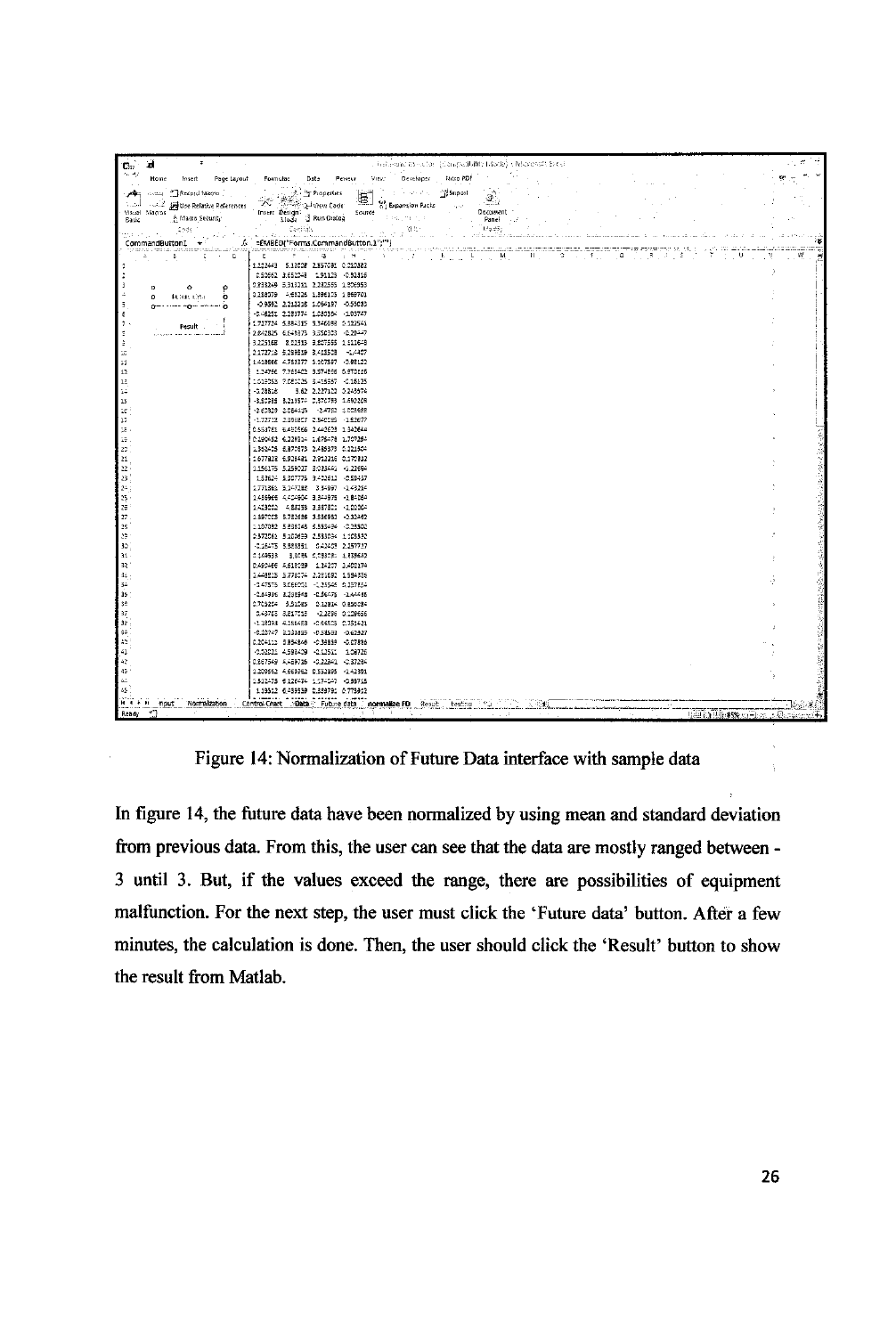

Figure 15: Result Interface with sample data

For figure 15, the interface shows the result which came from the Matlab. On left hand side, the figure shows the T<sup>2</sup> chart for modeling data and right hand side shows the T<sup>2</sup> chart for future data. T<sup>2</sup> chart for future data used the limit identical for the modeling data. From this, the user can see that the future data are beyond the limit. It is understood that something happened in the process which leads the process technologist to find the causes.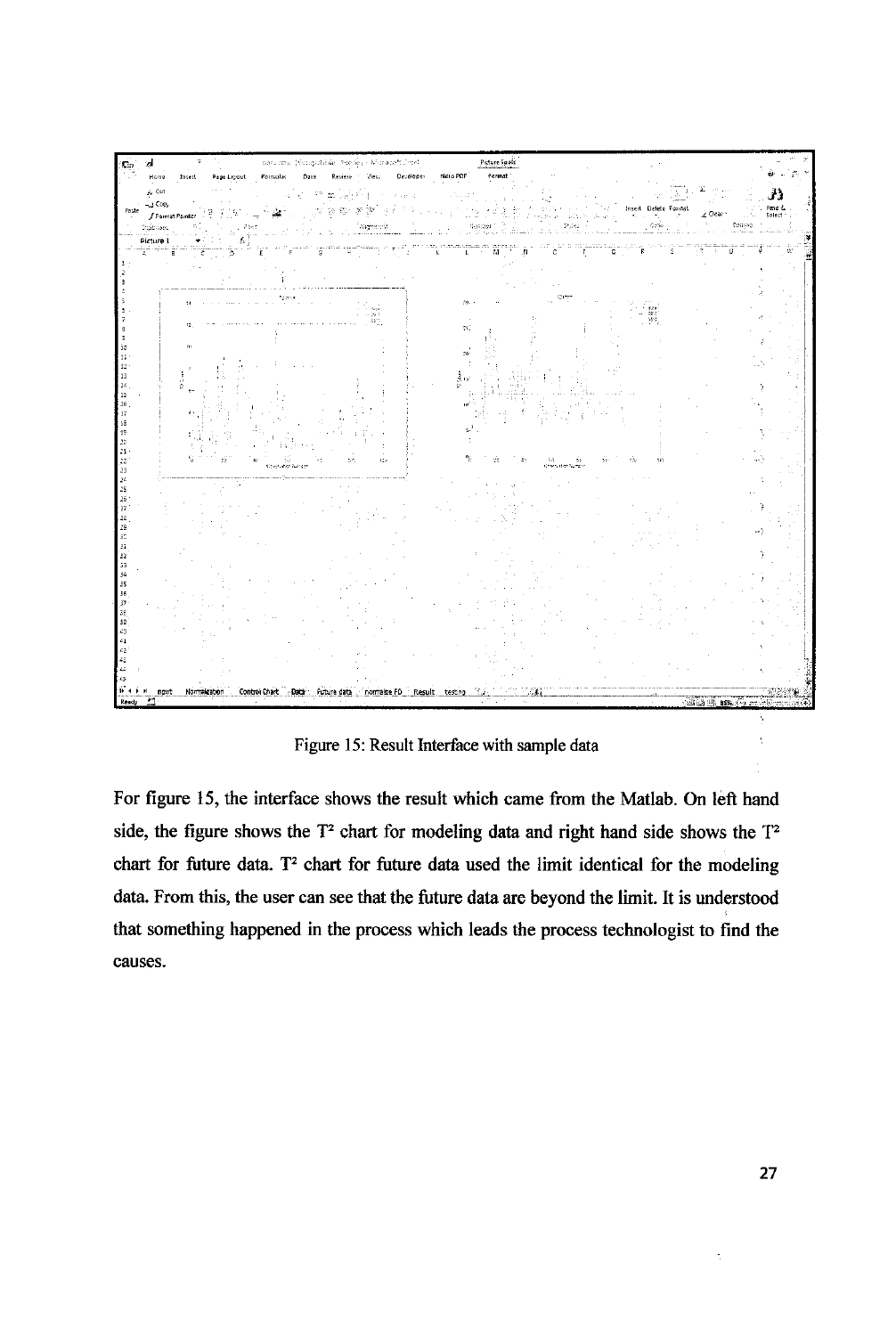# CHAPTER 5

# **CONCLUSION**

This project has presented the tool which develop by using Microsoft Excel and matlab. The overall aim of the study was to develop a process monitoring tool using multivariate method that would enable process operators to quickly and easily identify any sources of abnormality in the process. This paper also provided an overview of the concepts behind multivariate statistical process control. The multivariate method can easily detect the abnormality of the process and diagnostics assignable cause. This tools also can share widely with other Microsoft Excel platform.

÷.